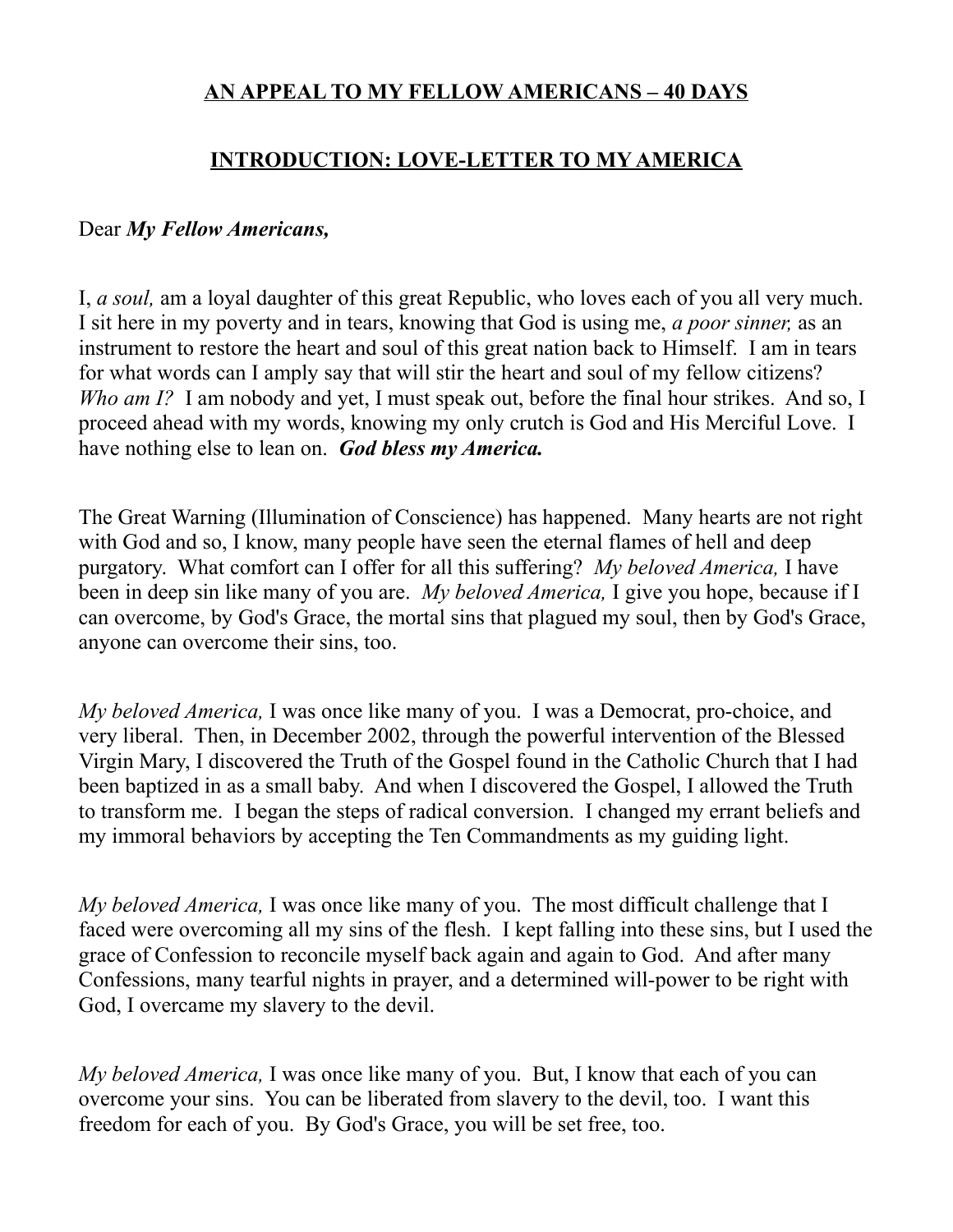*My beloved America,* I have prepared this webpage especially for you. It has several songs that many of you will recognize that I have been singing to God as a constant prayer for my great country to return to His Most Sacred Heart. This is my great secret. The reason that I am able to pray for many hours is because I sing worship and love-songs to *My God.* Our Lord, Jesus Christ, has said at **Holy Love Ministries [\(http://www.holylove.org\)](http://www.holylove.org/)** that singing is praying twice to God.

And the words, *I love You, Lord,* are always on my lips.

*My beloved America,* people wonder to themselves how could a genocide like the murder of millions of Jewish people in the Holocaust ever happen in the world? Where were the righteous ones to defend the Jews? And yet, an even greater genocide is happening all around us through abortion and birth control. *My beloved America,* you all know this fact now as you have been shown your part in the slaughter of the unborn babies. An Irish statesman, Edmund Burke, once said, *"The only thing necessary for the triumph of evil is for good men to do nothing."*

*My beloved America,* our nation has the blood of millions of innocent babies on its hands. We deserve punishment by the Holy Wrath of God. *My beloved America,* the only hope for a better future is to immediately stop abortion, the slavery of the unborn by science and in vitro fertilization, and the use of birth control in our country. Anything less will bring upon us divine judgment.

*My beloved America,* same-sex marriage and sodomy are abominations to God. Same-sex marriage and sodomy unions cannot be accepted as the law of the land. Let me explain to you why they are abominations, so you will understand why this grave sin can never be accepted by a Christian nation like America.

Marriage is a holy union—a sacred covenant between the husband, wife, and God. God is always the third partner in any marriage. Every time the marital act takes place between a husband and a wife, it is a physical and spiritual renewal of their wedding vows to be fruitful and multiply before God. It is a renewal of their wedding vows to bring forth children and to raise them according to the ways of God. The Sacrament of Holy Matrimony is central to the Divine Plan because the primary reason that mankind was created by God is because Our Heavenly Father desired to have a Divine Family to love as His beloved children and share the delights of Heaven with for all eternity.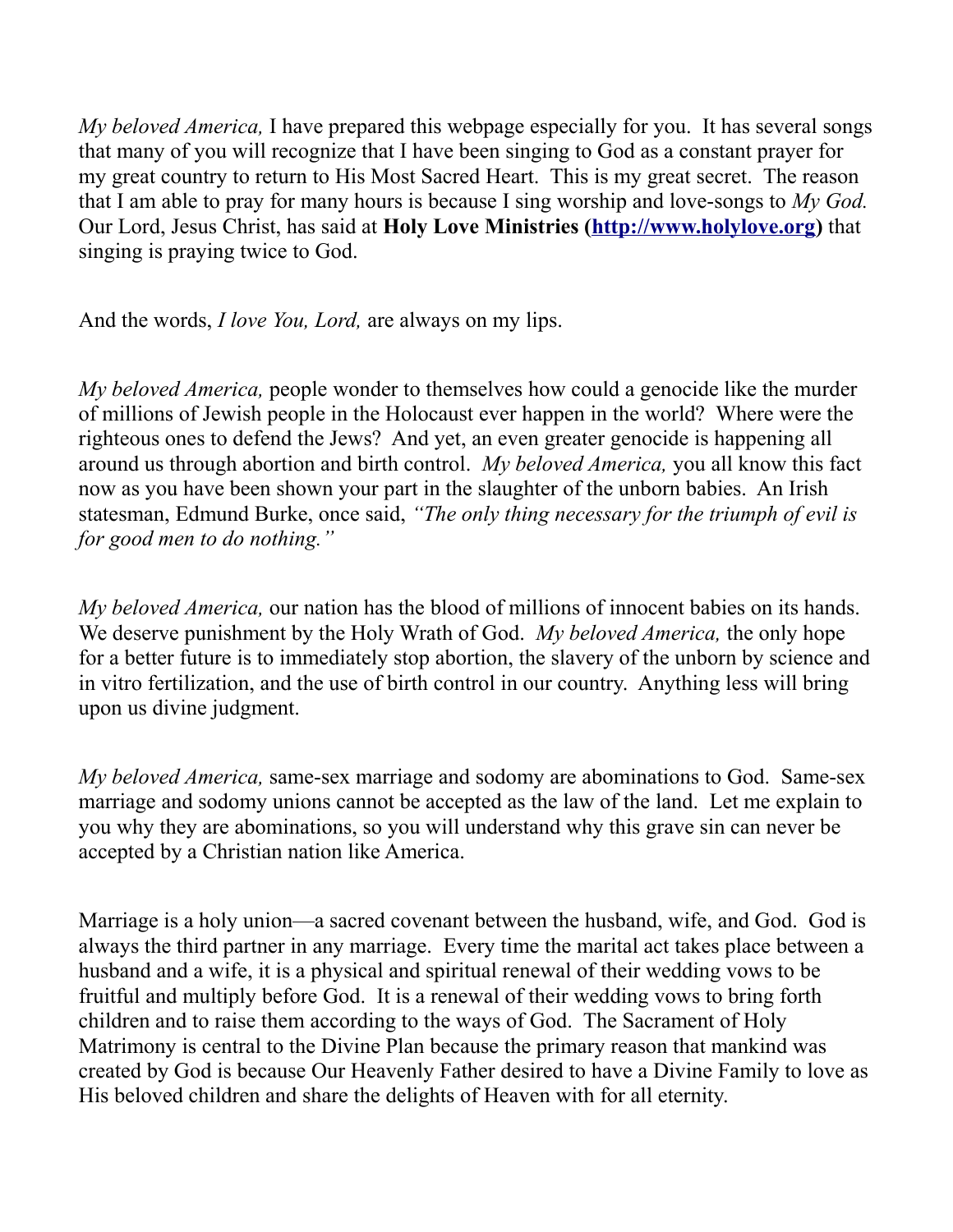Holy Matrimony—the union between husband, wife, and God—and their selfless love in the marital act is an earthly representation of the deeply rich inner life of The Most Holy Trinity—God—Our Heavenly Father Begetting His Divine Son Through The Divine Love of The Holy Spirit. Thus, through the marital act, mankind becomes most like the sacred image and likeness of God, sharing intimately in the divine procreative powers of The Most Holy Trinity.

This is why sins of the flesh like fornication, birth control, and others, are so grave in the Holy Sight of God and can result in eternal hell. Marriage is very, very special in the Holy Sight of God. And sodomy is the most serious sin—an abomination before God—because every time an act of sodomy takes place, it is seen by God as both the physical and spiritual rejection of the primary reason mankind was created—a rejection of the Divine Plan by mankind—and a rejection of the Lord—The Holy Spirit, Who Is the Giver of Life. An act of sodomy is akin to a physical and spiritual blasphemy of The Holy Spirit.

*My beloved America,* with all the love in my heart, I invite each of you to repent and return to the loving embrace of Our Heavenly Father. I, *a soul,* am a sinner like each of you, so I recognize fully-well my imperfections and failings, but I am also your sister in Christ, and I desire to welcome each of you into the fold of His Holy Catholic Church. I invite you to learn about Christianity and to be baptized. If you are Catholic or Orthodox, I invite you to repent of your sins by Confession to a priest. If this is not possible for you, then I invite you to pray the 7-Day Indulgence Prayer given to 7<sup>th</sup> Messenger, Maria Divine Mercy, by Our Lord, Jesus Christ, in the **Book of Truth,** so you may be fully forgiven by God.

**(See: Prayer For Forgiveness Of Sin – Jesus Please Forgive Me, [https://maryrefugeofholylove.com/the-warning-what-to-do-afterwards/prayer-for](https://maryrefugeofholylove.com/the-warning-what-to-do-afterwards/prayer-for-forgiveness-of-sin-jesus-please-forgive-me/)[forgiveness-of-sin-jesus-please-forgive-me/\)](https://maryrefugeofholylove.com/the-warning-what-to-do-afterwards/prayer-for-forgiveness-of-sin-jesus-please-forgive-me/)** 

*My beloved America,* I invite each of you to begin a love relationship with Our Heavenly Father through His Divine Son, Our Lord, Jesus Christ, that will last you for a lifetime on earth into eternity. *My beloved America,* I invite each of you to begin a love relationship with your true Heavenly Mother, Mary, who only desires to keep you under Her Loving Mantle until you are safely home in Heaven. *My beloved America,* I invite each of you to recognize your holy place within the Body of Christ and the love held for you by the entire Communion of Saints. Each one of you is greatly loved by God, Our Lady, and Heaven.

*My beloved America,* I speak now solemnly of very serious matters for the future of our nation. satan is hell-bent on destroying everything that our country stands for and our very freedoms—life, liberty, and the pursuit of happiness. America was founded as a Christian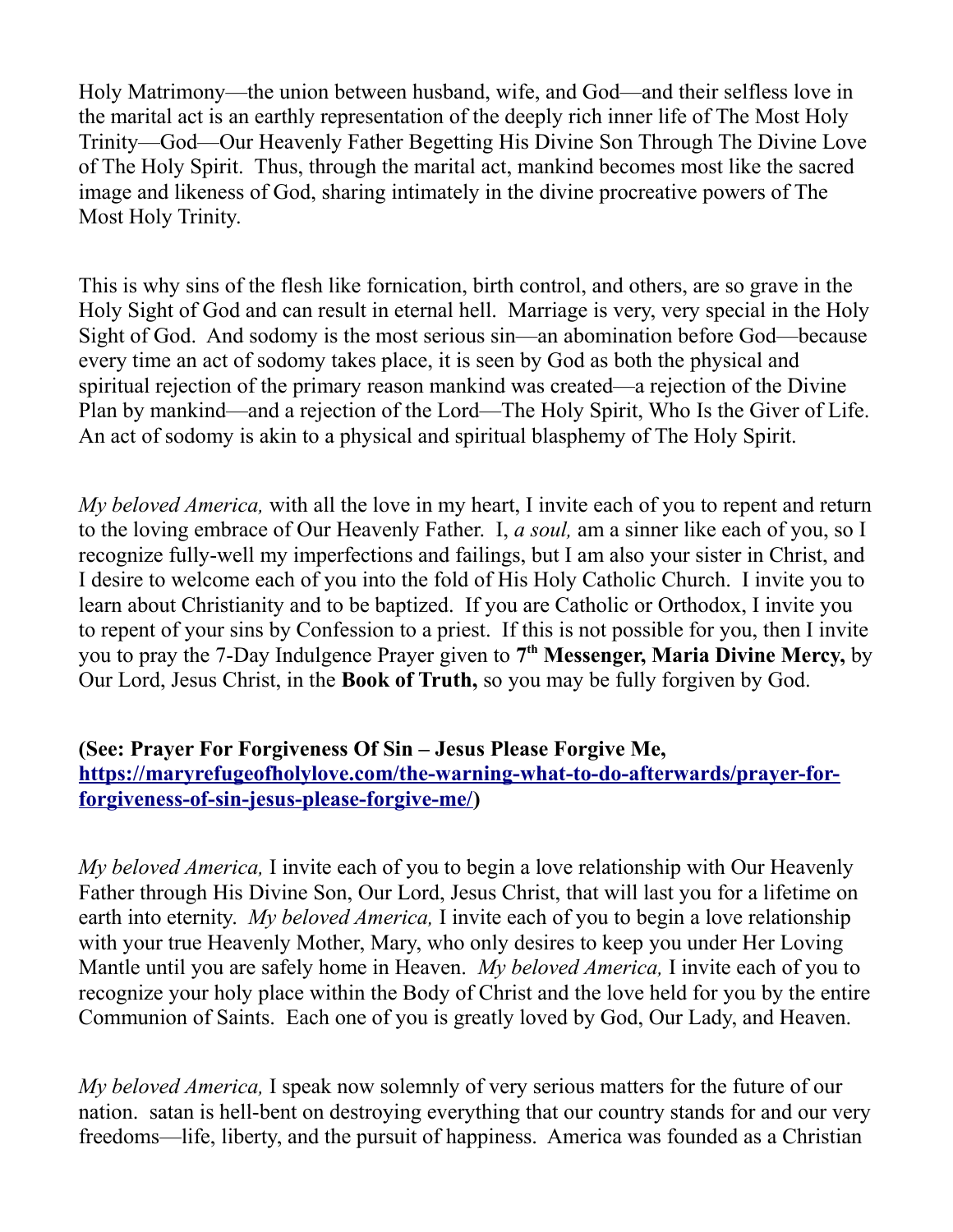nation, but we have strayed very far from our Judeo-Christian heritage, beliefs, and ideals. *My beloved America,* by God's Grace, I have created further below on this webpage, a *"List of Necessary Steps To Regain God's Favor for America and To Avert Further Chastisements",* which God and Our Lady desire that we implement as a united Christian nation, but whether we are afforded the opportunity to rebirth our country depends on the next six weeks (40 days).

*My beloved America,* the First Seal of the Apocalypse has been broken by God. We are in the Great Tribulation and after six weeks of peace has passed, the antichrist will be on the scene to manipulate matters towards evil by provoking a nuclear war. Much intense prayer is disparately needed for peace and also, because Pope Francis is the false prophet of Revelation. Millions of souls are at stake. God is providing Pope Francis a "Last Chance" to repent and decide for God through the mystical experience of the Great Warning. However, the achieved conversion of Pope Francis is totally dependent on prayer. Within a year of the Great Warning, in the Springtime, there will be a Great Miracle performed by God in Garabandal, Spain. It will be announced eight (8) days in advance by the visionary, Conchita. The Great Miracle and the Great Sign left afterwards by God has enough grace to convert the entire world back to God. If Pope Francis witnesses in person the Great Miracle, it will totally convert and transform his heart. He will do everything that God and Our Lady request of him, including the Consecration of Russia to the Immaculate Heart of Mary, which will stop the nuclear war (annihilation of nations) and will usher in the Great Era of Peace (1000 years), which coincides with the Second Coming of Our Lord, Jesus Christ. God and Our Lady have many Great Plans for the salvation and future of the world, but it is all dependent on massive conversion and much prayer.

*My beloved America,* please understand the great blessings that God and Our Lady have given us through the election of President Donald Trump and Vice-President Mike Pence. Both President Trump and Vice-President Pence have been especially chosen "anointed" by God and Our Lady to turn the tide against all the evil in America and in the world. Our country must unite behind them and allow them to lead us back to our Judeo-Christian roots.

*My beloved America,* while there are many goodhearted people in our country, there are also many evil people in key positions and leadership roles throughout our government, in the mainstream media, in the banking industry, and other businesses, etc. These evil people control much of what we see and hear about daily in our country.

*My beloved America,* further down this webpage, I have three short video-clips about the tragedy of September  $11<sup>th</sup>$  that every American must watch. I do not profess to know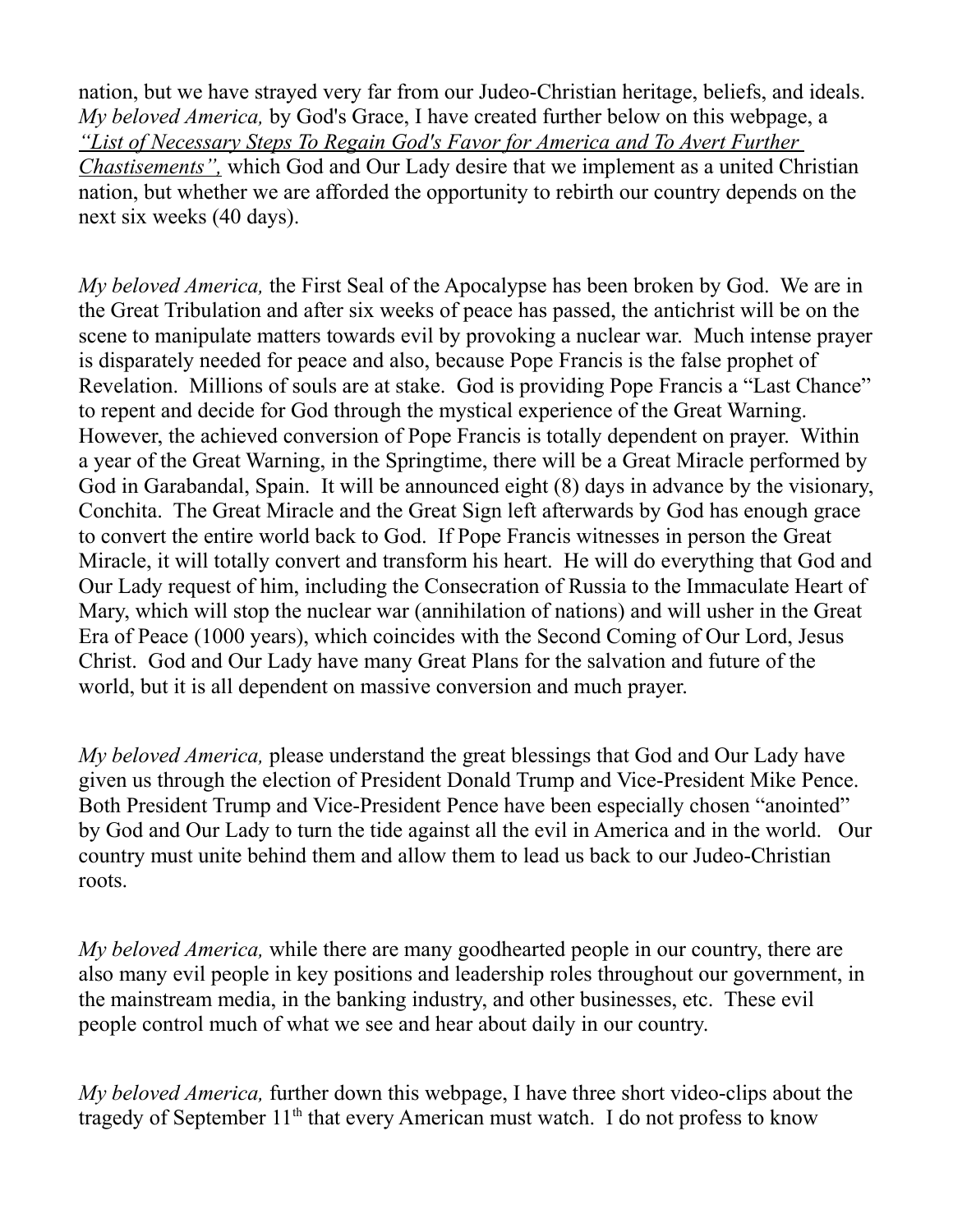anything, but there is one thing that I do know. There is a massive cover-up by evil elements of our government and the mainstream media about September  $11<sup>th</sup>$ . And if the evil elements of our government and the mainstream media can cover-up something so huge as September  $11<sup>th</sup>$  which took place sixteen (16) years ago, how much worse is the evil in our government and the mainstream media today?

*My beloved America,* we must allow President Trump to drain the swamp in Washington, D.C., and New York City. *My beloved America,* if you want honest reporting, listen to Alex Jones of *InfoWars.*

 *My beloved America,* the times are quite grave. I, *a soul,* say this very seriously and very solemnly. The next six weeks (40 days) will determine the fate of our great nation.

### **AMERICA, THIS IS THE MOMENT OF THE THIRD PERIL FACING THE REPUBLIC PROPHESIED TO GEORGE WASHINGTON BY THE BLESSED VIRGIN MARY AT VALLEY FORGE IN THE WINTER OF 1777**

The Blessed Virgin Mary appeared to George Washington at Valley Forge in 1777. Three Perils were prophesied to face the Republic. The first two Perils have happened. The First Peril was the Revolutionary War. The Second Peril was the Civil War. We are now facing the Third Peril to the Republic, which is the most grave threat of them all for the future of the Union.

# **"SON AND DAUGHTER OF THE REPUBLIC, LOOK AND LEARN"**

# **AMERICA, THIS IS YOUR JERICHO AND NINEVEH MOMENT 40 DAYS**

I, *a soul,* am coming to America as your prophet Jonah blowing on a huge trumpet. satan has built a thick wall of evil surrounding our country that he believes is impenetrable. In six weeks (40 days), God will release the Four Horsemen of the Apocalypse holding back satan, all devils of hell, and hell's minions, from destroying our great nation. Our country is the final bulwark keeping satan and the antichrist from destroying all liberty and freedom in the entire world. **VIOLENCE IS NOT THE ANSWER.** satan wants our country to divide along political lines into civil war or massive civil unrest, so the United Nations will invade, remove our democratically-elected President and Vice-President, strip us of our Bill of Rights and federal Constitution, and bring our country under martial law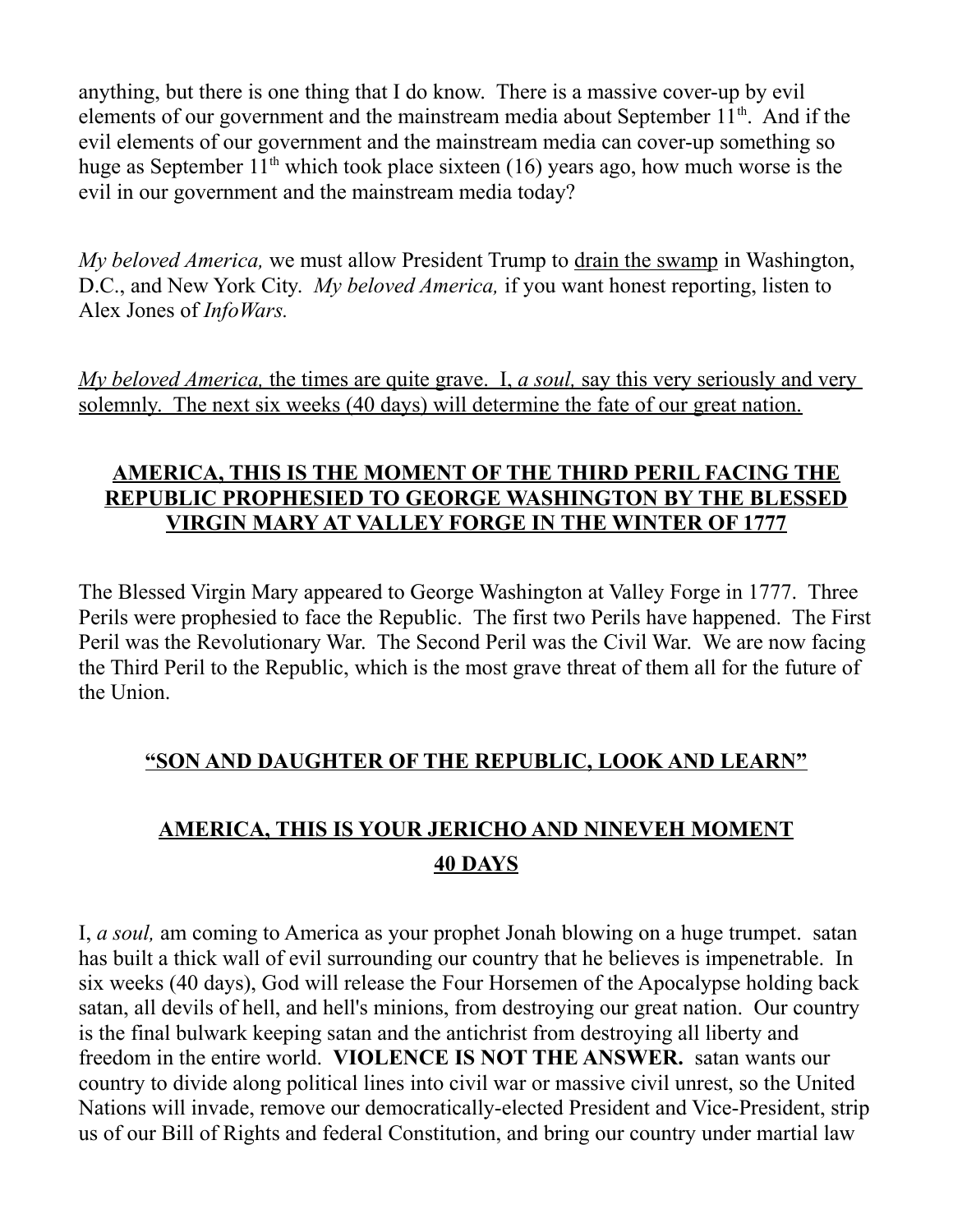ruled by a puppet of the antichrist. America, what future do you want for your children? Do you want to spend the next 3 and a half years hidden in refuges (at best) or in concentration camps being tortured by the antichrist because you refused the mark of the beast (at worse)? Or, do you want to take back our country from satan and save the rest of the world? **PRAYER IS THE ONLY ANSWER. VIOLENCE AND GUNS ONLY PLAYS INTO SATAN'S PLANS.** Everyone has got to repent and pray like never before, and if you do not know how to pray today is the day that you learn. **GOD WILL SAVE OUR COUNTRY BY A SPECIAL ACT OF GRACE BUT WE MUST HAVE FAITH IN HIM AND PRAY OURSELVES MIGHTILY OUT OF THIS HUGE MESS.**

### **AMERICA, PLEASE DON'T LET SATAN WIN**

\*\*\*

# **HOLY FAMILY REFUGE MESSAGES**

**<https://www.childrenoftherenewal.com/holyfamilyrefuge>**

**May 22, 2017**

*My most beloved son, this is Mary, your Mother from Heaven. I know that you and most of the world are suffering greatly now. All of you must keep praying greatly now for protection of your leaders and your country. All the evil in the world and hell are fighting against your country, America. They know that your country is holding the piece of the puzzle that is still holding satan from destroying all the world.*

*You have many good people in the world, but you have many bad leaders that are controlling everything you see and most of the things that you are allowed to do, but you have all of Heaven on your side in a good President and Vice President that I have chosen for you and helped you to get elected. All the evil in Washington knows that they will be taken down and put in jail if your President wins out and gets America back on track. All of your news media and air time is being bought out by all the rich evil people to try and save them from being taken down. They have stolen from the poor for many years now and they control all of the banks, the stock market, the gold standard, the silver, the chemical companies, the medical institutions, and the pharmaceutical companies. It will take much prayer and a special act of God to stop them from destroying everything. Satan's only good is to destroy all of My God and your God's children and take them to hell. But, with your prayers and Heaven's strength, very little will be accomplished by satan. It looks like all is being lost with all the lies and evil being said against My children, but God is going to change everything very soon with*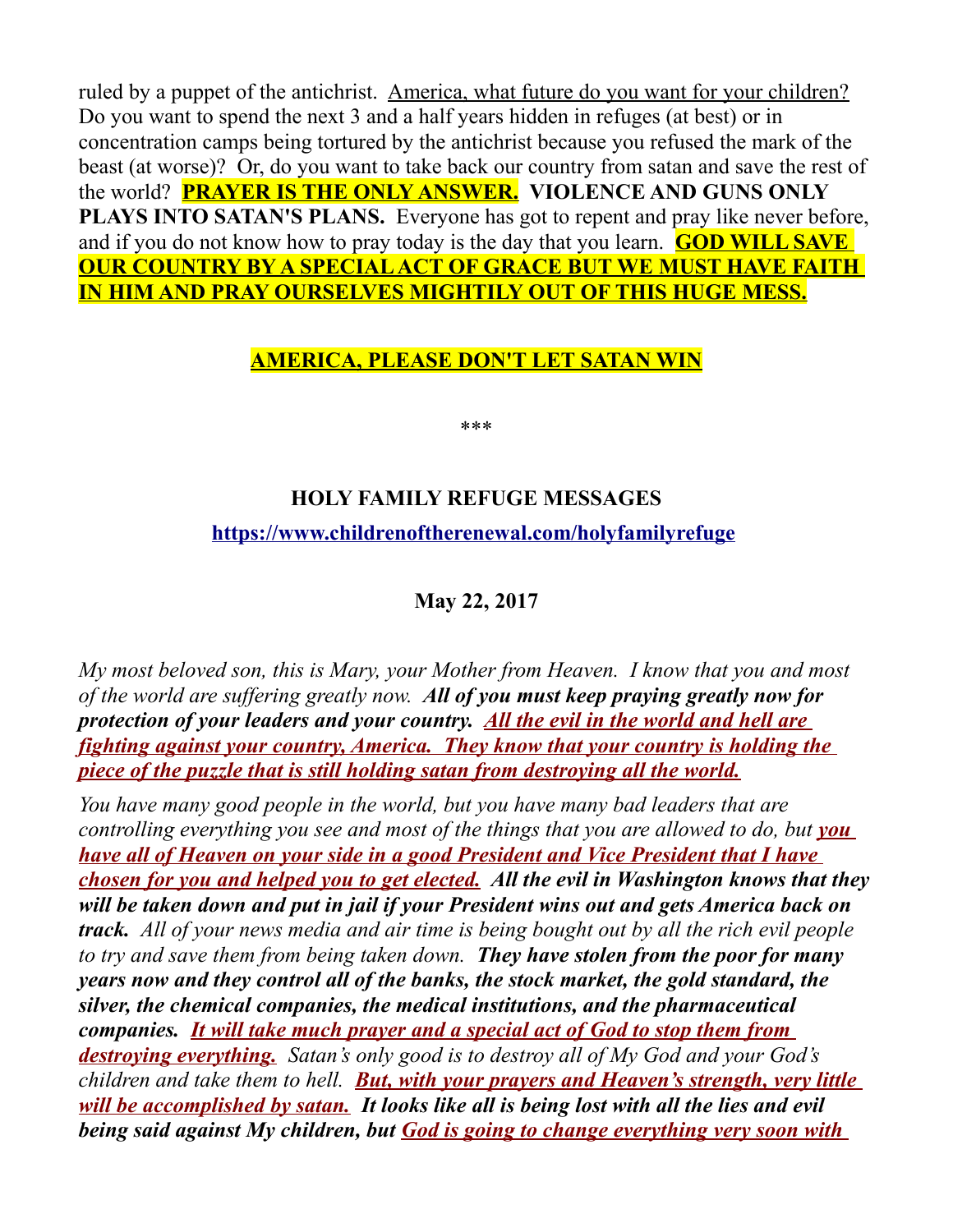*His mighty power and bring all the evil down and cast them into hell for all eternity.*

*Do not stop praying but keep begging for God's mercy and protection and the new Era of Peace will be here very soon in God's time. Make sure you offer all your suffering for the salvation of souls and pray for all those that persecute you. Praying for evil stops evil. Love, Mary the Mother of God and all of Heaven.*

### **LOCUTIONS TO THE WORLD**

# **June 22, 2012 "A Call to Arms" MARY**

*Let no one say that I have not warned the world. I have spoken time and again, at Fatima, Kibeho, Medjugorje, Akita and so many other places. I have spoken to so many and in so many ways. To the children at Fatima by visions and to Fr. Gobbi by locutions. A whole body of literature, filled with my teachings, has sprung up in the Church. Why this rapid spread of my word? Cannot the Church piece things together? How many signs are given so clearly! I will not abandon my Church. I will not abandon my children. I will not abandon the world that tries to call upon me. Abandon them to what? To the trials that are ahead, which lie right around the corner?*

### Cosmic Powers

*As the fires of destruction burn more brightly, I will increase my words. I will always help you, but you must turn to me. Yes, run to the Woman Clothed With the Sun, the Woman to whom the Father has given cosmic powers. Do not say that I work only within hearts. I can stop wars, prevent disasters, and remove the very weapons that can destroy the earth. My help will come to those who ask. First, I must place faith in hearts, so people say "Mary can help us". Second, I must place fidelity. They must cry out night and day. Third, I must place universality. All must call on me. I want no one sitting on the sidelines with their arms folded say "I'll wait and see".*

*When will the churches be filled – day and night? What needs to happen so the Church gets the message? I speak to the Church because, at least, you give me a hearing.*

*Pastors, come before me with your people. Forsake your other tasks. They bear little fruit which is quickly swept away. Call an assembly. Come before me with hearts lifted up. I want a praying Church, an adoring Church. I want a Church on its knees and filled with repentance for all the sins of the world. If I get that kind of Church, I will work miracles in your sight.*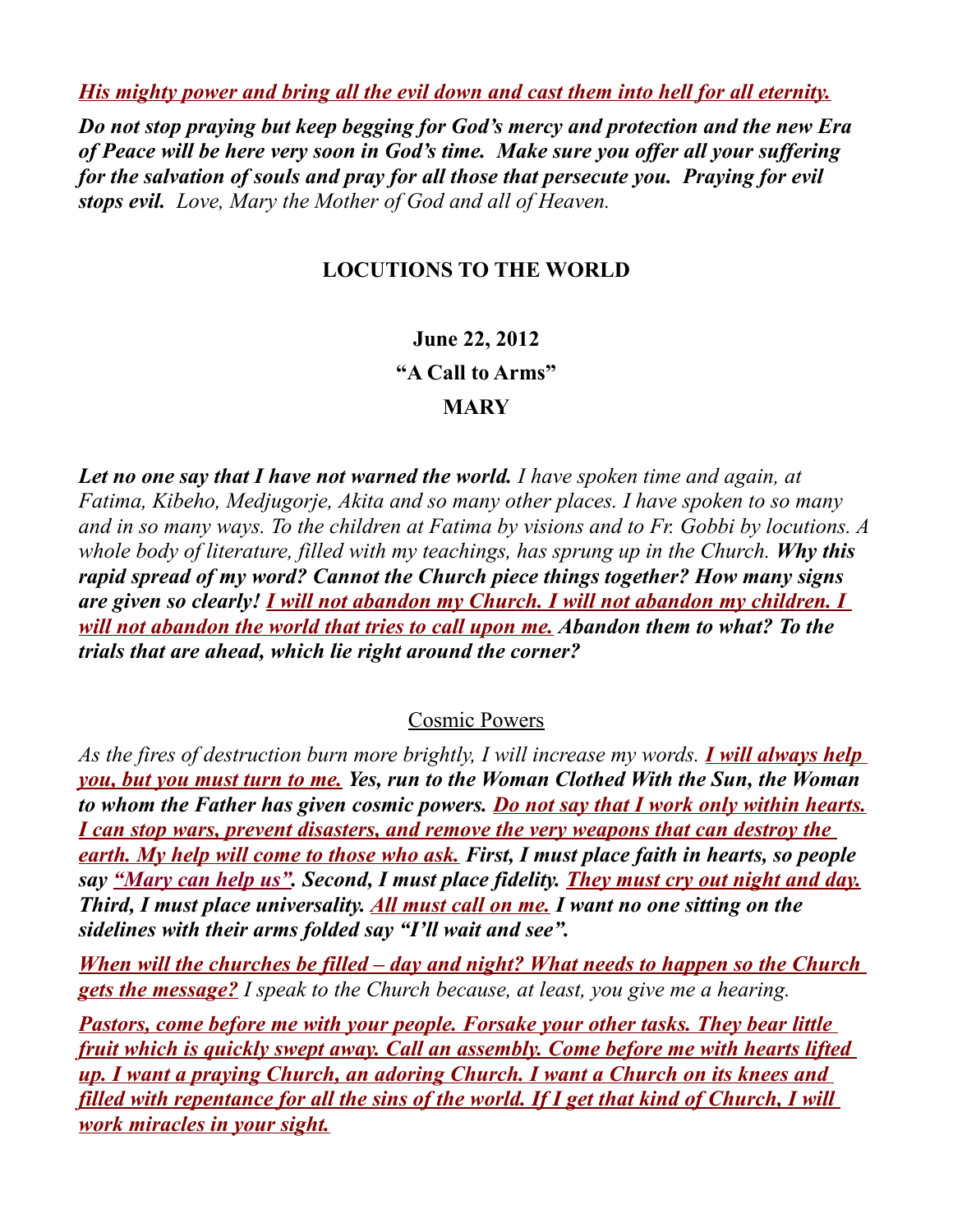# **LIST OF NECESSARY STEPS TO REGAIN GOD'S FAVOR FOR AMERICA AND TO AVERT FURTHER CHASTISEMENTS**

# **I. CULTURE OF LIFE MUST BE REESTABLISHED INSTEAD OF THE CULTURE OF DEATH**

Because of the Great Warning (Illumination of Conscience), America and all nations will be held to a higher level of accountability for its actions before God. Our forefathers founded America based on Judeo-Christian beliefs and ideals. The Ten Commandments must be restored as the governing rule of law for the land. God and Our Lady hope that America will set the example for all nations to follow in the world.

# **1. "I am the Lord thy God, thou shalt not have any strange gods before Me"**

- All forms of idolatry are forbidden by this commandment. This includes obsessions and addictions, like sports and video games, etc., which people may need much help in overcoming. Recreational drugs should not be protected by law.
- All forms of occultism and satanism are forbidden by this commandment.
- Believers in false religions need to be invited to learn about Christianity and become baptized.

# **2. "Thou shalt not take the name of the Lord thy God in vain"**

- Cursing and foul language should not be tolerated by society.
- Public prayer should be encouraged in all aspects of life, including schools and workplaces, etc.

# **3. "Remember to keep holy the Sabbath day"**

- Sunday Mass attendance should be encouraged for all Christians.
- Businesses should be closed on Sunday and most types of work discouraged.

# **4. "Honor thy father and mother"**

• The traditional family is the foundation and building block of society. It should be respected and encouraged with family-friendly laws.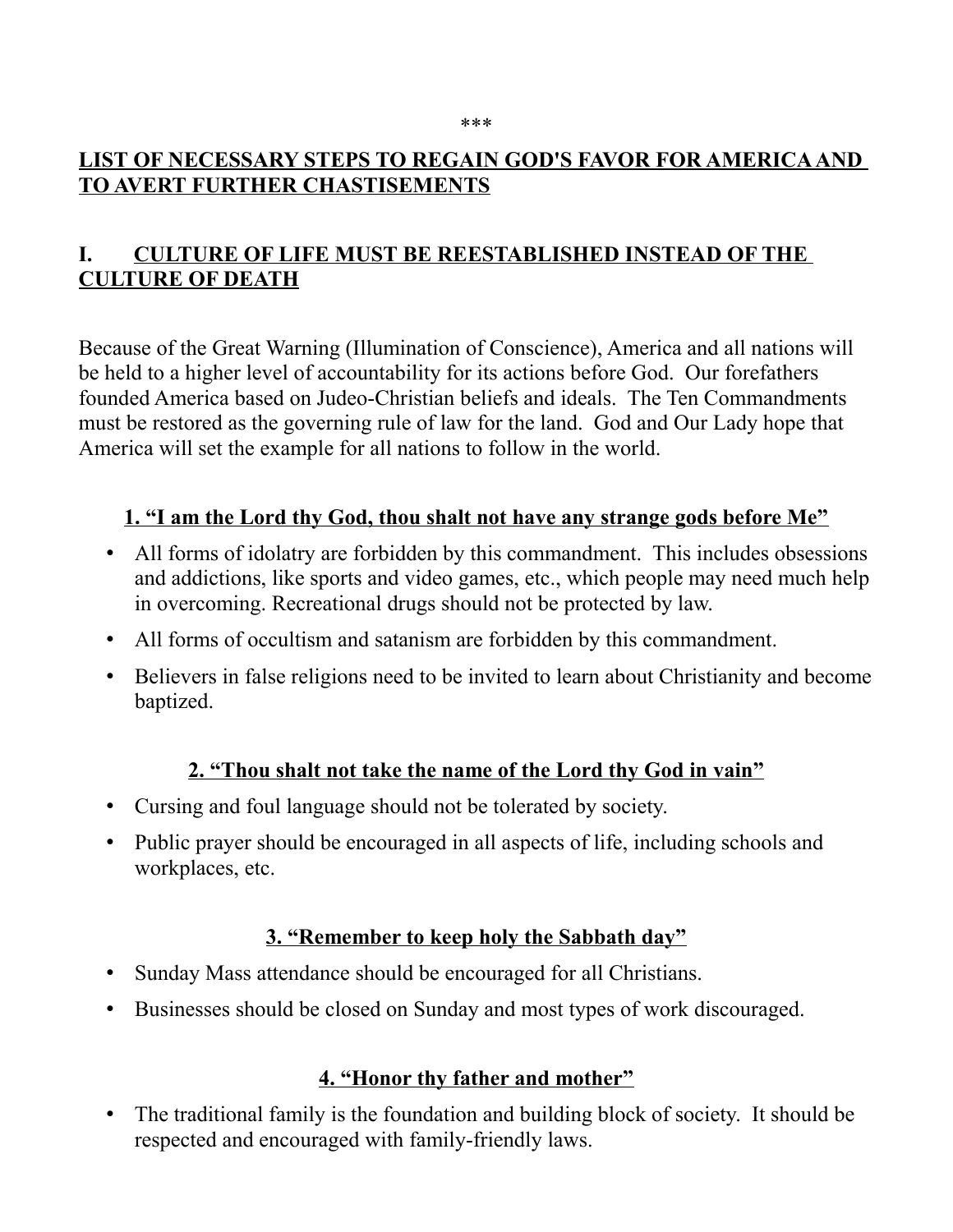- Adults must respect and see to the care of their parents when they become old and infirm.
- The Blessed Virgin Mary, Her Queenship, and Her unique role in the Divine Plan should be honored by all Christians.

# **5. "Thou shalt not kill"**

- Abortion and birth control are grave mortal sins to the Lord. Millions of innocent unborn children are lost to abortion every year and even more lives are lost by chemical birth control. Both abortion and birth control must be forbidden by law.
- There must be a public apology made to God and the Holy Innocents for the grave injustices of abortion and birth control that took place in the history of our country. Leaders at all levels (national and state) and all forms of government (including courts of law) need to apologize on behalf of the nation for these grave mortal sins.
- Euthanasia and capital punishment must not be protected by law.

# **6. "Thou shalt not commit adultery"**

- Marriage is a sacred covenant between the husband, wife, and God. Marriage is meant to last for a lifetime and divorce needs to be strongly discouraged.
- Every marital act is meant to be a sacred renewal of the marital vows taken between husband and wife before God to be fruitful and multiply. Thus, birth control, sodomy, and masturbation are physical rejections of the Presence of the Holy Spirit Who Is the Giver of Life and are forbidden by this commandment.
- Same-sex marriage and sodomy are abominations to the Lord and must not be protected by law.
- Fornication, adultery, and other sins of the flesh are forbidden by this commandment.

# **7. "Thou shalt not steal"**

• Usury and greed must no longer be the driving force for the economy.

# **8. "Thou shalt not bear false witness against thy neighbor"**

• Lawmakers and public officials at all levels of government must be held accountable to the oaths that they swore before God to act in the best interests of the people whom they serve. All evil must be brought into the light and purged (drain the swamp) so confidence in the integrity of the system can be restored.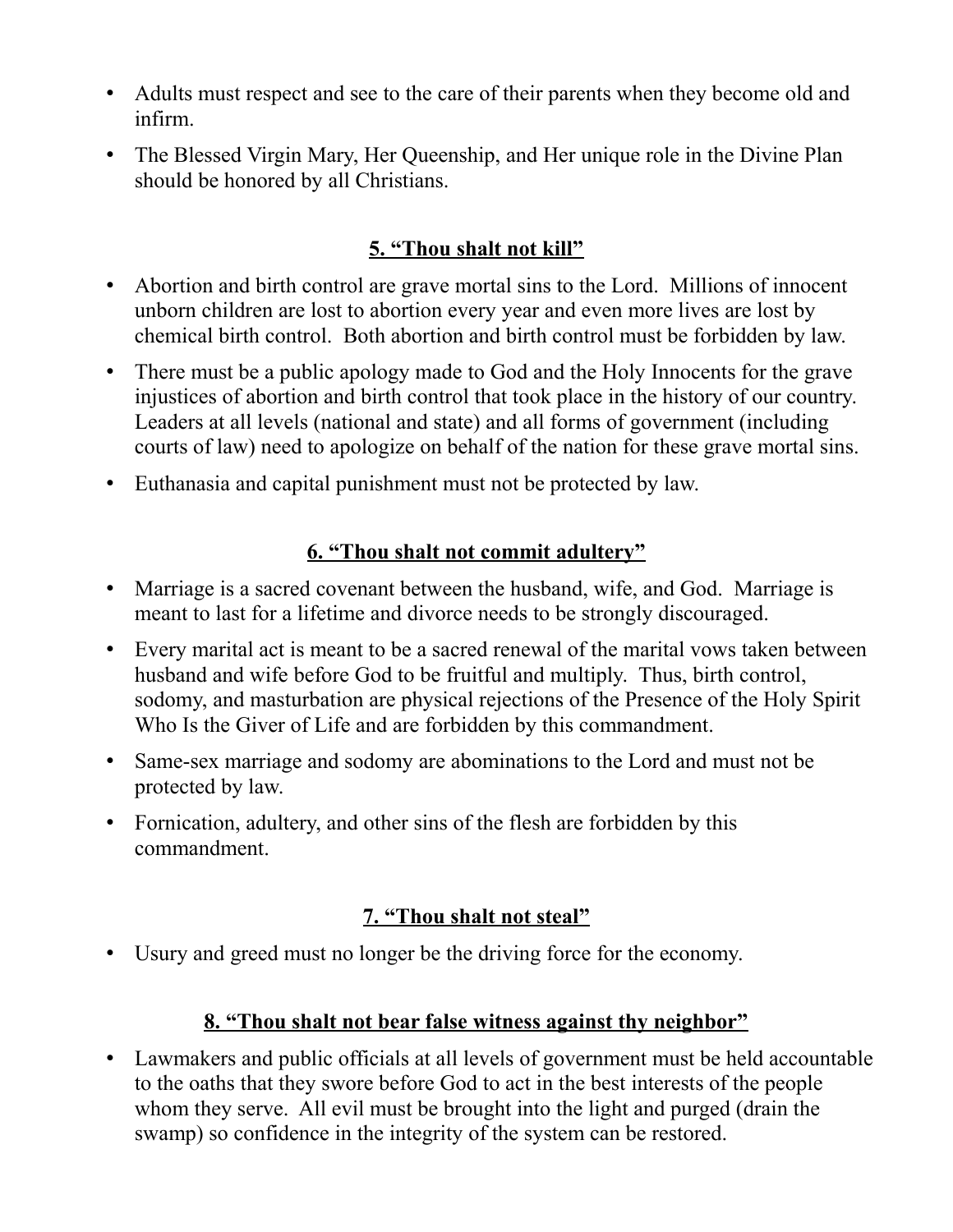# **9. "Thou shalt not covet thy neighbor's wife"**

- The industries of pornography and prostitution must no longer be protected by law. They are hotbeds for pure evil that exploit vulnerable women and abuse innocent children by degrading them to beneath the dignity of animals. These women and children need to be cared for and raised up to know of their inherent worth and dignity as beloved children of God.
- The virtues of modesty and chastity need to return and permeate all aspects of life. Clothing should be reflective of these virtues. Immodest and immoral behavior needs to be shunned in the music and entertainment industries.

# **10. "Thou shalt not covet thy neighbor's goods"**

- Usury and greed must no longer be the driving force for the economy.
- The gambling industry must no longer be protected by law.
- Cosmetic plastic surgery should be strongly discouraged.

# **II. COLLECTIVE SINS: THE FIVE SINS THAT "CRY OUT TO HEAVEN FOR VENGEANCE" THAT AMERICA MUST ALWAYS FIGHT AGAINST**

# **1. The blood of Abel (Gn 4:10)**

The spilling of blood by the Innocents – murder, abortion, infanticide, euthanasia, etc., must always be fought against by the children of God. All human beings are created in the Image and Likeness of God. Thus, all human beings have inherent dignity and worth as beloved children of God. All human life is sacred and must be protected from the moment of conception until the moment of natural death.

# **2. The sin of the Sodomites (Gn 18:20; 19:13)**

Sodomy, same-sex marriage, and all related sins of the flesh must always be fought against by the children of God, as these mortal sins attack and destroy the traditional family, which binds nations and societies together as one. It is ordained that through the traditional family that children come to first know of God Our Heavenly Father and His Great Love for them. The traditional family is modeled after the Divine Life that Our Heavenly Father Has for His Divine Son through the Holy Spirit. An attack on the traditional family is a direct attack on God. Sodomy is an abomination in the Holy Sight of God.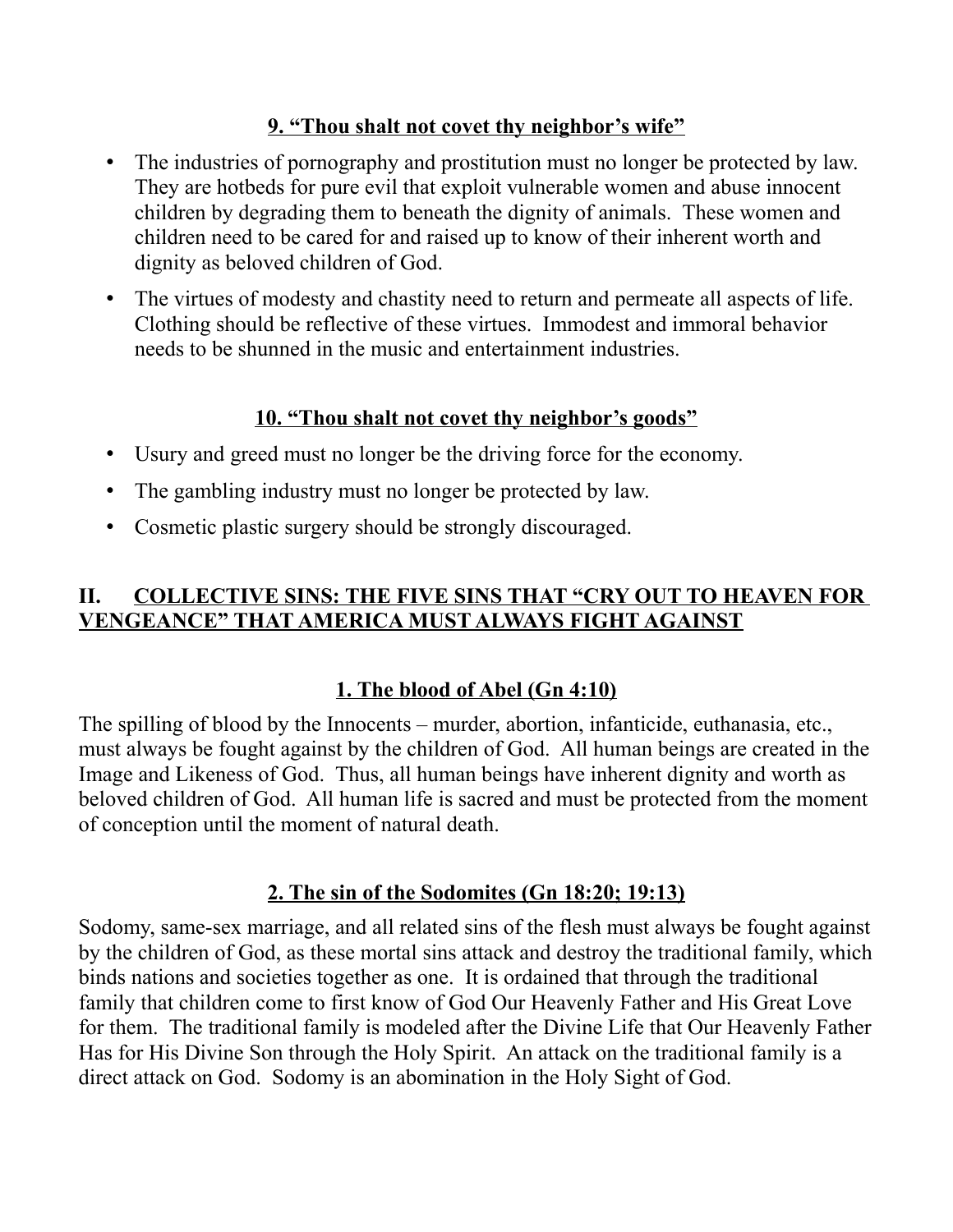# **3. Oppression of the people in Egypt (Ex 3:7-10)**

All forms of modern slavery must always be fought against by the children of God. This includes human trafficking of women and children; and especially, the exploitation of human embryos (unborn children) in stem cell research, vaccines, cloning, scientific research, and in vitro fertilization. All unborn children have the right to life, including those at the earliest stages of development.

# **4. Oppression of the foreigner, widow, and orphan (Ex 22:20-24)**

Deliberately fallow farm fields in America while extreme hunger exists in the world are an abomination to the Lord. Our Lady has said, *"Listen to the cries of the poor and the hungry in other nations. If you care for them, I will care for you. If you let them grow hungry, I will let your children also taste the evil of famine."* Many poor countries have crippled economies with unsustainable debt. Our Lady has said, *"You must see all that you can accomplish with your discoveries and your methods. Fund governments that will welcome your help... Open up new rivers of aid, let your riches flow in new ways. Then you will have friends among the nations."* Christians are suffering and dying as martyrs in other countries. Our persecuted brothers and sisters must be welcomed to take refuge in America. This is an expressed desire of God and Our Lady.

# **5. Injustice to the wage earner (Dt 24:14-15)**

America must lead by example by promoting truly equitable, mutually beneficial, fair trade among the nations. Countries whose economies rely upon sweatshop factories and child labor must be shunned. The situation of Haiti is an inexcusable tragedy. It is one of the poorest countries in the world where its native population barely survives in extreme hunger and poverty. Yet, the country is one of the most abundantly rich in material resources in the world—all exploited by the multinationals and global elites. America must remember the least of its brothers and sisters, lest it not be remembered by God.

# **III. PUBLIC CONSECRATIONS TO THE UNITED HEARTS OF THE MOST HOLY TRINITY AND THE IMMACULATE HEART OF MARY**

God desires that America—all churches and all parishes, all families, all individuals consecrate themselves, their communities, their workplaces, their governments, their schools, their places of entertainment and recreation, etc., to the United Hearts of the Most Holy Trinity in Union with the Immaculate Heart of Mary. These consecrations will serve as public exorcisms returning much that been given over to evil back to God. Also, the Ten Commandments and the Crucifix of Our Lord should have a place of prominence in all homes and public places.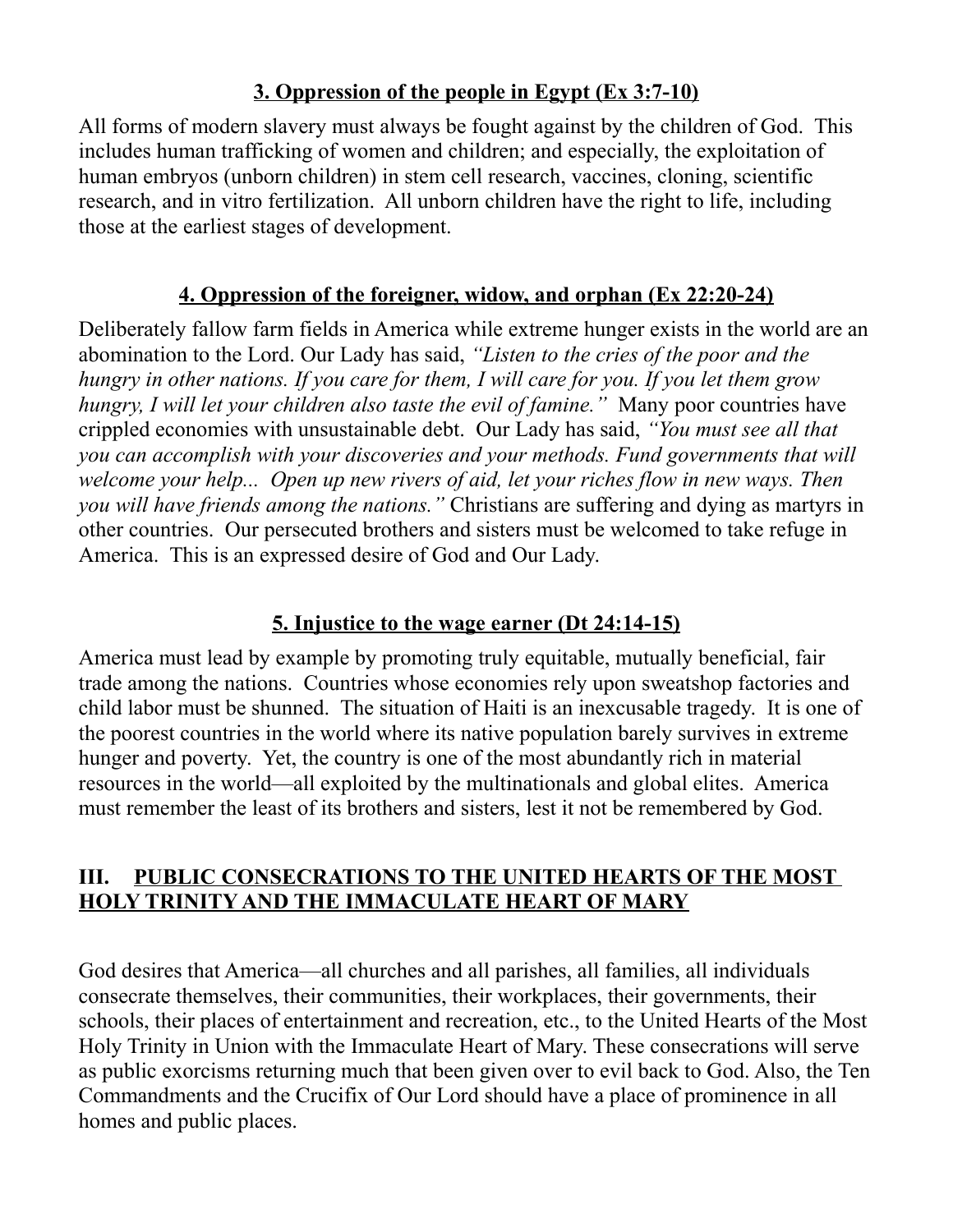# **IV. AMERICA AS SANCTUARY NATION FOR CHRISTIANITY AND REFUGE OF HOLY LOVE**

God desires that America become a Sanctuary Nation for Christian believers and Christian asylum seekers under the Patroness of Mary, Refuge of Holy Love. There will be many Christians persecuted under the reign of the antichrist and God wants them to seek safety in America. The many refuges and shelters built by the faithful over the years for the possible civil war and martial law will instead be used to house all the Christian refugees. God will provide for His people.

# **Holy Love Ministry - February 7, 2017 – Mary, Refuge of Holy Love**

- *"The soul of your nation is being restored to reflect more closely the Will of God and Christ-like virtue..."*
- *"...Leadership which supports righteousness is so important right now, as you have whole nations and ideologies in opposition to Christian ideology. You must not be afraid to stand up for Christian standards and ideals."*
- *"I am leading your nation out of darkness now under My Title 'Refuge of Holy Love'. Jesus desires this whole nation be a Refuge of Holy Love – a spiritual refuge which draws people back to obedience to the Commandments..."*

# **Holy Love Ministry - February 7, 2017 - JESUS**

- *"...I have come today seeking a different kind of sanctuary a nation tolerant of Christian beliefs, conservatism and traditionalism. After the unprecedented grace of your presidential election, I have strong people in place now to make this happen."*
- *"I desire My Mother, Refuge of Holy Love, be Patroness of this sanctuary nation and every effort to return to the Truth..."*

# **Holy Love Ministry - February 8, 2017 - JESUS**

• *"...As I am calling upon this nation to assume the role of a sanctuary nation, I call all Christians to find asylum here. This nation – under God – is a safe harbor where Christian beliefs can be expressed and lived out without retribution..."*

# **Holy Love Ministry - February 9, 2017 – Mary, Refuge of Holy Love**

• *"If your nation listens to God's Call to become a sanctuary for Christian belief, she will return to prosperity and worldwide leadership. My Son will send the choicest graces into the heart and soul of this once great country and raise it up from the ashes of error..."*

# **Holy Love Ministry - February 10, 2017 – Mary, Refuge of Holy Love**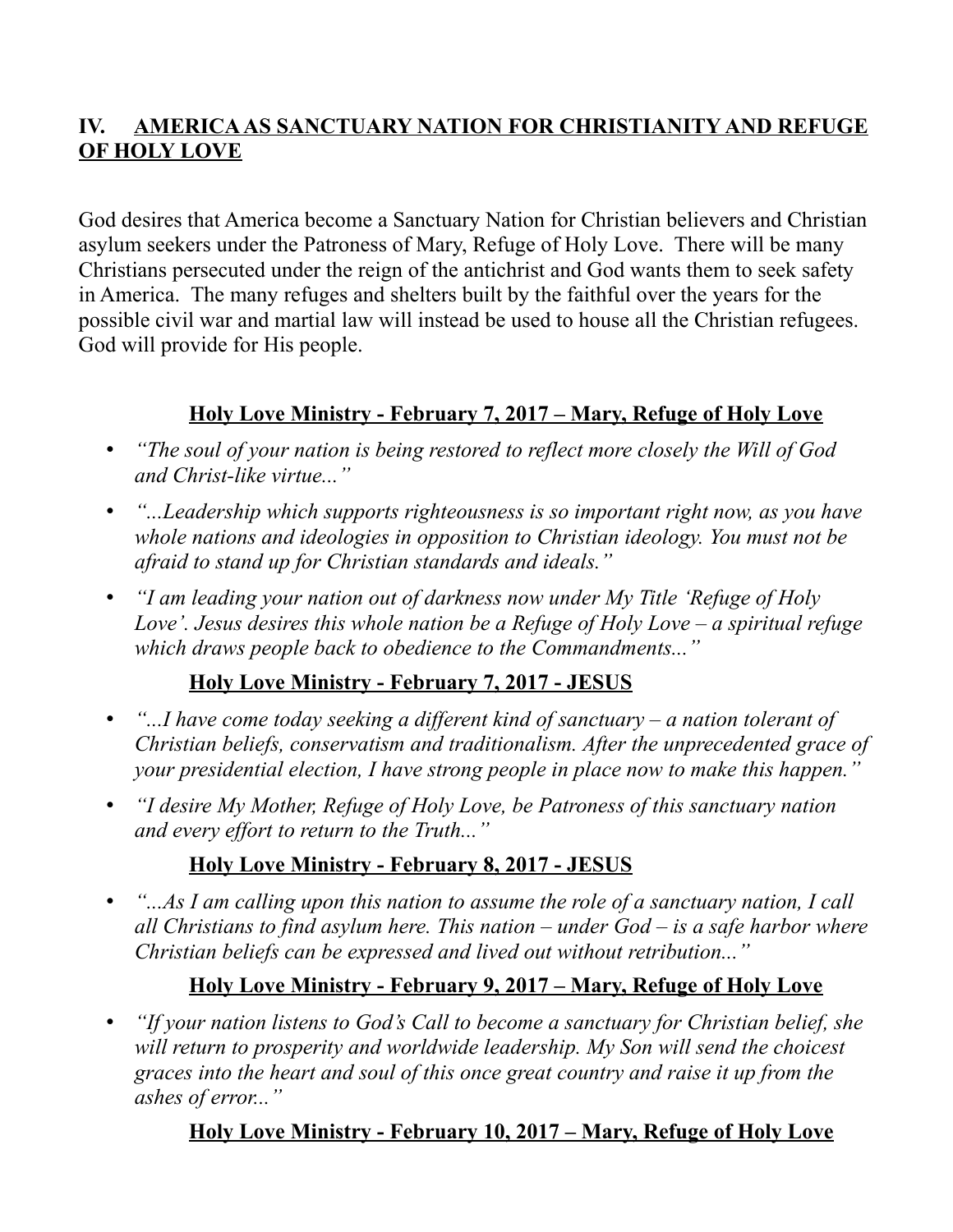• *"Jesus is calling for this country to be a safe haven for Christianity where Christian ideals are respected once again. He desires Christians openly proclaim their beliefs without fear of retribution. Furthermore, My Son does not want Christian prayer to be a negative in any environment."*

# **Holy Love Ministry - February 18, 2017 – Mary, Refuge of Holy Love**

• *"Your nation is being called to be an example of unity in a world fraught with disunity. You are not being called to be united with the New World Order, but to be united in Holy Love. This is the way this country can be a refuge of Holy Love – a safe haven for Christian belief and harmony."*

# **Holy Love Ministry - March 22, 2017 – Mary, Refuge of Holy Love**

- *"Dear children, the course of human history can be changed if mankind will heed My Call to establish this nation as a Christian sanctuary... I am urging you to make this entire nation a 'safe haven' where Christians can thrive without the threat of persecution."*
- *"To do this, you must not be afraid of who you would offend by identifying evil and sin for what they are in the Light of Truth. If you bring the Truth to light in this way, God will unite you in many ways. He will give you knowledge and capabilities beyond your own to circumvent problems. He will inspire your leaders to support good and to overcome evil. While you are trying not to offend people, you are protecting evil and offending God. You must reverse this to become a sanctuary nation as I call you to be."*

# **V. COMMANDS FOR THE CATHOLIC CHURCH IN AMERICA**

• The Book of Truth given to 7<sup>th</sup> Messenger, Maria Divine Mercy, by Our Lord, Jesus Christ, is a true and authentic heavenly intervention. Pope Francis the First is the false prophet of Revelation. After the Great Warning (Illumination of Conscience) takes place, Pope Francis will be given a "Last Chance" from God Our Father to correct himself and seek reconciliation with God. If the Last Chance is successful, then Pope Francis will be given the graces and blessings to usher in the New Pentecost for the Catholic Church. However, if the Last Chance is not successful, then God Our Father will send a Priest-Son who will lead the Remnant Faithful. His selection will take place by Extraordinary Fatima Signs leaving no doubt that he is the Chosen One of God. He will lead the Holy Catholic Church by completing the Consecration of Russia to the Immaculate Heart of Mary and proclaiming the Fifth Marian Dogma, etc. At the end of his pontificate, he will be martyred in Jerusalem, which will lead to the establishment of the papacy in the Holy City. Also, at a certain moment in time, the Vatican will be lost—either to the false prophet or by radical Islam. When this happens, God would like the papacy to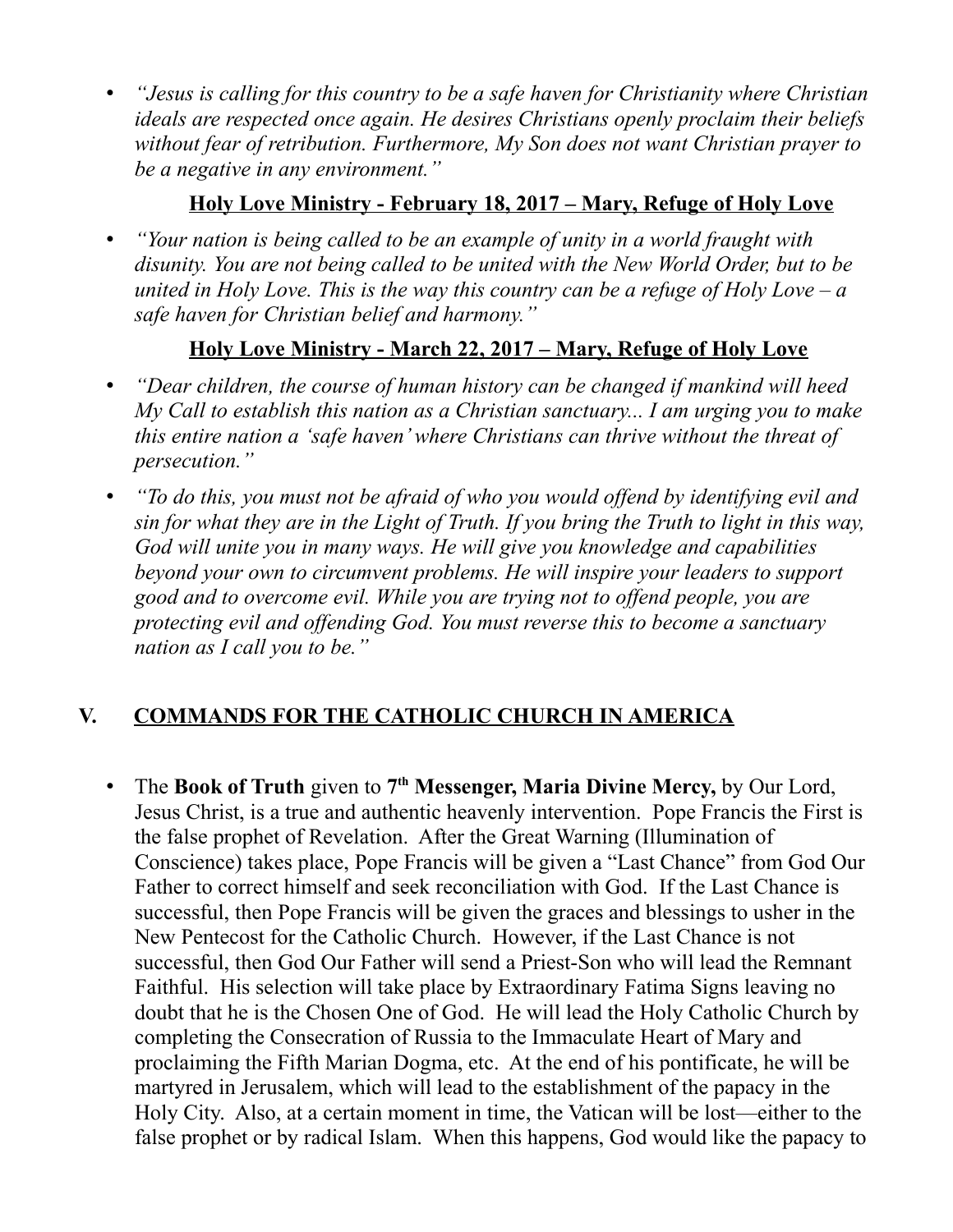have a temporary home in America. Thus, God is hoping for a favorable condition in America with a return to its Judeo-Christian roots as outlined by this Appeal.

- Reverse all changes that are not in conformity with Church Tradition, Doctrine and Dogma. God wants His Holy Church restored (Official Catechism under Pope St. John Paul II). God wants the Holy Dignity of the Most Holy Eucharist restored as the Most Sacred Heart of the Body of Christ. The Holy Mass should be the center of daily Christian life.
- Embrace the spirituality of the United Hearts of the Most Holy Trinity in Union with the Immaculate Heart of Mary at **Holy Love Ministries [\(http://www.holylove.org\)](http://www.holylove.org/)** as part of the Official Teaching of the Magisterium of the Catholic Church. Lead all the faithful in pursuit of this spirituality.
- God has blessed America with many heavenly interventions that are rich sources of devotion and heavenly messages to prepare for the Great Era of Peace and New Jerusalem at the Second Coming of Our Lord, Jesus Christ. These heavenly interventions are worthy of belief and should be encouraged among the faithful:

# **Jesus Christ, King of All Nations**

**[\( http://www.jkmi.com/jesus-king-of-all](http://www.jkmi.com/jesus-king-of-all)[-nations\)](http://www.jkmi.com/jesus-king-of-all-nations)** 

### **Our Lady of America**

**[\(http://www.ourladyofamerica.org/wordpress\)](http://www.ourladyofamerica.org/wordpress/)** 

**Our Lady of Emmitsburg**

**[\(http://www.centeroftheimmaculateheart.org\)](http://www.centeroftheimmaculateheart.org/)** 

**Our Lady of the Green Scapular**

**[\(http://www.greenscapular.org\)](http://www.greenscapular.org/)** 

# **Our Loving Mother – Conyers**

**[\(http://ourlovingmother.org\)](http://ourlovingmother.org/)**

**Holy Family Refuge**

**[\(https://www.childrenoftherenewal.com/holyfamilyrefuge\)](https://www.childrenoftherenewal.com/holyfamilyrefuge)**

# **Locutions To The World**

*(among others, etc.)*

• The Culture of Life under **Our Lady of Guadalupe** must be encouraged among the faithful. The Holy Innocents—over one billion unbaptized unborn children are stuck in Limbo. The Holy Innocents—Past, Present, and Future—must be spiritually Baptized and receive the Sacrament of Confirmation, so they can be released into Heaven and gain the beatific vision. If the spiritual Baptisms and Confirmations do not take place under Pope Francis, then God would like the American Bishops to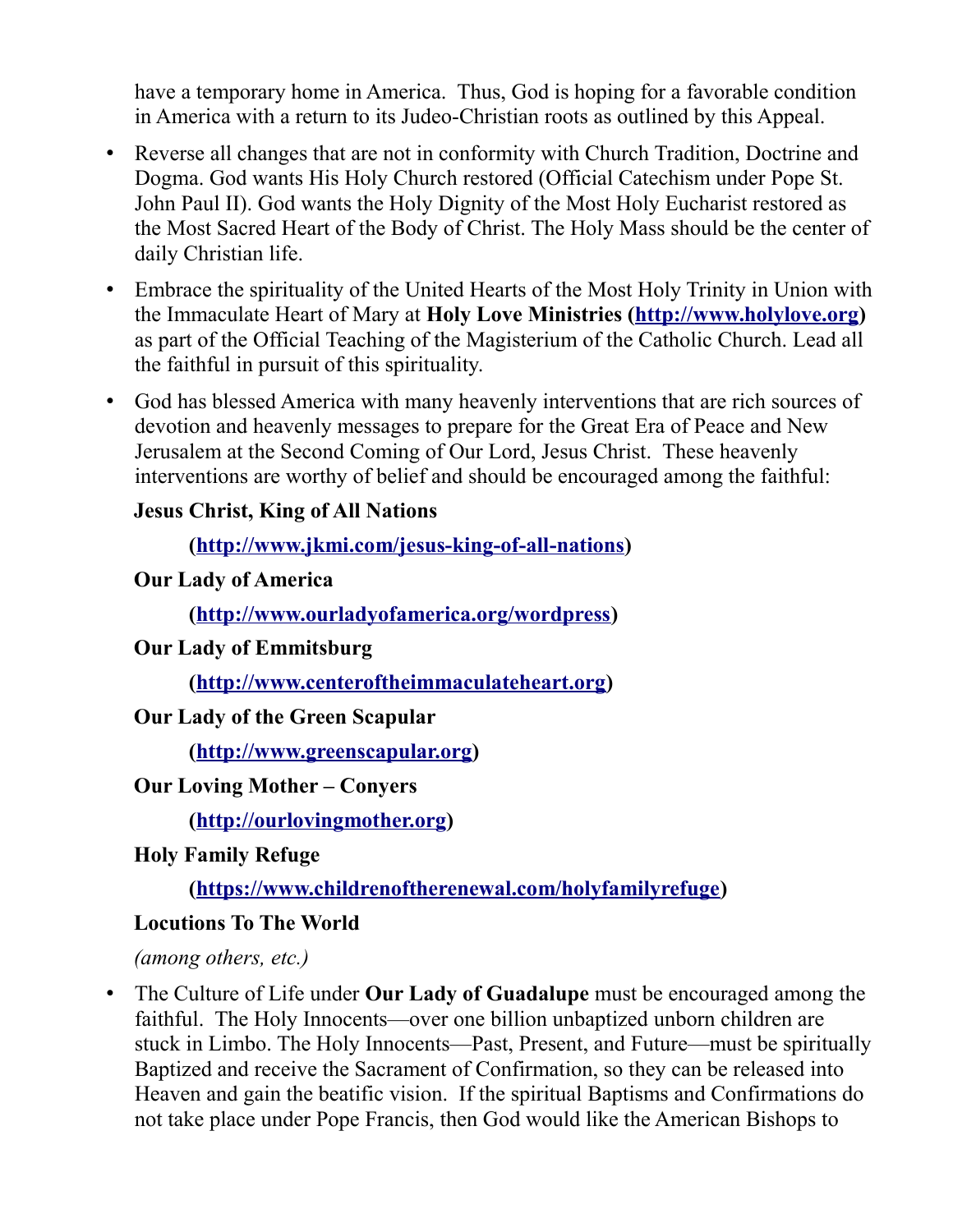take the lead and fulfill this obligation on behalf of the entire Catholic Church.

- Purgatory must be closed at the Second Coming of Our Lord, Jesus Christ. The faithful must be taught about how to offer daily prayers, sacrifices, and indulgences, so these billions of poor souls can be released into Heaven and gain the beatific vision. This is an corporal act of Mercy and Holy Love.
- There must be public repentance by the Catholic Church in America for its neglect, sacrileges, and other crimes against the Most Holy Eucharist. The Catholic Church in America needs to repent for its part in all the collective sins that have been building up throughout the generations. The Church needs to offer the Most Precious Body and Most Precious Blood of Our Lord, Jesus Christ, to God Our Heavenly Father in atonement for all these collective sins.

# **VI. FATIMA, GARABANDAL, AND MEDJUGORJE**

- The Consecration of Russia by the Pope and all Catholic Bishops to the Immaculate Heart of Mary must take place on earth in order to usher in the Great Era of Peace and stop the annihilation of nations. This Consecration will either take place under Pope Francis, or under the Priest-Son that God and Our Lady will send to the Remnant Faithful. There is no other solution for true world peace.
- The Great Miracle and Great Sign of Garabandal are Two of the Greatest Graces ever given from God and Our Lady. They are meant for the conversion of the entire world. The Great Miracle will occur within a year of the Great Warning in the Springtime. It will be announced eight (8) days in advance by the Garabandal visionary, Conchita. God and Our Lady are hoping that the American media will take the lead in broadcasting this event to the world. Both the Great Miracle and Great Sign will be able to be televised, recorded, and photographed. Thus, it is the hope of Heaven that everyone in the world will be able to witness the event and convert back to God.
- The Secret of the Great Chastisement must be taken seriously by mankind. The Great Chastisement is conditional and can be mitigated and even averted, but there must be massive conversions to God, turning away from all sins through Holy Love, and restoration of the Ten Commandments to all aspects of life. If all these steps that I have outlined are done, Divine Justice will be mitigated and the Great Chastisement possibly averted. God Is also willing to mitigate the remaining Nine Secrets of Medjugorje but it all depends on human response to the pleas of Our Lady for conversion and repentance. The scales of Divine Justice must be balanced. This is only possible by atoning for all sins—individual and collective—past and present—before Our Heavenly Father by offering the Most Holy Eucharist to God imploring His Divine Mercy and Divine Love instead of His Divine Wrath. Holy Love and Our Lord, Jesus Christ, in the Most Holy Eucharist, is the **ONLY**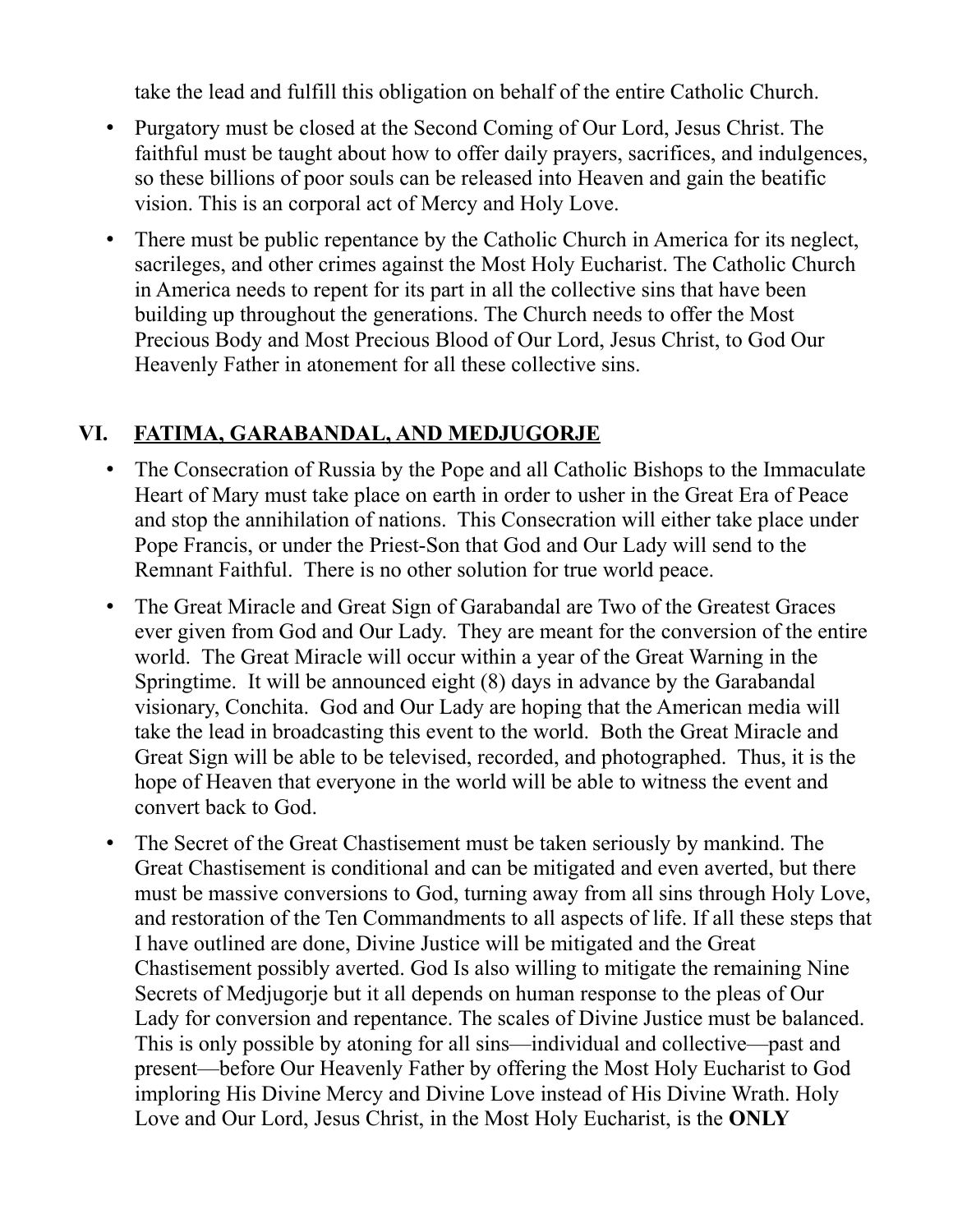**SOLUTION** to avert the Great Chastisement and to mitigate the remaining Secrets of Medjugorje.

#### \*\*\*

### **SATAN AND HIS MINIONS SEEK TO OVERTHROW THE U.S. GOVERNMENT IN ORDER TO BRING THE ANTICHRIST INTO POWER**

#### **Prophet John Leary**

**[http://www.johnleary.com](http://www.johnleary.com/)**

#### **Wednesday, June 14, 2017**

**Jesus said:** *"My people, you have seen terrorists killing many people, no matter who they were. Some attacks have been against your police authorities. Today, you are seeing a planned attack against Republican leaders in the House of Representatives, and the gunman showed hate for your President and your Republican Party. Using an assault rifle he shot one of the Republican leaders, some aides, and two policemen. The gunman was shot, and he died later in the hospital. You have seen some very hateful speech against your President by your liberal press and television networks. Some have displayed an image of a beheading of your President. You are even seeing a play mocking an assassination of your President. With all of this hate speech, this is even inspiring deranged people to shoot their political enemies. All of this hate and attempts to kill those in power, has crossed the line of decency and rule of law. You have laws against hate speech, but the left radicals who perform destruction are not being prosecuted in court. The one world people and your left progressives are trying to remove your President, even if they have to use violence and attempts to cause a civil war or martial law. Those people, who are promoting socialism, are using communist tactics to remove their enemies from power. My people need to pray for peace and a stop to all of this hate speech against your President. He needs to be allowed to make his plans without being harassed every day by your left media. I chose your President for this time to turn the tide against Godless atheism, socialism, and communism. It is by My power and grace that America could be made great again. Your country needs to repent of its sins, and change its evil ways."*

### **Thursday, June 15, 2017**

**Jesus said:** *"My people, it is the plan of the one world people to overthrow your government so they can bring the Antichrist into power. These evil ones are following the*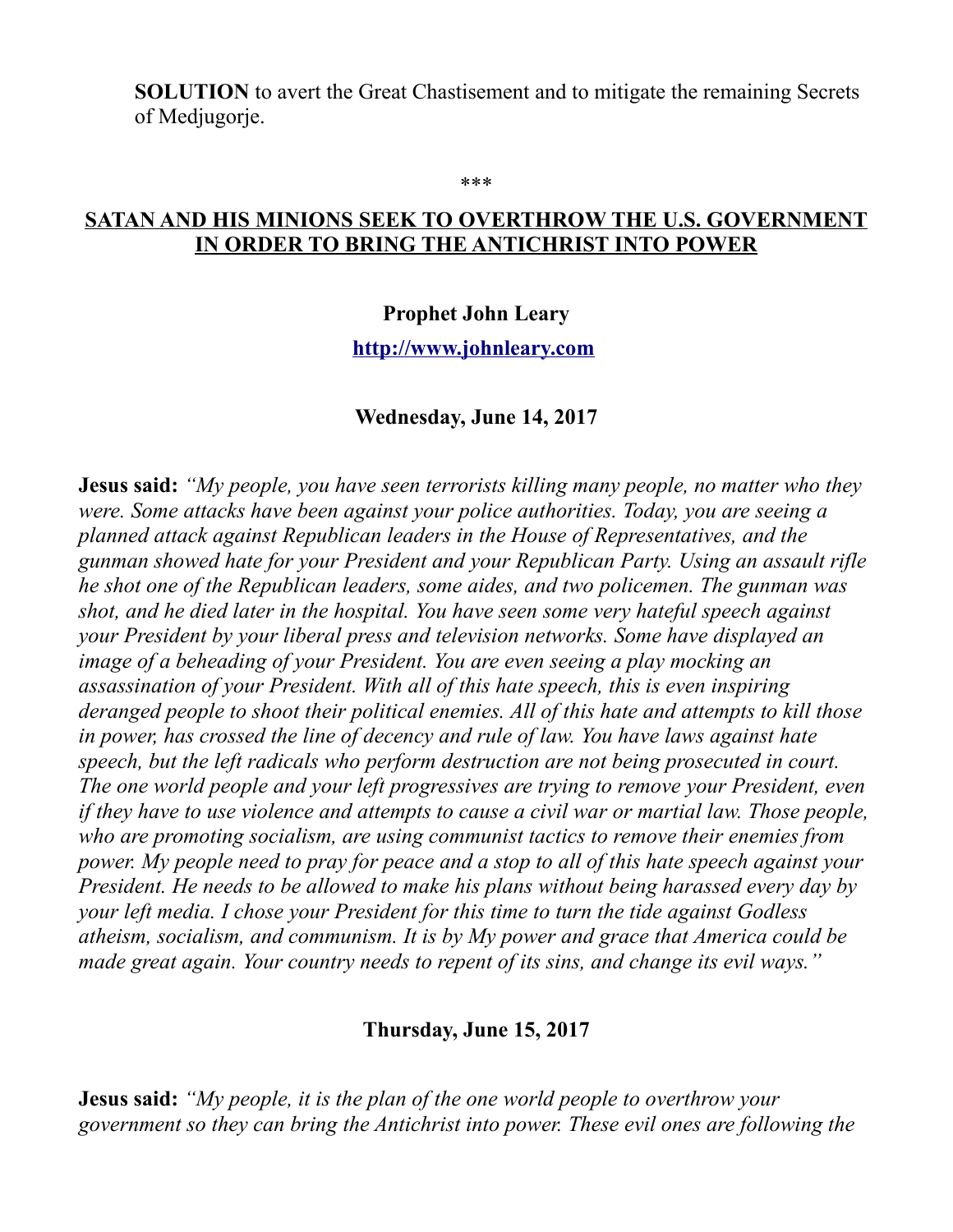*devil's orders, because they worship him. They are pouring millions of dollars into protests of hate that are trying to divide your country between the socialist left and those people supporting your Constitution. By fomenting such hate and division, their goal is to use a civil war or martial law to bring down your government. I will send My angels to support your government against these evil ones so your President can stand up for what your Constitution says with your words about Me in your documents. Only America under God will lead your people to a better way of life against Godless socialism."*

### **Saturday, June 17, 2017**

**Jesus said:** *"My people, you have witnessed eight years of socialism under your previous President, and now these same socialists are trying to force their ideas and way of life on to your new President and your people. These latest hate tactics have gone to a new level when liberal Democrats are encouraging acts of violence, as when your Republican leader of the House of Representatives was shot. These liberals are using an old communist tactic. If you tell a lie long enough, the people will begin to believe their fake news and lies. You may not recognize what the left is doing, but they are like the communists who desire to take power any way they can get away with it. If your people cannot live peacefully, then you are inviting the anarchists to cause a civil war over your divided country. Pray for peace, or you could get what the left wants in a war."*

\*\*\*

#### **2013 PROPHECY ABOUT DONALD TRUMP AS U.S. PRESIDENT**

#### **LOCUTIONS TO THE WORLD**

# **October 4, 2013 "Enlightening the Members"**

### **MARY**

*Words go back and forth. Negotiations break down and the debt crisis is not resolved. The two parties are like armies, set in their defensive positions. This war is not between Democrats and Republicans, but between heaven and hell. Satan wants no resolution. He hardens the positions and clouds the minds so no compromise is reached. He has brought about this crisis and wants it to go to a default which would trigger worldwide confusion. This would hasten his timetable, giving the terrorists an opportunity to move more quickly.*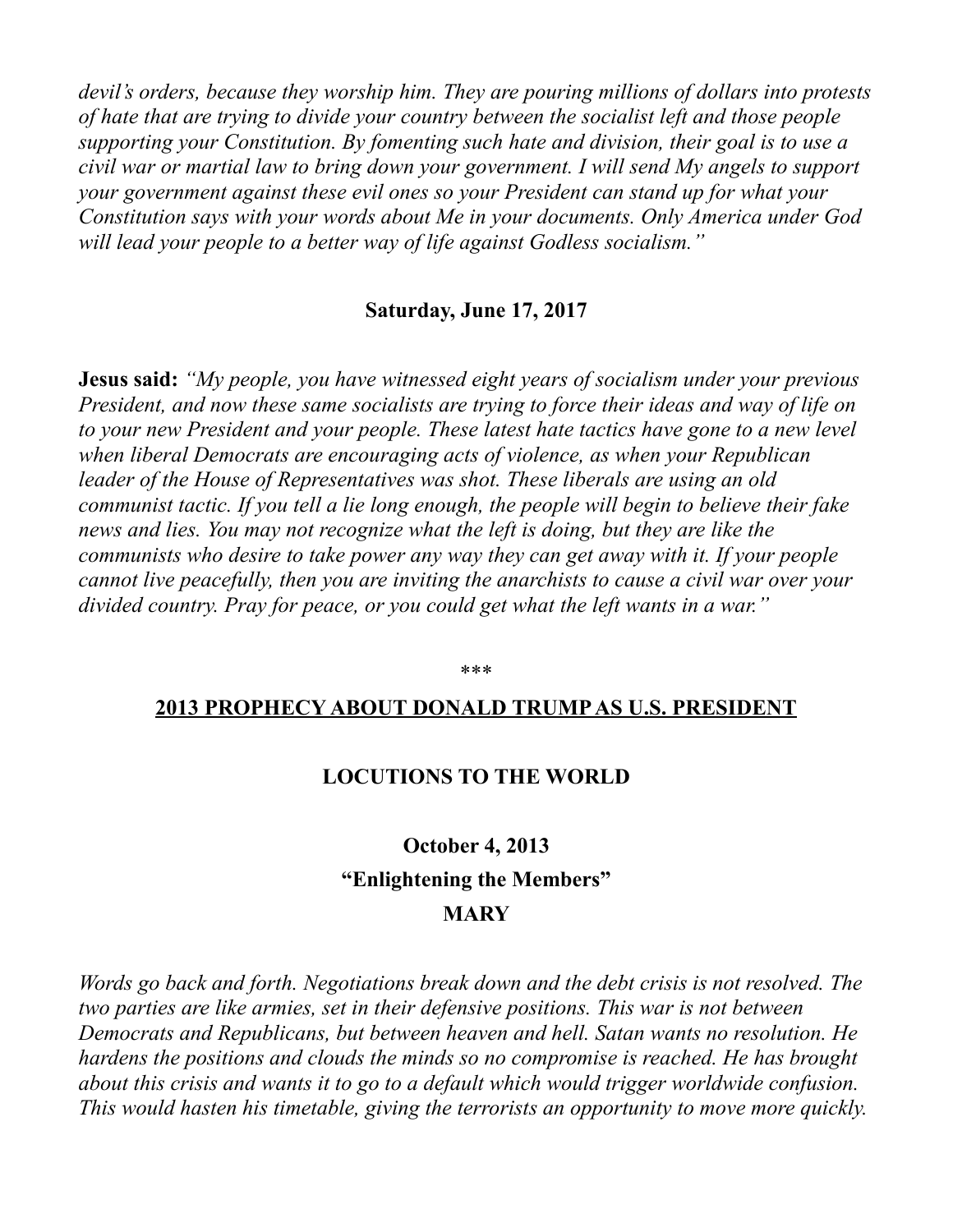*I* will not allow a default. *I* will stir members of both the Senate and the House to move to *a conclusion. The leaders of both parties feel that they must not flinch. My actions will be among the members.*

*I will especially touch the heart of the one whom I love so much. His voice is powerful. He understands the economic system so well and many look to him for guidance. He will not fail me. His voice will save the day, even though he stays in the shadows.*

# **October 5, 2013 "A Weakened America" MARY**

*I take you to the heart of the debt limit crisis and I speak my most serious words. No one will come out of the crisis unscathed. No one will look good in the eyes of the people. Blame will be everywhere. Let this be a sign to you of the troubled times that lay ahead. America is no longer a solid rock that can stand firm. Its strengths have been seriously weakened by all those who have taken advantage of her. America is very, very weak, breathing like an old man even though it is still young. Yet it has a destiny and an important role to play.*

*Can America return to its first fervor? Can it regain the wind of a religious spirit? These are the important questions that are set aside. The final chapters have not been written but, for now, America flounders on the rocks of its economic choices. Who will I raise up? Whose voice will point out a different path? This is America's need and it will be my gift. For the sake of my name, I will not abandon the country I love so much.*

# **October 7, 2013 "Someone Whom Mary Loves" MARY**

*The debt crisis continues. No serious negotiations take place. Both sides are fixed. The glare of publicity is too great a light. It is in the hiding that I work to avoid this default. I act among the members who are spared the television lights. I am touching their hearts and giving them my light. Day by day, I lead them.*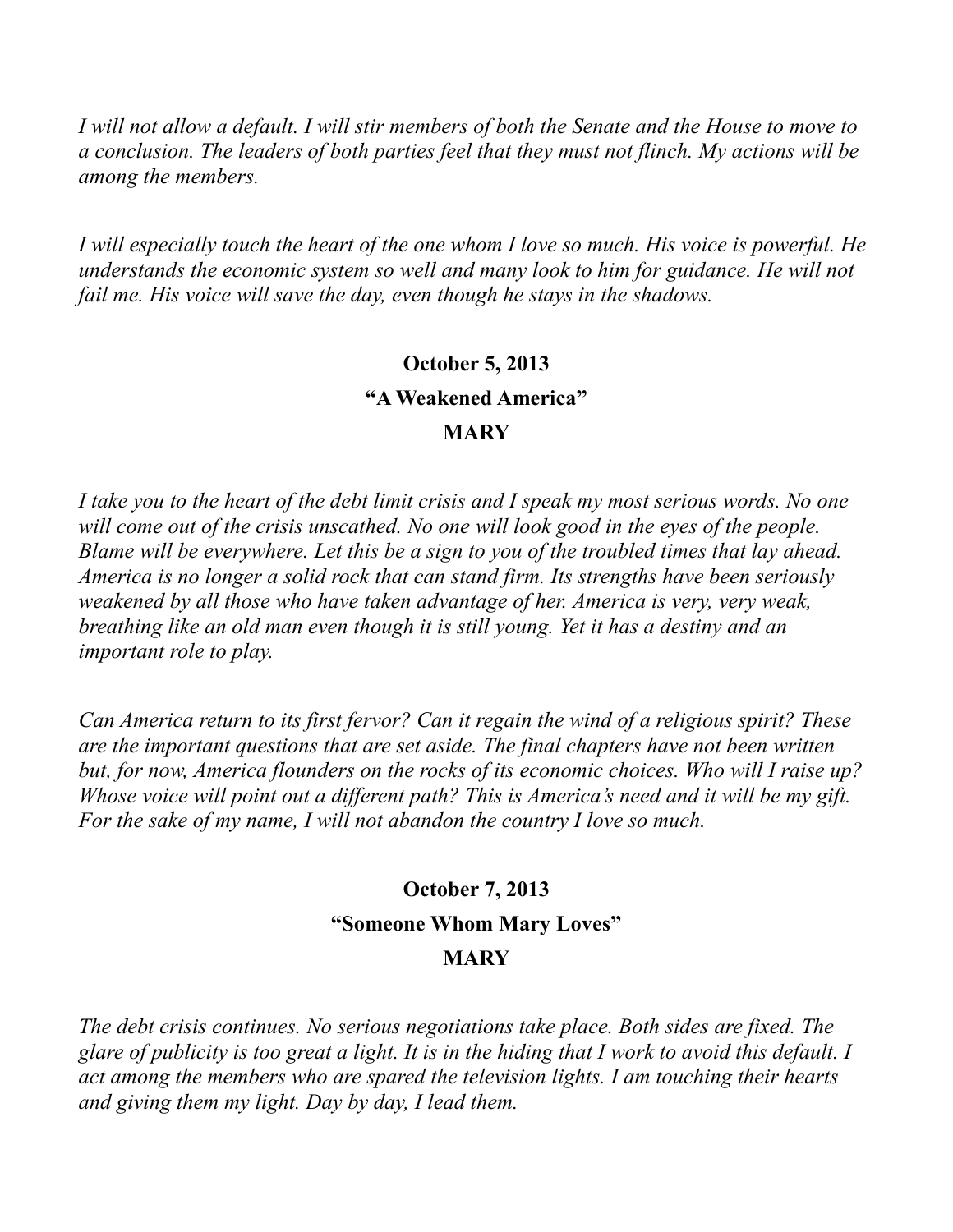*In many ways, they, too, are in the darkness of this crisis. Their minds conceive many different strategies. Many search for a true solution. All know that the country must move on. Yet, the debt is very real and its burdens cannot be set aside.*

*Again, I say, that there is someone whom I love deeply, who has studied the economy and the debt burden. I have already exalted him once. Now, he works behind the scenes. He does not shove himself into the limelight. He does not seek the publicity. He works only for the good of America. I will bless his efforts and many will follow his lead.*

# **October 9, 2013 "An Extraordinary Promise" MARY**

*All the special interests come forth to press their case and make their cause. The debt limit is like a panic. Everyone tries to go through the door at once and no one succeeds. This is what all see so clearly, the clash of interests and the shutdown of the government.*

*This is my message, "America, if something that is in the control your representatives causes such panic, what will happen when the real debt crisis happens, when your creditors knock at your door with their bills in their hands saying, 'Time to pay up'? That is where you are headed because money flows like water between your fingers."*

*Very serious changes must be made as quickly as possible. So, I will make you an extraordinary promise. If you call upon heaven, not from time to time but every day, I will begin to topple the selfish leaders. This will begin soon and continue for three years. I will give America another chance, purging her of those who would destroy her by unsustainable debt. A new opportunity will arise. This will be America's final chance to put its house in order. Call out to me and heaven will not abandon you. Even with all your sins, no country has replaced you in my heart.*

# **October 16, 2013 "A Presidential Candidate" MARY**

*There is a great divide in America, wider than the Grand Canyon. The forces of division are greater than the forces of unity. So it will be, until I save America through one whom I*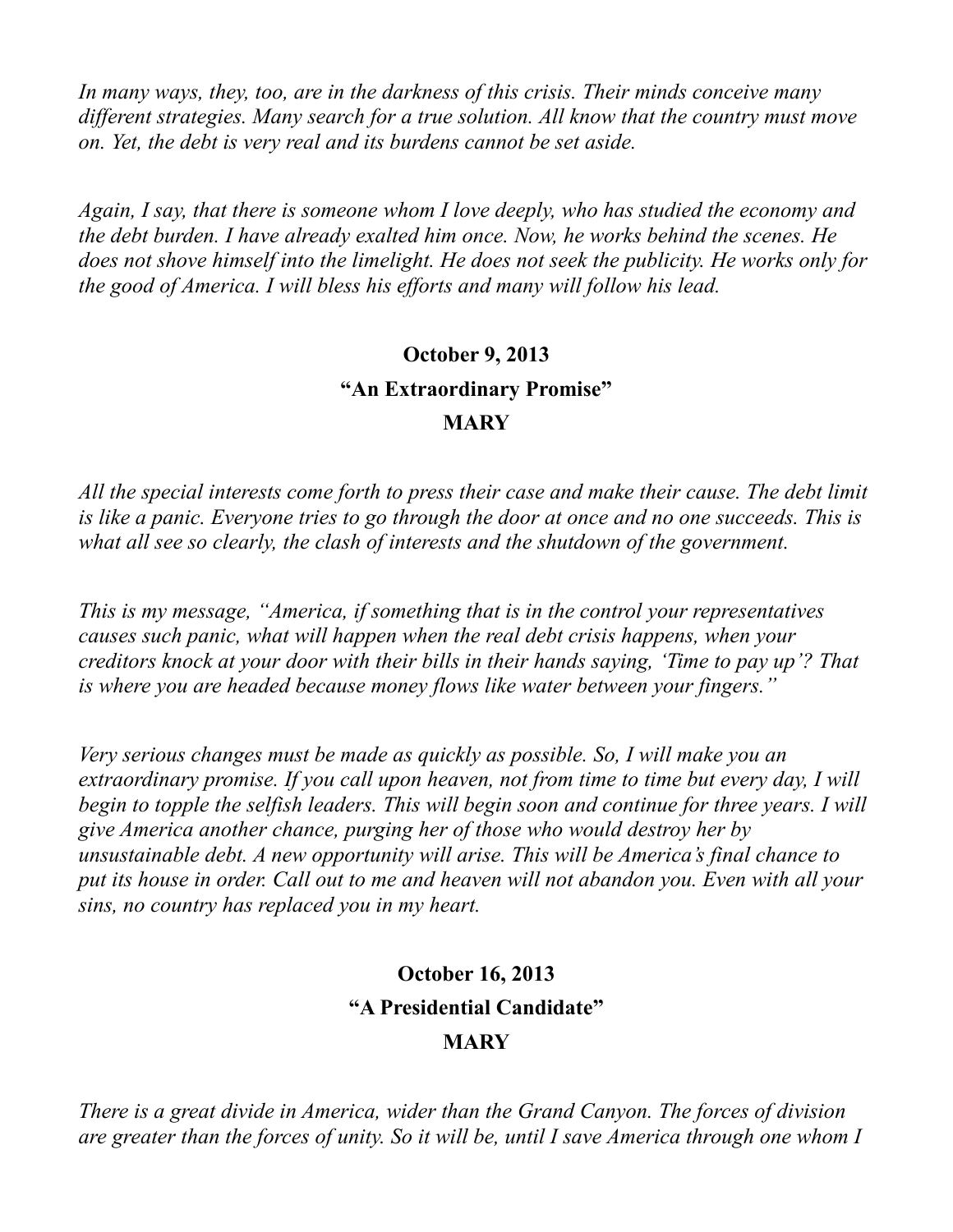*love deeply.*

*This is what I said in the beginning and I repeat it now. No human power can solve these divisions, but I will spare America for now. I have allowed this economic ground to shake and to tremble beneath your feet and I will rescue America by one whom I love dearly. I will offer him as a candidate for the presidency. If America accepts him, I will bless this land.*

\*\*\*

# **From the Book of Truth (Maria Divine Mercy)**

# **"Sexual Immorality will lead you to Hell" Tuesday, April 19th, 2011 @ 23:50**

*My daughter, as the world divides into different divisions – those who live simple and orderly lives, some in wealth and peace, those who are afflicted through poverty and illness or who are victims of war, and those in power – all will witness the very same forthcoming events in wonder.*

*Many will see ecological catastrophes as the Hand of God. Others will say that they are a sign of the end times; while others will say that it all has to do with global warming. But what is most important now at this time is to understand this. Sin, if it escalates to unprecedented levels, will cause destruction in your orderly lives anyway. But when it intensifies to the current levels experienced and witnessed by all of you in the world today then you can be assured that such catastrophes will be the Hand of God at work.*

God the Eternal Father has already responded and acted in this way. Now, as the time *approaches to destroy Satan and his followers, further ecological unrest will be unleashed by God, in His Mercy. He will do this to prevent Satan and all his corrupt human puppets, who salivate at the prospects of the riches and glory he promises them through his psychological powers. Satan instils evil thoughts and actions in souls weak enough to expose themselves to his possessive powers. Such people share common traits. They are self-centred, obsessed with worldly ambitions and wealth and are addicted to sexual deviations and power. All will end up in Hell, if they continue to follow the glorification of the antichrist, who is about to make himself known in the world.*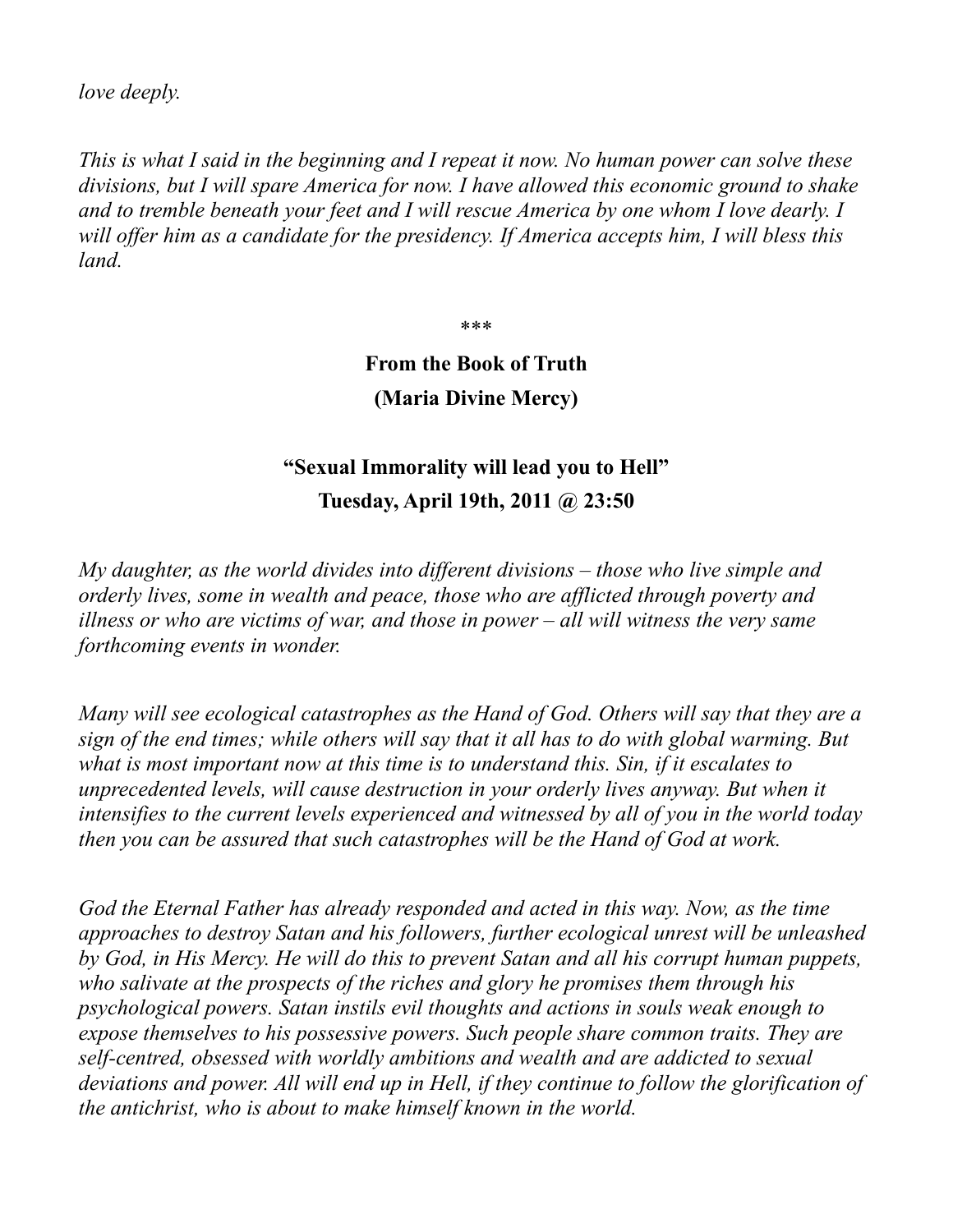*Many innocent people do not believe in Satan, the antichrist, or indeed, in God the Father Almighty. So they turn a blind eye. Yet, they wonder why the very society they live in has collapsed. They don't understand the frightening speed at the collapse of the traditional family unit. They put this down to the ills of modern society. What they don't know is that Satan targets the family as a priority. This is because he knows if the family collapses then society too collapses. Many do know this because it is becoming increasingly apparent in the world today.*

*Then look at sexual immorality. You wonder how horribly society has been infested with this depravity. Yet again, what you don't realise is that Satan is responsible for every single act of obscene immorality in the world. While those of you, caught up in a world of promiscuity, sexual deviation and abuse of others, will argue that these acts are a source of amusement and in some cases a form of income – you must know they will be your passport to the eternal flames of Hell.*

*For every depraved sexual act you participate in, so too will your body, even though you will be in spirit, burn as if in the flesh, for eternity. Each part of the human body you abuse through mortal sin will suffer the most pain in the fires of Hell. Why would you want this? Many of you poor, deluded souls don't realise that you have never been told the Truth, the Truth that there does exist Heaven, Purgatory and Hell. Many of My well-meaning sacred servants of the Churches have not emphasised these Teachings for a very long time. Shame on them. I cry for their anguish because many of them do not really believe in Hell themselves. So how can they preach about the horror that is Hell? They can't, because many have opted for the easy answer. "God is ever Merciful. He would never send you to Hell. Would He?"*

*The answer is no – He doesn't. That is true because He could never turn His back on His children. But the reality is that many, many souls blocked by the mortal sin they have been enticed to commit, become addicted to their sins time and time again, over and over. They are in so much darkness – comfortable within their own immorality – that they continue to choose this darkness even after death. They cannot be saved then. They have chosen this path by their own free will – a Gift from God, which He cannot interfere with. But Satan can. And he does.*

*Choose which life you want, the path of life towards God the Eternal Father to Heaven, or Satan, the deceiver, in the fires of eternal Hell. There is no clearer way of explaining the outcome to you, My children. It is because of My Love and Compassion, that I must teach you the Truth.*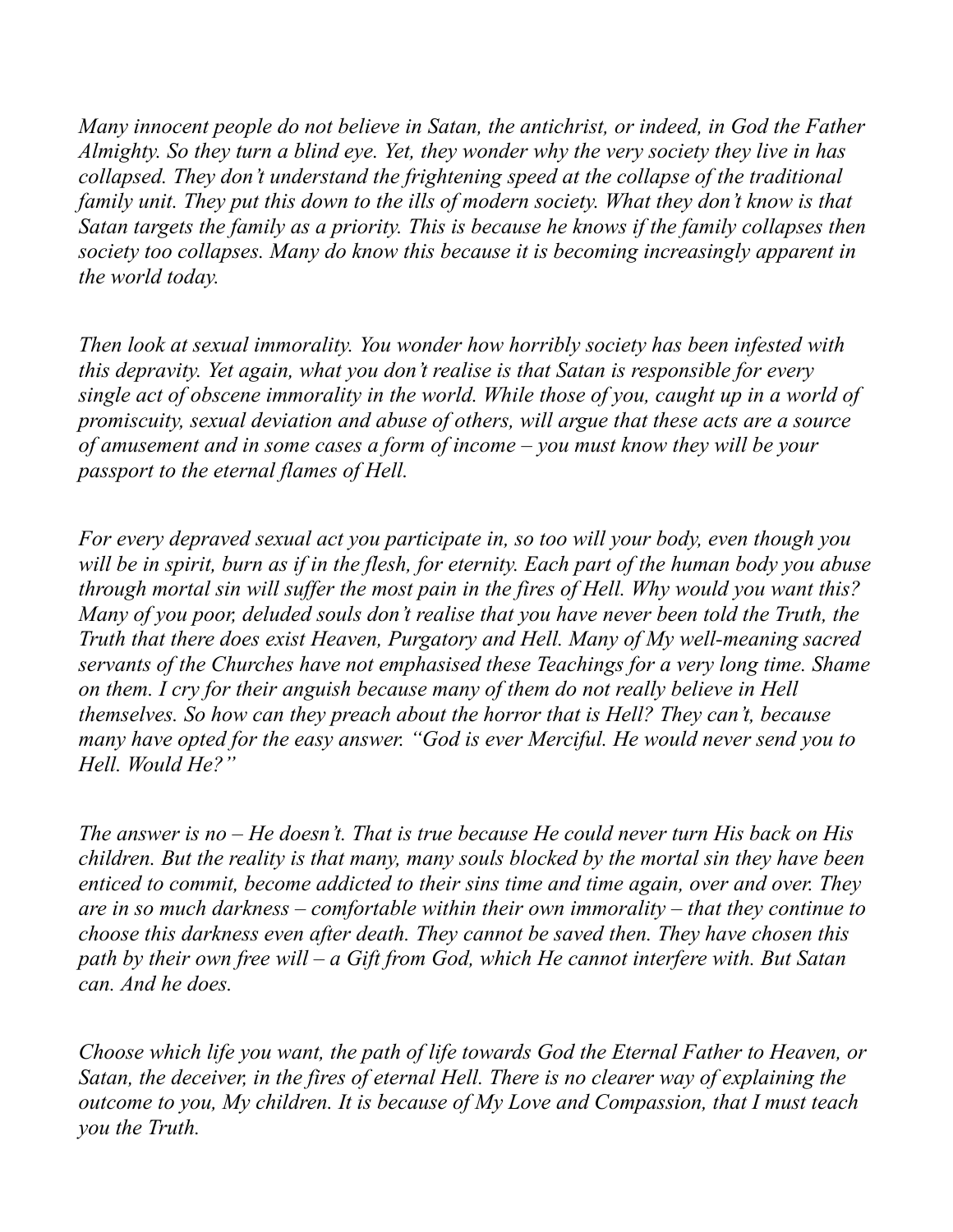*This Message is meant to frighten you somewhat, because unless I show you what is in store for them, I would not be revealing My True Love for all of you.*

*It is time to face up to the future, not only for yourself, but for those friends, family and loved ones whom you influence through your own behaviour. Behaviour breeds behaviour. In the case of an innocent, you could unwittingly be guiding and leading them, also, on the pathway to eternal darkness through ignorance.*

*Look after your soul. It is a Gift from God. It is all you will take with you into the next world.*

# **YOUR SAVIOUR**

### **JESUS CHRIST**

#### \*\*\*

# **THE COMMUNIST AGENDA IN AMERICA – 45 GOALS (1963)**

#### **Record Courtesy of Source:<http://www.uhuh.com/nwo/communism/comgoals.htm>**

### **Communist Goals (1963)**

### **Congressional Record–Appendix, pp. A34-A35**

**January 10, 1963**

**Current Communist Goals**

# **EXTENSION OF REMARKS OF HON. A. S. HERLONG, JR. OF FLORIDA**

**IN THE HOUSE OF REPRESENTATIVES**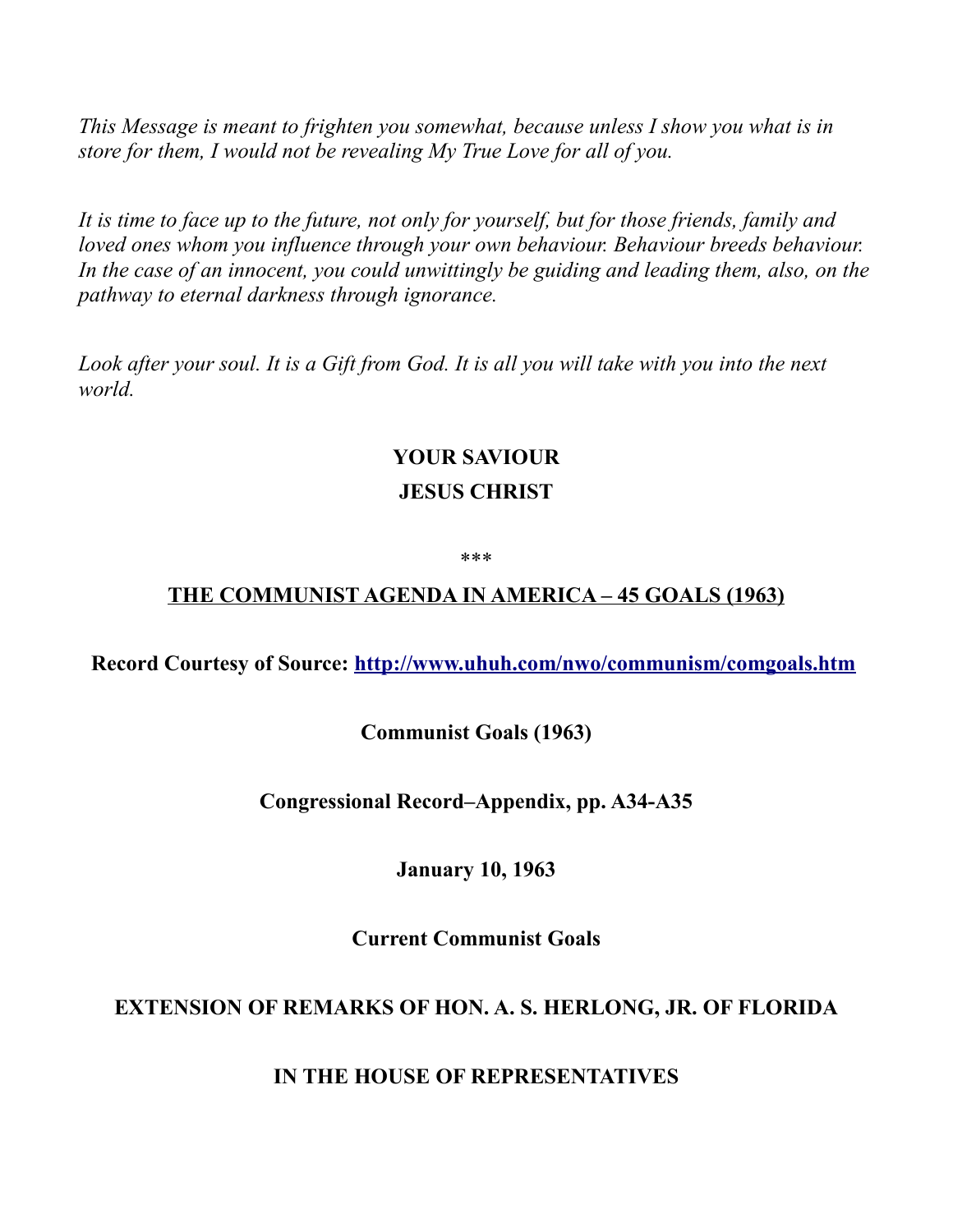# **Thursday, January 10, 1963**

Mr. HERLONG. Mr. Speaker, Mrs. Patricia Nordman of De Land, Fla., is an ardent and articulate opponent of communism, and until recently published the De Land Courier, which she dedicated to the purpose of alerting the public to the dangers of communism in America.

At Mrs. Nordman's request, I include in the RECORD, under unanimous consent, the following "Current Communist Goals," which she identifies as an excerpt from "The Naked Communist," by Cleon Skousen:

[From "The Naked Communist," by Cleon Skousen]

### CURRENT COMMUNIST GOALS

1. U.S. acceptance of coexistence as the only alternative to atomic war.

2. U.S. willingness to capitulate in preference to engaging in atomic war.

3. Develop the illusion that total disarmament [by] the United States would be a demonstration of moral strength.

4. Permit free trade between all nations regardless of Communist affiliation and regardless of whether or not items could be used for war.

5. Extension of long-term loans to Russia and Soviet satellites.

6. Provide American aid to all nations regardless of Communist domination.

7. Grant recognition of Red China. Admission of Red China to the U.N.

8. Set up East and West Germany as separate states in spite of Khrushchev's promise in 1955 to settle the German question by free elections under supervision of the U.N.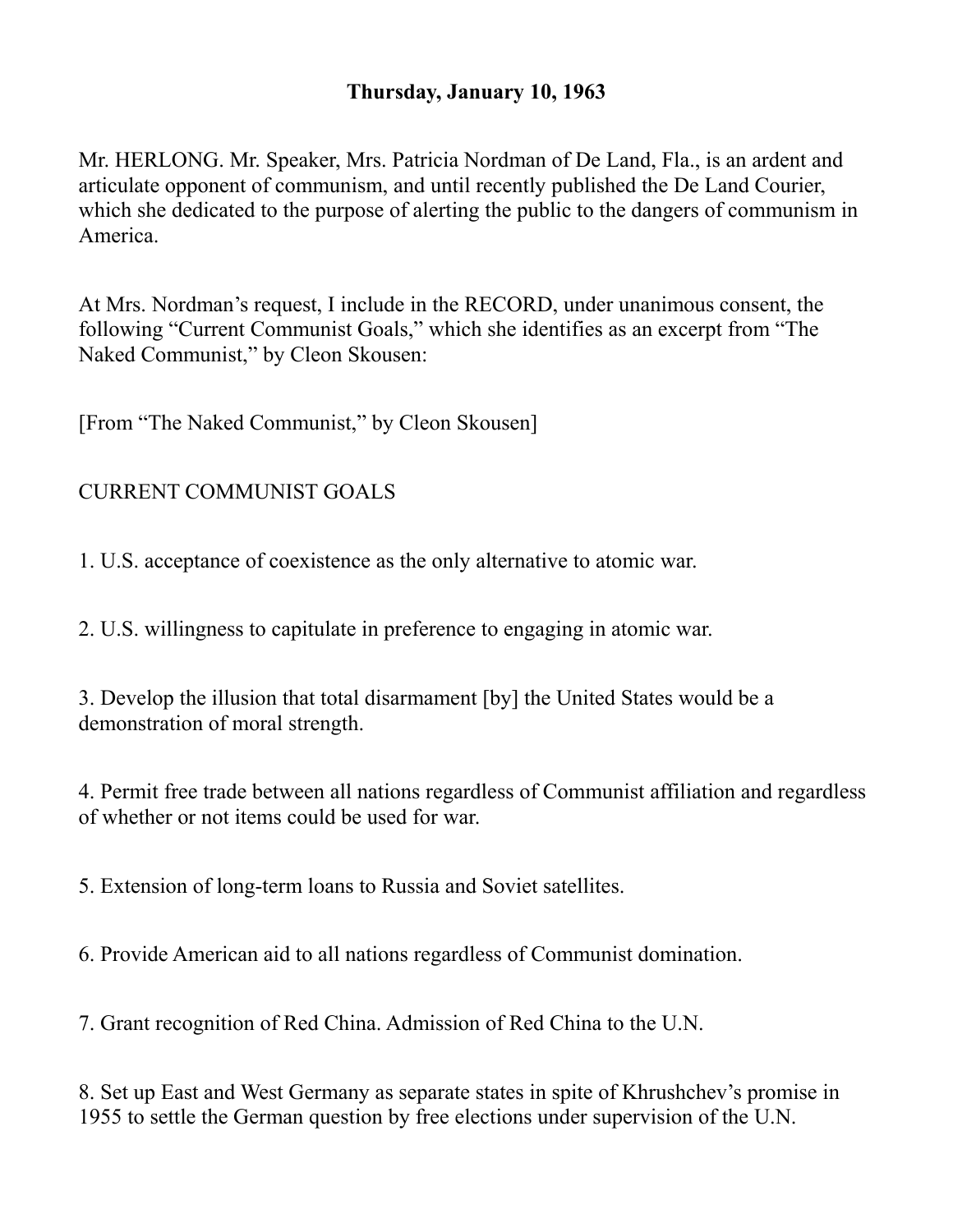9. Prolong the conferences to ban atomic tests because the United States has agreed to suspend tests as long as negotiations are in progress.

10. Allow all Soviet satellites individual representation in the U.N.

11. Promote the U.N. as the only hope for mankind. If its charter is rewritten, demand that it be set up as a one-world government with its own independent armed forces. (Some Communist leaders believe the world can be taken over as easily by the U.N. as by Moscow. Sometimes these two centers compete with each other as they are now doing in the Congo.)

12. Resist any attempt to outlaw the Communist Party.

13. Do away with all loyalty oaths.

14. Continue giving Russia access to the U.S. Patent Office.

15. Capture one or both of the political parties in the United States.

16. Use technical decisions of the courts to weaken basic American institutions by claiming their activities violate civil rights.

17. Get control of the schools. Use them as transmission belts for socialism and current Communist propaganda. Soften the curriculum. Get control of teachers' associations. Put the party line in textbooks.

18. Gain control of all student newspapers.

19. Use student riots to foment public protests against programs or organizations which are under Communist attack.

20. Infiltrate the press. Get control of book-review assignments, editorial writing, policymaking positions.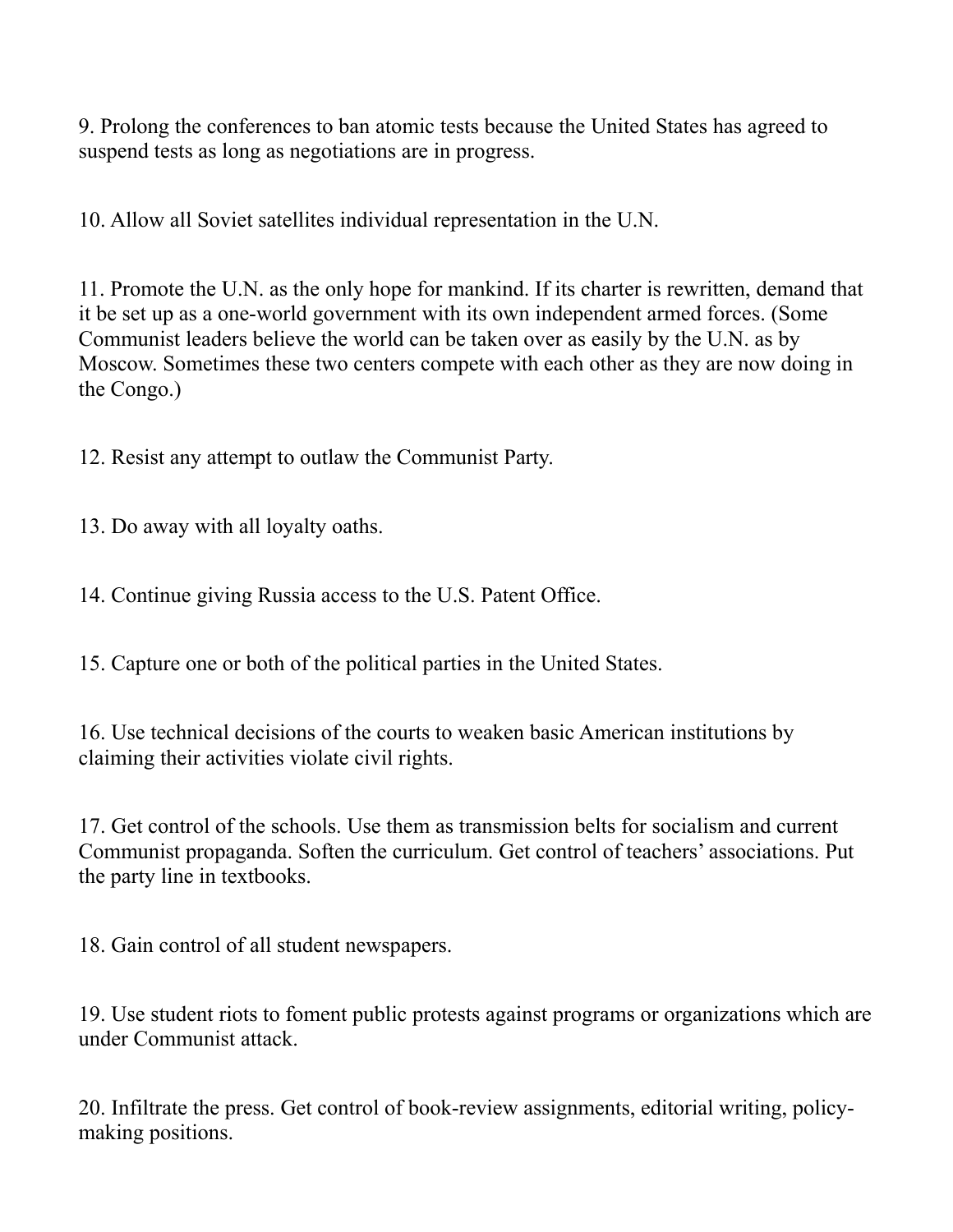21. Gain control of key positions in radio, TV, and motion pictures.

22. Continue discrediting American culture by degrading all forms of artistic expression. An American Communist cell was told to "eliminate all good sculpture from parks and buildings, substitute shapeless, awkward and meaningless forms."

23. Control art critics and directors of art museums. "Our plan is to promote ugliness, repulsive, meaningless art."

24. Eliminate all laws governing obscenity by calling them "censorship" and a violation of free speech and free press.

25. Break down cultural standards of morality by promoting pornography and obscenity in books, magazines, motion pictures, radio, and TV.

26. Present homosexuality, degeneracy and promiscuity as "normal, natural, healthy."

27. Infiltrate the churches and replace revealed religion with "social" religion. Discredit the Bible and emphasize the need for intellectual maturity which does not need a "religious crutch."

28. Eliminate prayer or any phase of religious expression in the schools on the ground that it violates the principle of "separation of church and state."

29. Discredit the American Constitution by calling it inadequate, old-fashioned, out of step with modern needs, a hindrance to cooperation between nations on a worldwide basis.

30. Discredit the American Founding Fathers. Present them as selfish aristocrats who had no concern for the "common man."

31. Belittle all forms of American culture and discourage the teaching of American history on the ground that it was only a minor part of the "big picture." Give more emphasis to Russian history since the Communists took over.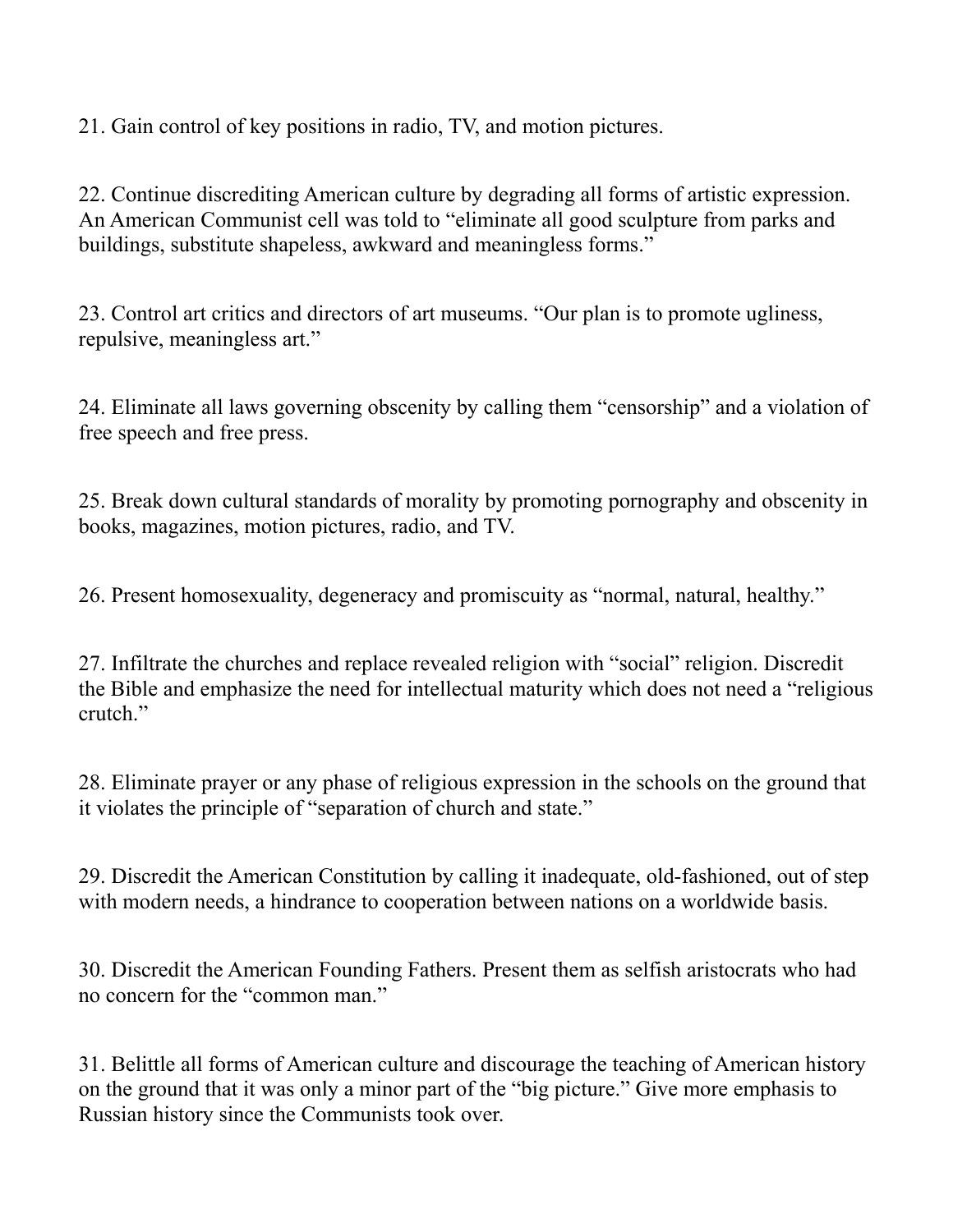32. Support any socialist movement to give centralized control over any part of the culture–education, social agencies, welfare programs, mental health clinics, etc.

33. Eliminate all laws or procedures which interfere with the operation of the Communist apparatus.

34. Eliminate the House Committee on Un-American Activities.

35. Discredit and eventually dismantle the FBI.

36. Infiltrate and gain control of more unions.

37. Infiltrate and gain control of big business.

38. Transfer some of the powers of arrest from the police to social agencies. Treat all behavioral problems as psychiatric disorders which no one but psychiatrists can understand [or treat].

39. Dominate the psychiatric profession and use mental health laws as a means of gaining coercive control over those who oppose Communist goals.

40. Discredit the family as an institution. Encourage promiscuity and easy divorce.

41. Emphasize the need to raise children away from the negative influence of parents. Attribute prejudices, mental blocks and retarding of children to suppressive influence of parents.

42. Create the impression that violence and insurrection are legitimate aspects of the American tradition; that students and special-interest groups should rise up and use ["]united force]"] to solve economic, political or social problems.

43. Overthrow all colonial governments before native populations are ready for selfgovernment.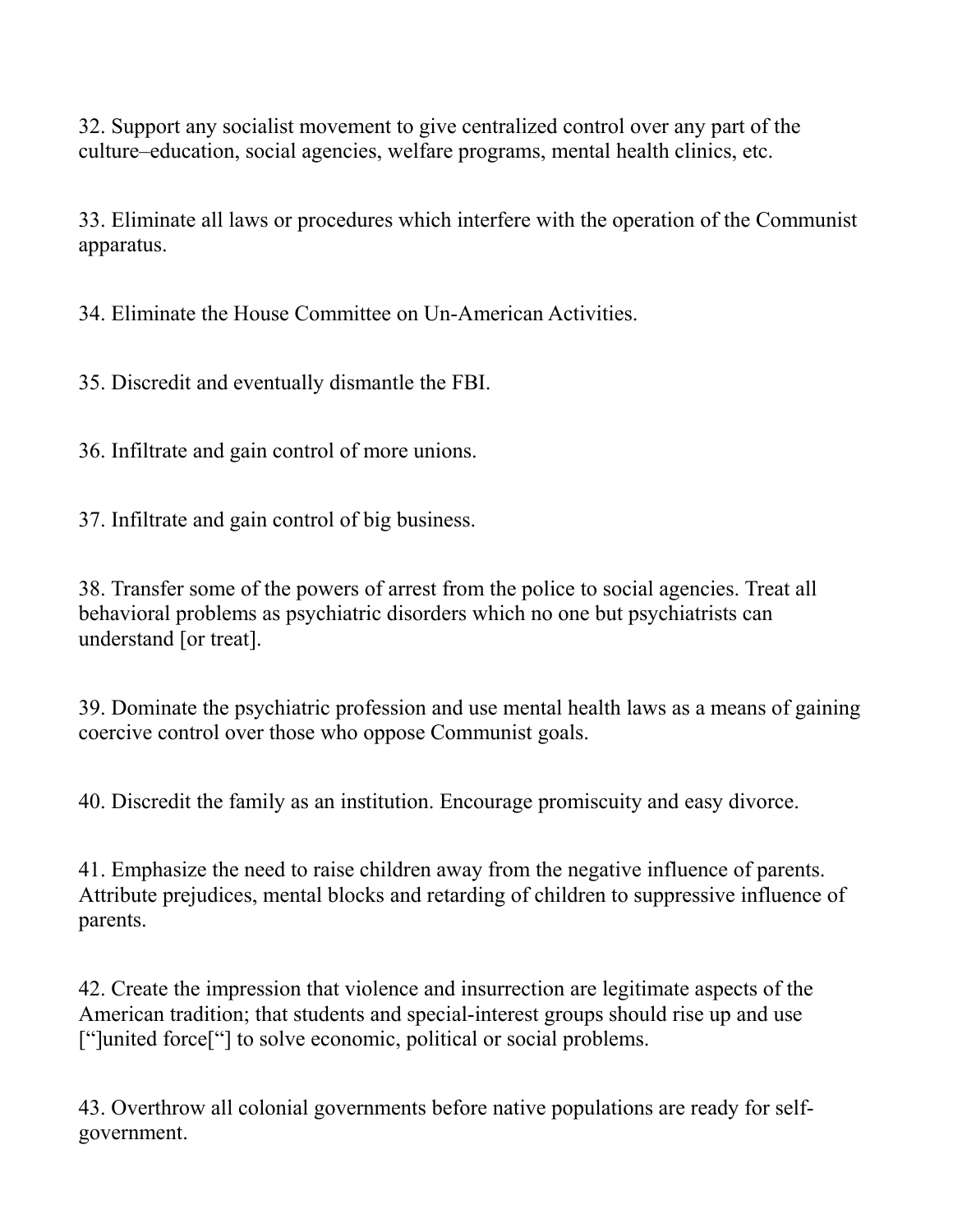44. Internationalize the Panama Canal.

45. Repeal the Connally reservation so the United States cannot prevent the World Court from seizing jurisdiction [over domestic problems. Give the World Court jurisdiction] over nations and individuals alike.

# **Note by Original Webmaster:**

The Congressional Record back this far has not be digitized and posted on the Internet. It will probably be available at your nearest library that is a federal repository. Call them and ask them. Your college library is probably a repository. This is an excellent source of government records.

### **Documentation:**

Webmaster Forest Glen Durland found the document in the library.

Sources are listed below.

The quote starts on page 259.

# **Microfilm:**

California State University at San Jose Clark Library, Government Floor Phone (408)924-2770 Microfilm Call Number: J 11 .R5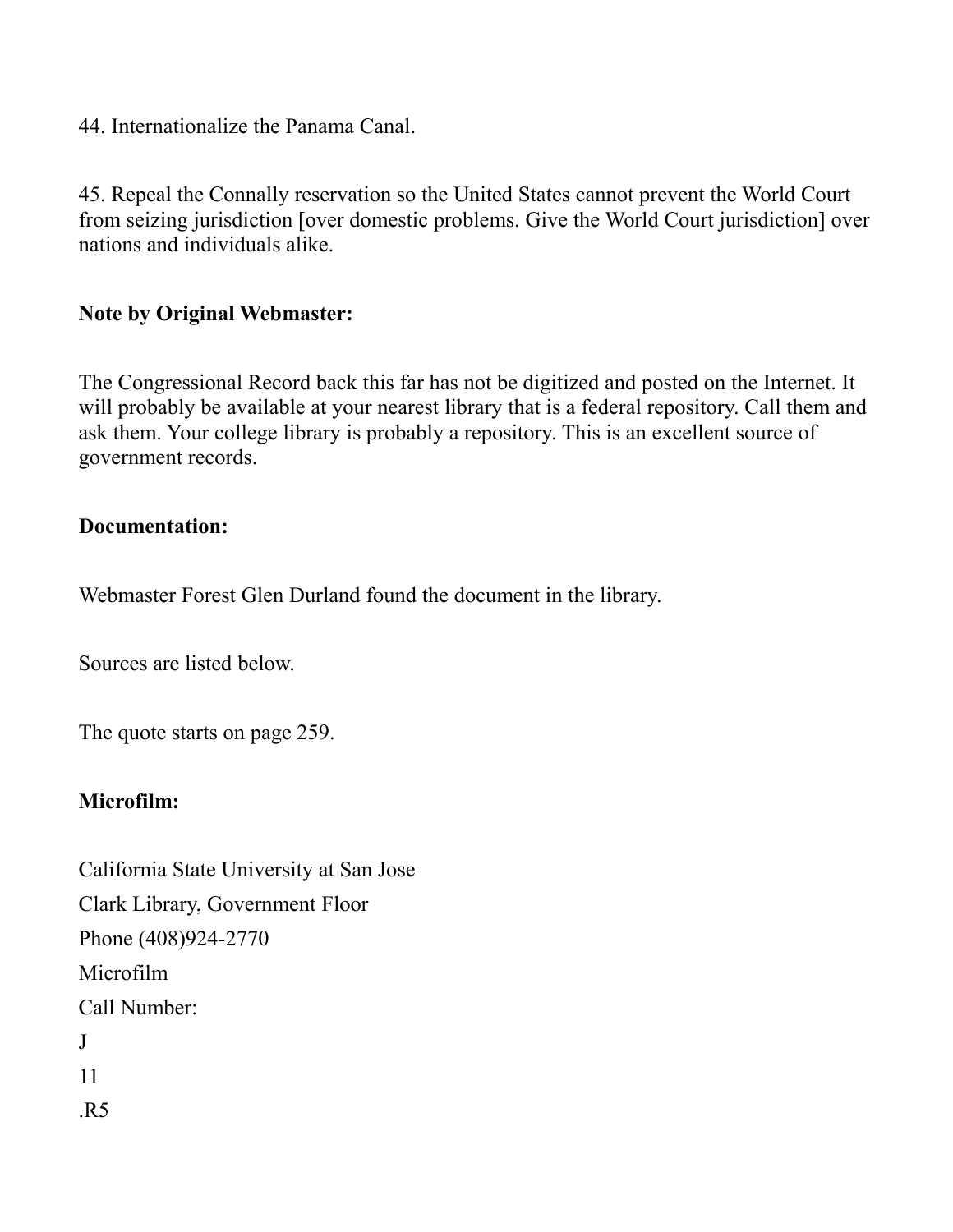Congressional Record, Vol. 109 88th Congress, 1st Session Appendix Pages A1-A2842 Jan. 9-May 7, 1963 Reel 12

The book was found in the off campus stacks, was ordered and checked. The quote below was checked against the original and is correct. The few errors in the copy from the Congressional Record are shown in [ ].

The quote starts on page 259.

California State University at San Jose, Clark Library stacks call number:

Naked Communist HX 56 S55

Book title page: Skousen, W. Cleon. Naked Communist Salt Lake City, Utah: Ensign Publishing Co. C. 1961 , 9th edition July 1961.

\*\*\*

### **THE STORY OF THE BLESSED VIRGIN MARY AND GEORGE WASHINGTON – THE PROPHESIED THIRD PERIL FACING THE REPUBLIC**

# **LOCUTIONS TO THE WORLD**

# **September 4, 2011 "When the Woman Spoke to George Washington" MARY**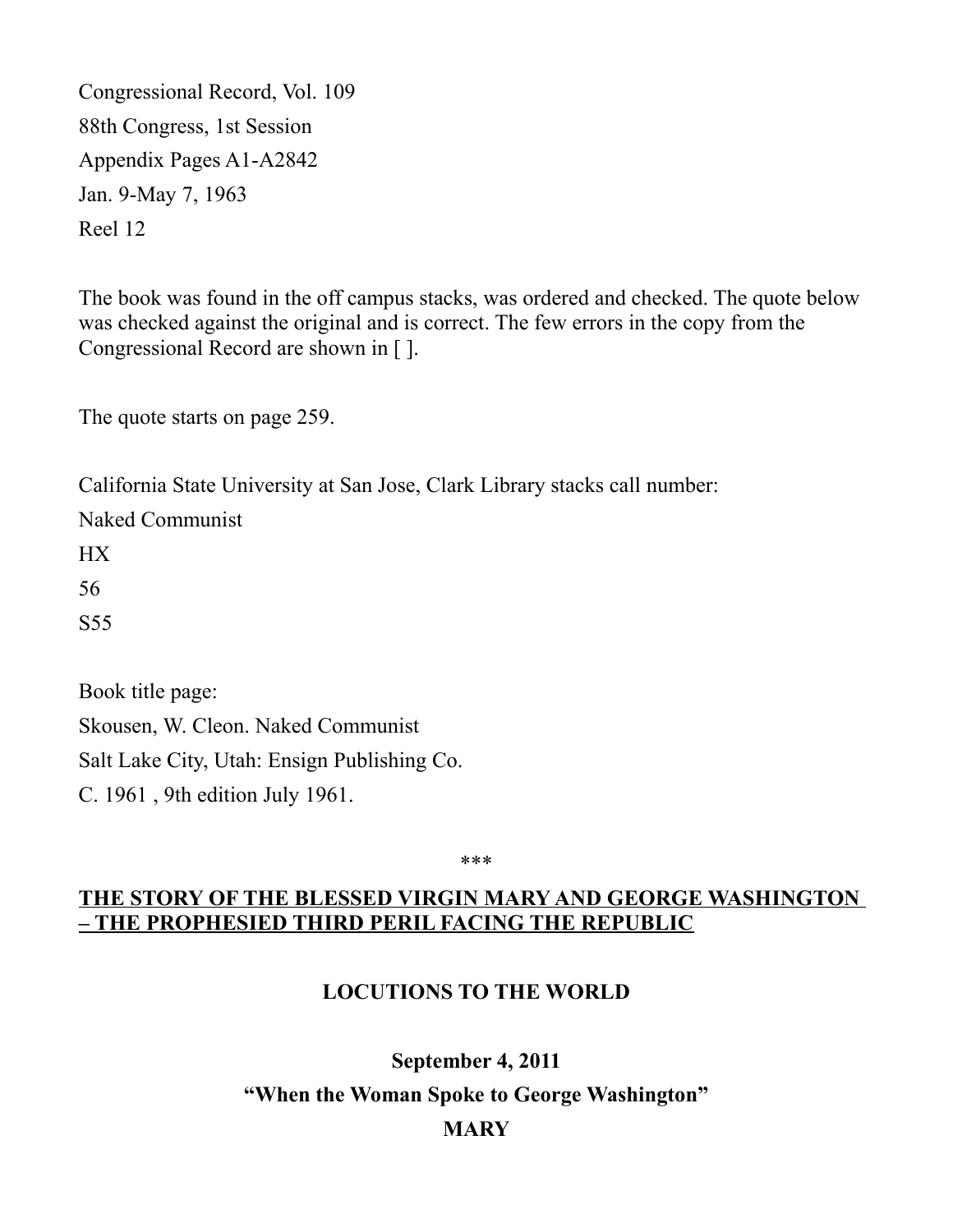*So many do not see or understand. That is why I must speak so clearly. Like a wall that is built slowly, so has the wall of evil been put in place. When the wall is finished, Satan will believe that he has an inevitable victory, but it will not be so. There will be a way out of his wall for all who follow me. Now listen, so the divine light will show you the way.*

### The Secular Man

*These themes I repeat often but they must be learned well. There are unimaginable problems ahead. The world has seen only a few, the previews of what is to come. There will be a great shift of power away from those nations that used to call upon me. Yes, I must say it, "that used to call upon me". Long ago, they left the Church. They left the side of my Son. They adopted different values and put on a different garment. Now, they are Christian in name only.*

*Their building still stands but they have no foundation. Their people are not united in faith.*

*They have nothing holding them together. The secular spirit only responds in prosperity and abundance. It dissolves when faced with catastrophe. "Every man for himself". This is the cry of the secular man. "How can I preserve what is mine?" are the thoughts of his heart. Where does that leave a nation in the time of crisis? To whom can they turn, when all are seeking their own interests?*

*America still breathes. It still has life. It still remains my hope. If only I can cure it of its sickness, it will regain its strength. Even more, it will regain its purpose, the noble purpose for which I brought it forth. Let me define the purpose of America.*

#### **George Washington**

*O America, I appeared to your first president when he was still a general at Valley Forge. I told him of three moments in the history of the republic – the present moment in which he found himself, a future moment when brother would kill brother, and a moment yet to come. Go back and read those words. They are recorded by your historians. See what I said about the first two moments that have already happened. Then, you will believe my words about the third moment which is about to happen. More important, you will understand that this republic came about through my hands and that your nation has always been in my hands. Then, you will turn to me.*

> **September 3, 2014 "The Woman and George Washington" MARY**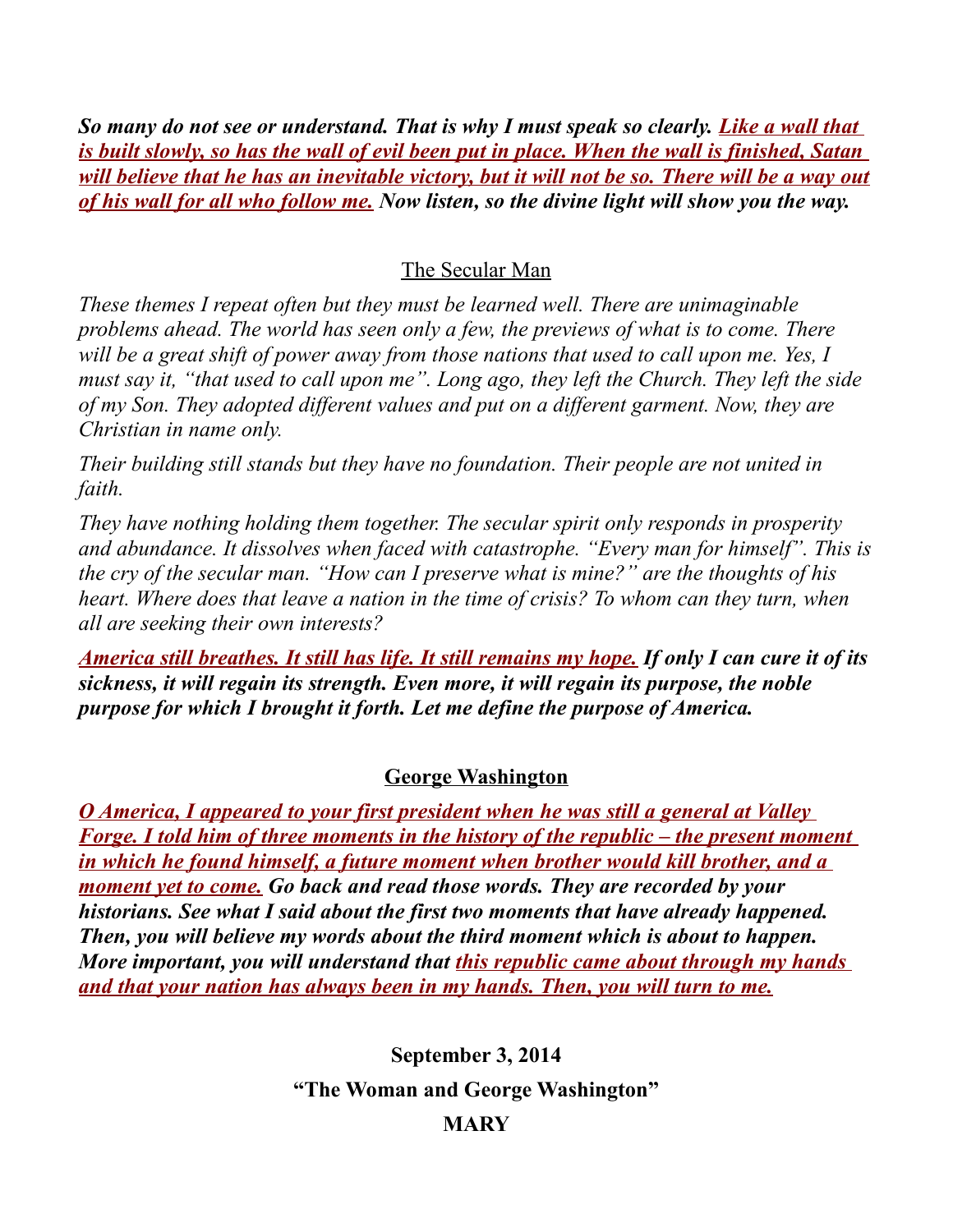*I must begin to prepare, especially since all are seeing, for the first time, the extent of the evils and the possibilities for destruction that they hold. Many evils are still hidden, soon to appear, claiming even more of what seemed to be so stable. A hopelessness and an inevitability set in, as if the only choice is just to watch passively as this new force makes its conquests.*

*My message is quite different, "Prepare", I say. "Awaken to the powers that lie in your faith. Your faith alone can save you. This is my promise, 'Fill your churches and I will raise up leaders who will guide you in my ways. I will strengthen the hearts of the people and make firm their resolve. They will sweep away the years of debauchery. They will instill new ideals of morality. The hearts of the young will turn back to me (for they especially will see their future being taken away)'".*

*The Spirit of God must come upon America. The conversions must be true and deep. All of these evils would never have arisen if America had stayed true to the light. It is not too late but there must be no delay. An unprepared America will shatter into many pieces. An America prepared by an outpouring of the Spirit will respond. I prophesied these times to George Washington, the son of the Republic. Read my words. They will reveal a woman who has always cared for America and has promised her salvation.*

**COMMENT:** One morning at Valley Forge, a woman appeared to George Washington and prophesied three events. First, he would win the Revolutionary War and bring about the union. Second, there would be a civil war but the woman would preserve the union. Both of these have happened. The third event concerns ten nations that come against the United States, which is saved only by the actions of the woman. This account was published in the Philadelphia Tribune and is available on the internet.

# **The story of George Washington and his encounter with the Blessed Virgin Mary was originally published by Wesley Bradshaw. Copied from a reprint in the National Tribune, Vol. 4, No. 12, December 1880. First published in 1859.**

*The last time I ever saw Anthony Sherman was on the fourth of July, 1859, in Independence Square. He was then ninety-nine years old, and becoming very feeble. But though so old, his dimming eyes rekindled as he gazed upon Independence Hall, which he came to visit once more.*

*"Let us go into the hall," he said. "I want to tell you of an incident of Washington's life one which no one alive knows of except myself; and, if you live you will before long, see it verified.*

*"From the opening of the Revolution we experienced all phases of fortune, now good and now ill, one time victorious and another conquered. The darkest period we had, I think, was when Washington after several reverses, retreated to Valley Forge, where he resolved*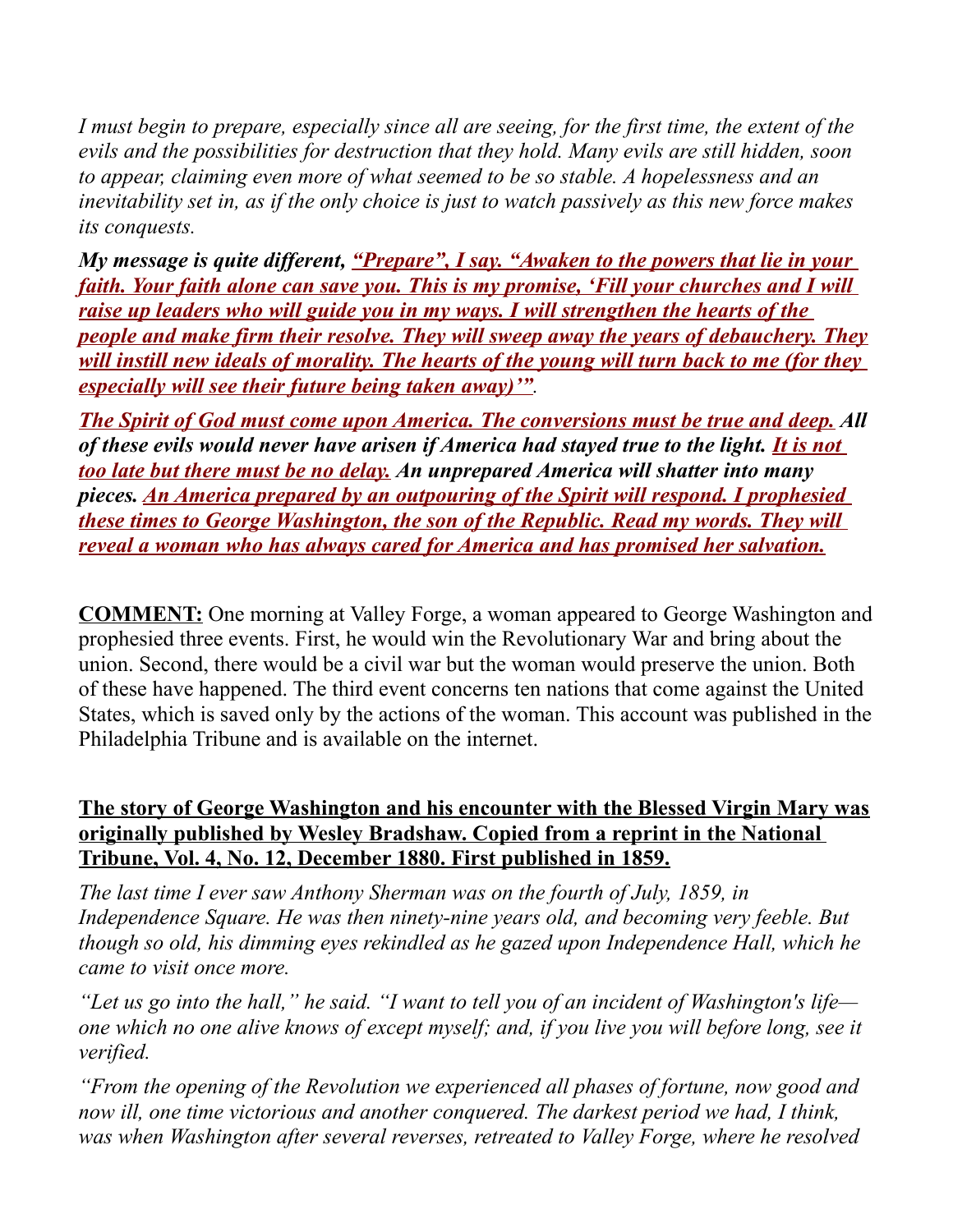*to pass the winter of 1777.*

*"Ah! I have often seen the tears coursing down our dear commander's care-worn cheeks, as he would be conversing with a confidential officer about the condition of his poor soldiers.*

*You have doubtless heard the story of Washington's going into the thicket to pray. Well, it was not only true, but he used often to pray in secret for aid and comfort from God, the interposition of whose Divine Providence brought us safely through the darkest days of tribulation.*

*"One day, I remember it well, the chilly winds whistled through the leafless trees, though the sky was cloudless and the sun shone brightly, he remained in his quarters nearly all the afternoon alone.*

*"When he came out I noticed that his face was a shade paler than usual, and there seemed to be something on his mind of more than ordinary importance. Returning just after dusk, he dispatched an orderly to the quarters of the officer I mention who was presently in attendance.*

*"After a preliminary conversation of about half an hour, Washington, gazing upon his companion with that strange look of dignity which he alone could command, said to the latter:*

*"'I do not know whether it is owing to the anxiety of my mind, or what, but this afternoon as I was sitting at this table engaged in preparing a dispatch, something seemed to disturb me. Looking up, I beheld standing opposite me a singularly beautiful female.*

*'So astonished was I, for I had given strict orders not to be disturbed that it was some moments before I found language to inquire into the cause of her presence. A second, a third, and even a fourth time did I repeat my question, but received no answer from my mysterious visitor except a slight raising of her eyes. By this time I felt strange sensations spreading through me.*

*I would have risen but the riveted gaze of the being before me rendered volition impossible. I assayed once more to address her, but my tongue had become useless. Even thought itself had become paralyzed. A new influence, mysterious, potent, irresistible, took possession of me. All I could do was to gaze steadily, vacantly at my unknown visitant.*

*Gradually the surrounding atmosphere seemed as though becoming filled with sensations, and luminous. Everything about me seemed to rarify, the mysterious visitor herself becoming more airy and yet more distinct to my sight than before. I now began to feel as one dying, or rather to experience the sensations which I have sometimes imagined accompany dissolution.*

*I did not think, I did not reason, I did not move; all were alike impossible. I was only conscious of gazing fixedly, vacantly at my companion.*

*Presently I heard a voice saying, "Son of the Republic, look and learn," while at the same*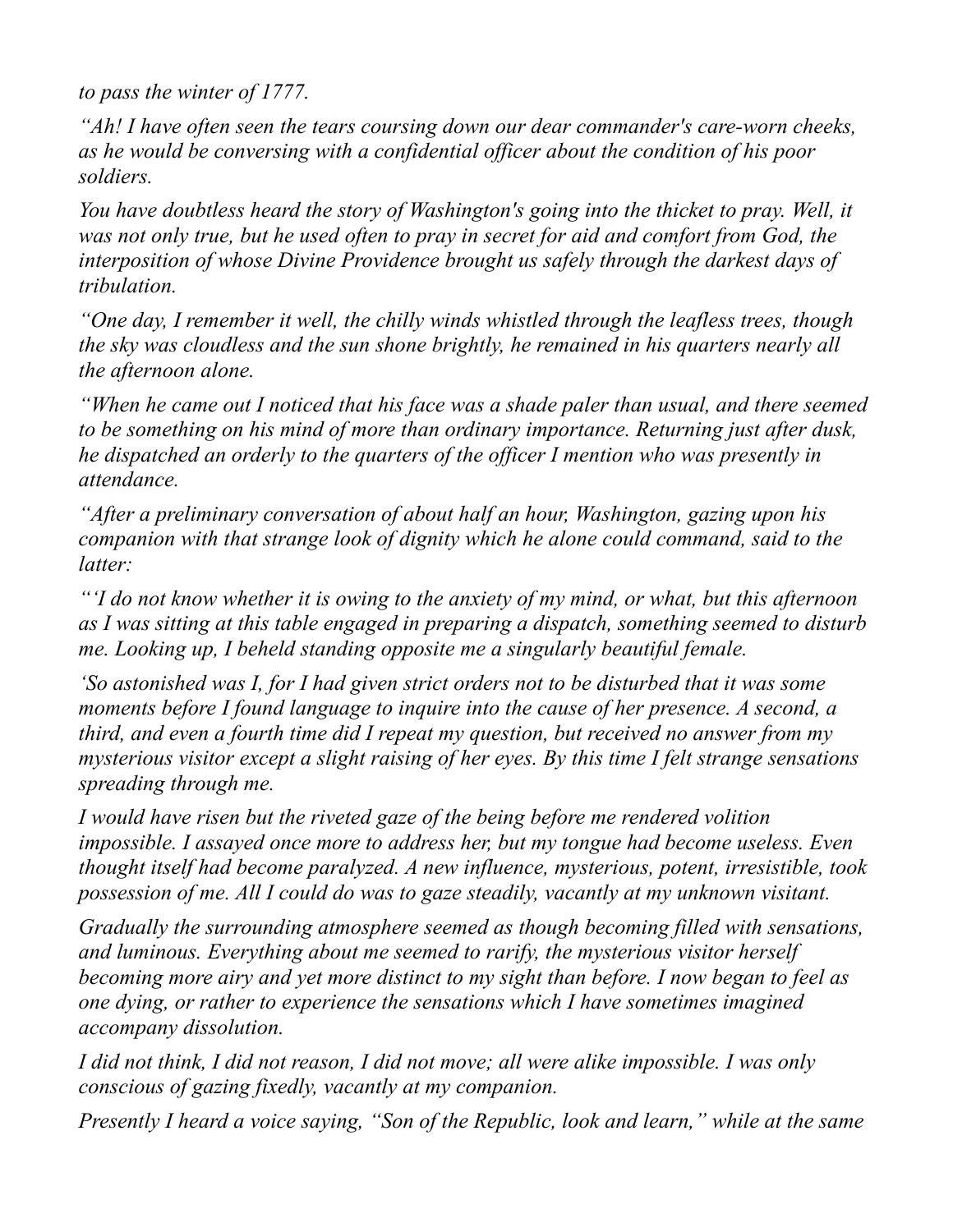*time my visitor extended her arm eastwardly.*

*I now beheld a heavy white vapor at some distance rising fold upon fold. This gradually dissipated, and I looked upon a strange scene. Before me lay spread out in one vast plain all the countries of the world—Europe, Asia, Africa and America. I saw rolling and tossing between Europe and America the billows of the Atlantic, and between Asia and America lay the Pacific.*

*"Son of the Republic," said the same mysterious voice as before, "look and learn."*

*At that moment I beheld a dark, shadowy being, like an angel, standing, or rather floating in mid-air, between Europe and America, dipping water out of the ocean in the hollow of each hand, he sprinkled some upon America with his right hand, while with his left hand he cast some on Europe. Immediately a cloud raised from these countries, and joined in mid-ocean. For a while it remained stationary, and then moved slowly westward, until it enveloped America in its murky folds. Sharp flashes of lightning gleamed through it at intervals, and I heard the smothered groans and cries of the American people.*

*A second time the angel dipped water from the ocean, and sprinkled it out as before. The dark cloud was then drawn back to the ocean, in whose heaving billows it sank from view.*

*A third time I heard the mysterious voice saying, "Son of the Republic, look and learn," I cast my eyes upon America and beheld villages and towns and cities springing up one after another until the whole land from the Atlantic to the Pacific was dotted with them. Again, I heard the mysterious voice say, "Son of the Republic, the end of the century cometh, look and learn."*

*"'At this the dark shadowy angel turned his face southward, and from Africa I saw an illomened spectre approach our land. It flitted slowly over every town and city of the latter. The inhabitants presently set themselves in battle array against each other.*

*As I continued looking I saw a bright angel, on whose brow rested a crown of light, on which was traced the word "Union," bearing the American flag which he placed between the divided nation, and said, "Remember ye are brethren." Instantly, the inhabitants, casting from them their weapons became friends once more, and united around the National Standard.*

*"'And again I heard the mysterious voice saying, "Son of the Republic, look and learn."*

*At this the dark, shadowy angel placed a trumpet to his mouth, and blew three distinct blasts; and taking water from the ocean, he sprinkled it upon Europe, Asia and Africa. Then my eyes beheld a fearful scene: from each of these countries arose thick, black clouds that were soon joined into one. And throughout this mass there gleamed a dark red light by which I saw hordes of armed men, who, moving with the cloud, marched by land and sailed by sea to America, which country was enveloped in the volume of cloud. And I dimly saw these vast armies devastate the whole country and burn the villages, towns and cities that I beheld springing up.*

*As my ears listened to the thundering of the cannon, clashing of swords, and the shouts*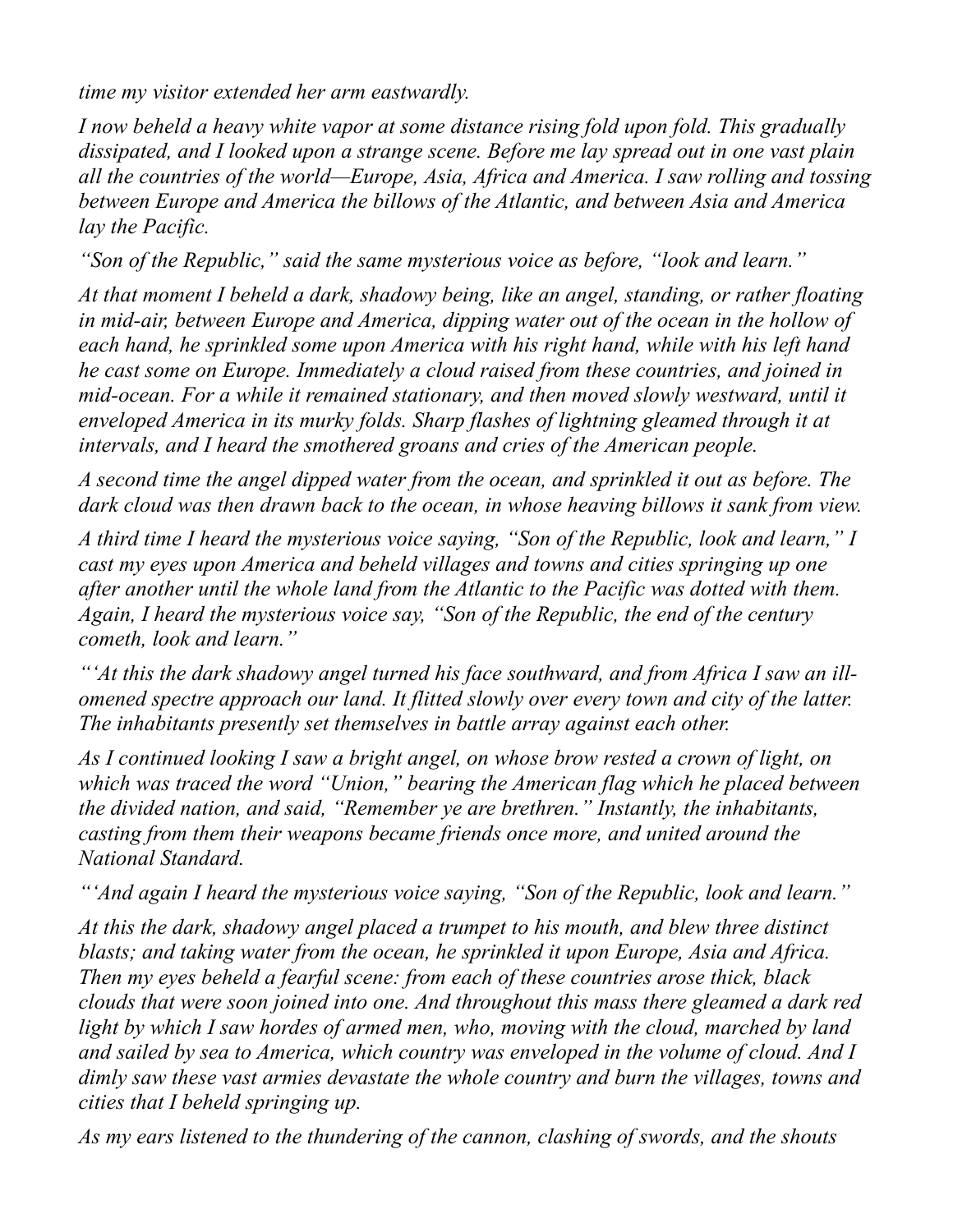*and cries of millions in mortal combat, I heard again the mysterious voice saying, "Son of the Republic, look and learn." When the voice had ceased, the dark shadowy angel placed his trumpet once more to his mouth, and blew a long and fearful blast.*

*"'Instantly a light as of a thousand suns shone down from above me, and pierced and broke into fragments the dark cloud which enveloped America.*

*At the same moment the angel upon whose head still shone the word Union, and who bore our national flag in one hand and a sword in the other, descended from the heavens attended by legions of white spirits.*

*These immediately joined the inhabitants of America, who I perceived were well-nigh overcome, but who immediately taking courage again, closed up their broken ranks and renewed the battle.*

*Again, amid the fearful noise of the conflict, I heard the mysterious voice saying, "Son of the Republic, look and learn." As the voice ceased, the shadowy angel for the last time dipped water from the ocean and sprinkled it upon America. Instantly the dark cloud rolled back, together with the armies it had brought, leaving the inhabitants of the land victorious.*

*"'Then once more I beheld the villages, towns and cities springing up where I had seen them before, while the bright angel, planting the azure standard he had brought in the midst of them, cried with a loud voice: "While the stars remain, and the heavens send down dew upon the earth, so long shall the Union last." And taking from his brow the crown on which blazoned the word "Union," he placed it upon the Standard while the people, kneeling down, said, "Amen."*

*"'The scene instantly began to fade and dissolve, and I at last saw nothing but the rising, curling vapor I at first beheld.*

*This also disappearing, I found myself once more gazing upon the mysterious visitor, who, in the same voice I had heard before, said, "Son of the Republic, what you have seen is thus interpreted:*

*Three great perils will come upon the Republic. The most fearful is the third (The comment on his word 'third' is: "The help against the THIRD peril comes in the shape of Divine Assistance. Apparently the Second Advent)... passing which the whole world united shall not prevail against her. Let every child of the Republic learn to live for his God, his land and Union."*

*With these words the vision vanished, and I started from my seat and felt that I had seen a vision wherein had been shown to me the birth, progress, and destiny of the United States.'*

*"Such, my friends," concluded the venerable narrator, "were the words I heard from Washington's own lips, and America will do well to profit by them."*

**Originally published by Wesley Bradshaw. Copied from a reprint in the National Tribune, Vol. 4, No. 12, December 1880. First published in 1859.**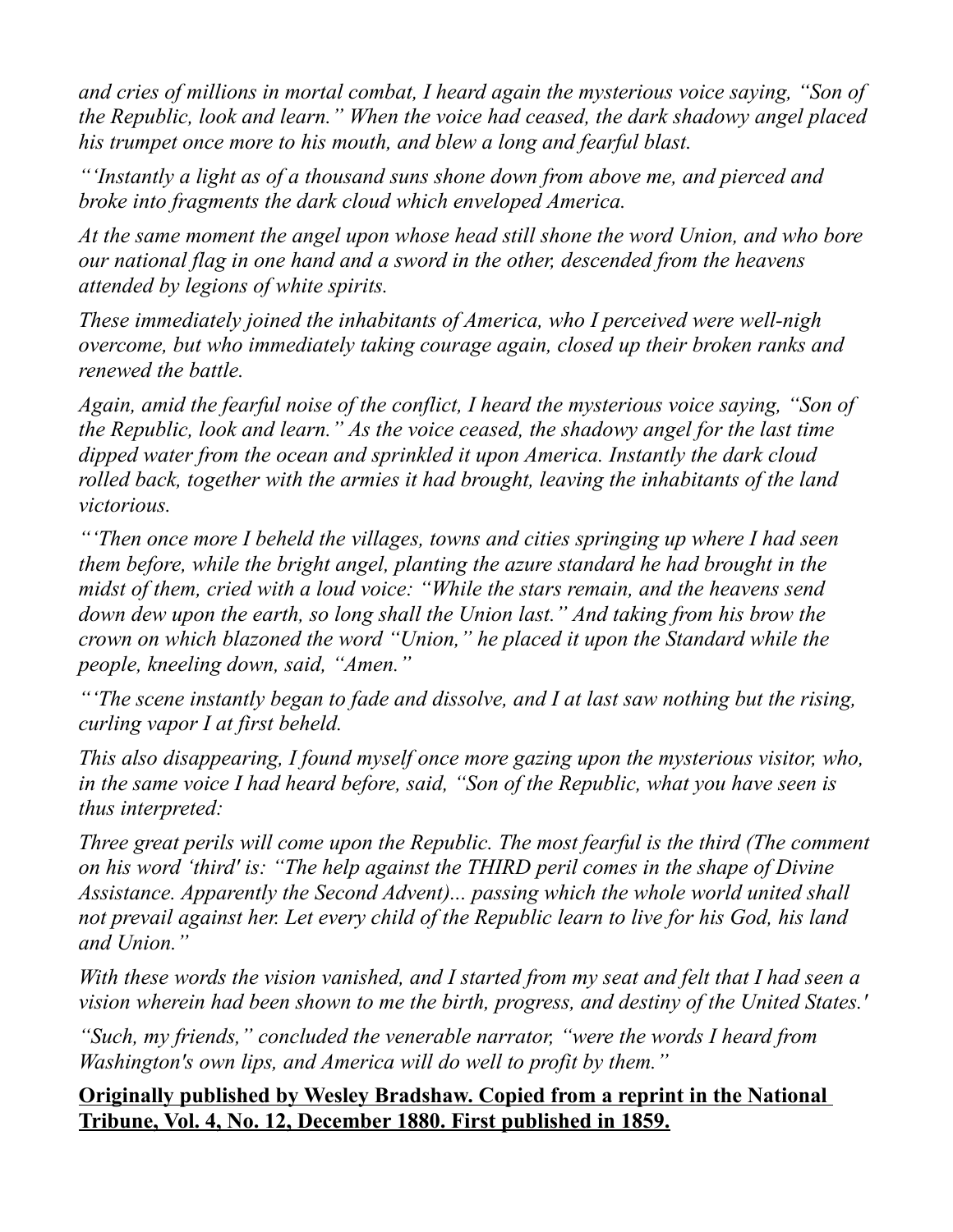#### \*\*\*

### **JESUS AND MARY SPEAK ON THE SAME-SEX MARRIAGE RULING IN THE U.S.A.**

**NOTICE THE DATES:** The U.S. Supreme Court ruling that approved same-sex marriage, making sodomy unions legal in the United States, took place on **Friday, June 26, 2015.** The following are heavenly messages from Jesus and Mary just before the ruling was announced and in its immediate aftermath. These are heavenly messages as provided by Holy Love Ministry, Locutions To The World, Prophet John Leary, and a rare message from Our Lady of Emmitsburg.

### **Holy Love Ministry**

#### **[http://www.holylove.org](http://www.holylove.org/)**

**Thursday, June 25, 2015**

*"I am your Jesus, born Incarnate."*

*"How far distant your country has come from the sound Christian principles your nation was founded upon to the Supreme Court presuming the right to 'legalize' all sorts of sins in the name of 'social justice'. What a fallacy! What convoluted thinking! What a travesty of the Truth!"*

*"Once again, I reiterate, it is not the right or duty of any legal system to redefine the moral code of the nation. Making it easier for moral degeneration must not be a consideration or a reality."*

*"In all of this, understand the Truth has been changed to appease free will. These days, if you do not accept the slaughter of life in the womb and sodomy, you are in the minority and considered narrow-minded – even a bigot."*

*"But, Truth cannot be changed through free will. Truth remains the same no matter who believes or accepts it. Pray that these, My Words to you, make a difference in hearts."*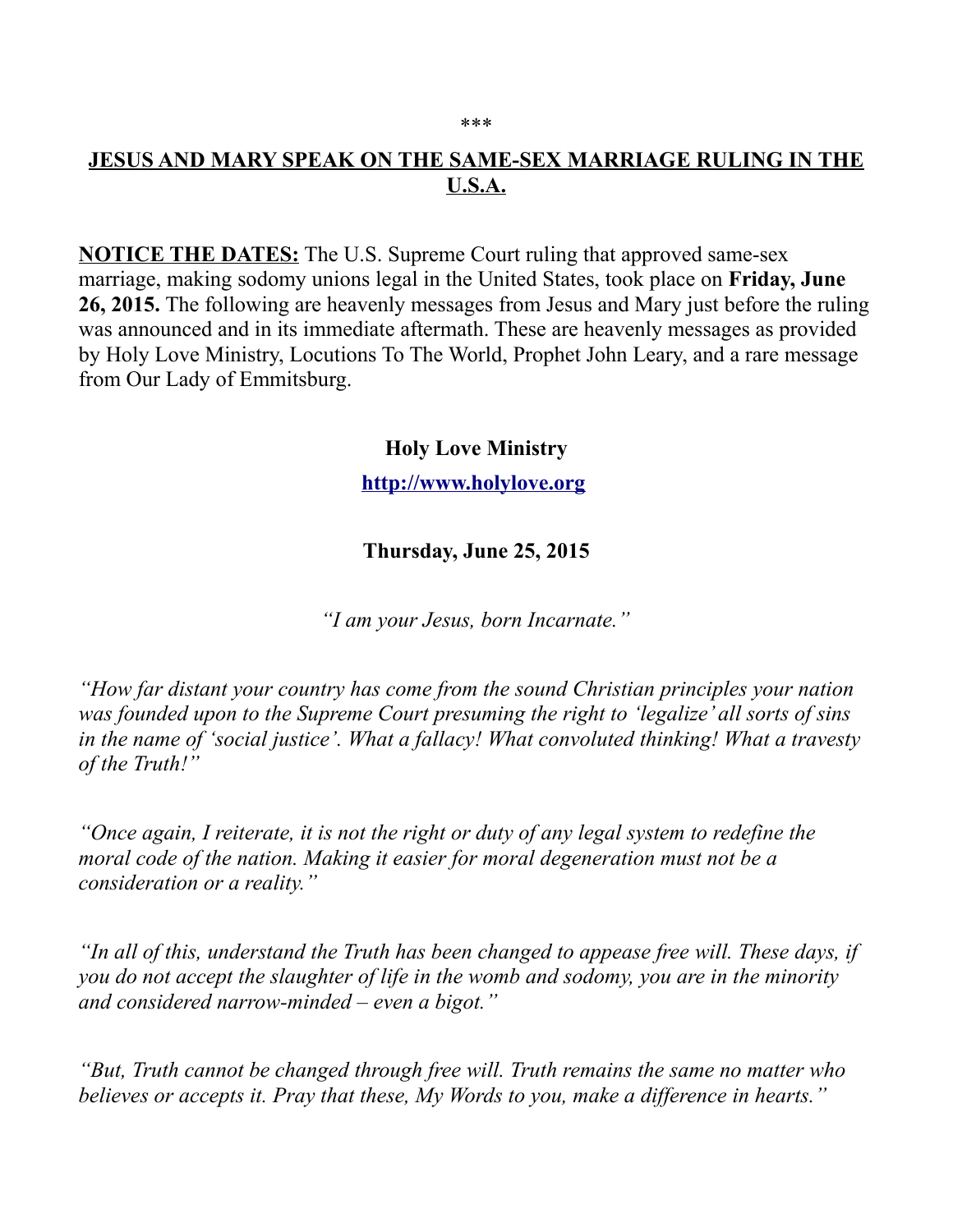*"Pray that your leaders recognize My Truth as the only Truth – unalterable despite opposition. Pray that the Truth is protected in your hearts and in your nation."*

# **Friday, June 26, 2015 (Given early AM)**

*"I am your Jesus, born Incarnate."*

*"I need, once again, to point out the obvious – that is, the obvious to the morally sound. If your high court chooses to endorse same-sex marriage by granting such unions the rights of a legitimate marriage, they are encouraging moral degeneration in your nation. Such an evil decision would affect the future of your country, for Heaven takes account of the state of the heart of your country and acts accordingly. Do not think because the Arm of My Justice has not fallen as yet, that it will never fall. Do not think that moral degeneration goes unnoticed by the Creator of all."*

*"'Social justice' has become synonymous with sin. It is a label given to the concept of pandering to any evil in the name of the right to sin. You cannot on one hand promote evil and on the other hand uphold right reason. Truth does not change to accommodate evil agendas. Sin is always sin."*

*"You are either for Me or against Me. Evil is uniting against those who choose the Truth. It is past time for those who live in the Truth to unite. When you find fault with one another, the cause of Truth is weakened."*

*"Satan knows the strength and influence of this Mission.\* He vehemently opposes it. He uses those who believe they live in the Truth to oppose the Truth. You must set aside all jealousy and competitive nature and work as one to defeat evil. Evil embraces evil in an attempt to defeat the Truth. So you have 'social justice' – a disguise of Satan. Be united in the Truth according to the Commandments of Love."*

\* The Ecumenical Ministry and Mission of Holy Love at Maranatha Spring and Shrine.

# **Read Philippians 2:1-2+**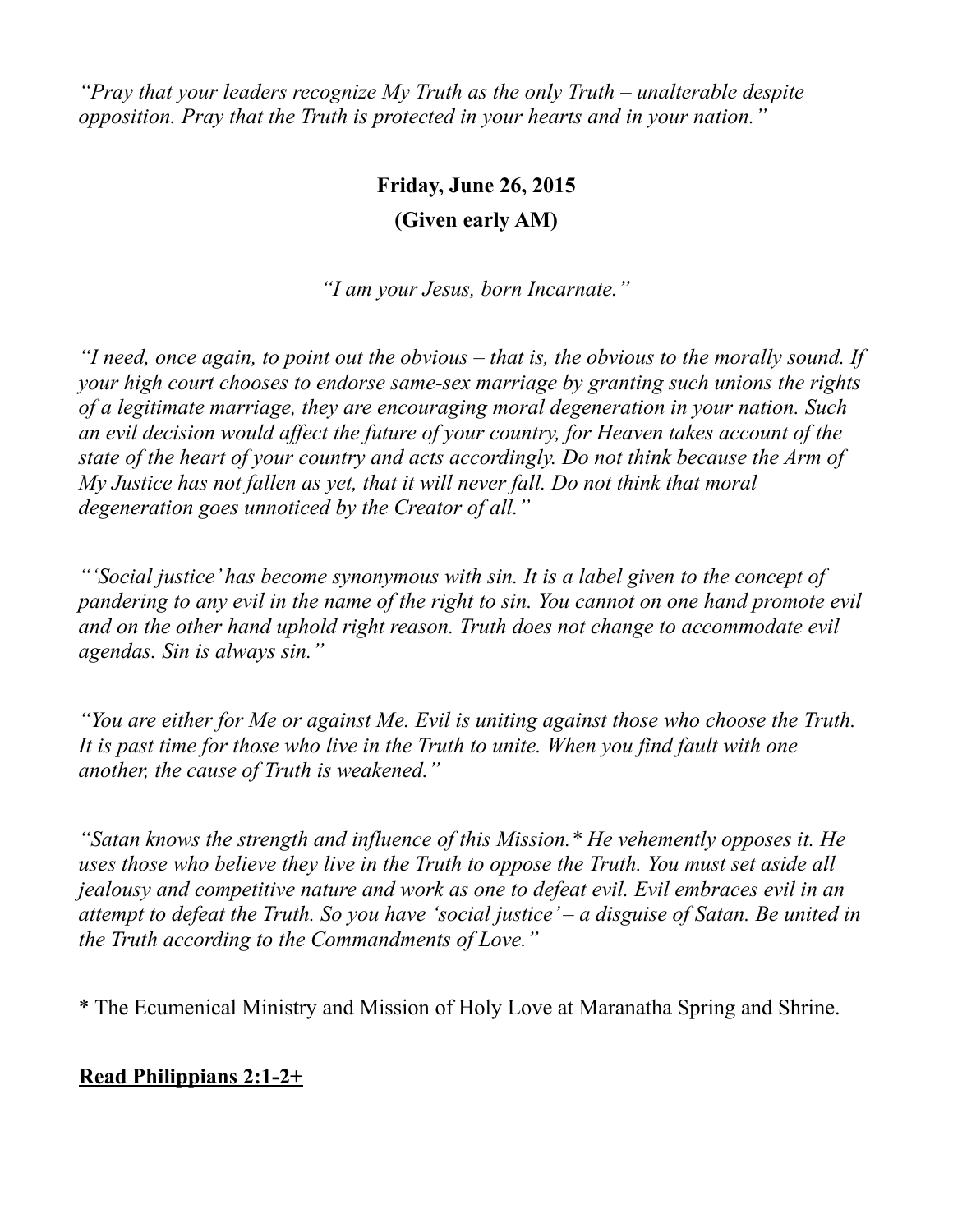**Synopsis –** Be unified in Holy Love and Holy Humility with one mind and one heart.

*So if there is any encouragement in Christ, any incentive of love, any participation in the Spirit, any affection and sympathy, complete my joy by being of the same mind, having the same love, being in full accord and of one mind.*

# **Read 2 Timothy 1:13-14+**

**Synopsis –** Stand together in the Truths of the Faith and Holy Love in Christ Jesus, guarding the Sacred Tradition with trust through the Spirit of Truth, the Holy Spirit.

*Follow the pattern of the sound words which you have heard from me, in the faith and love which are in Christ Jesus; guard the Truth that has been entrusted to you by the Holy Spirit who dwells within us.*

+ -Scripture verses asked to be read by Jesus.

-Scripture taken from the Ignatius Bible.

Synopsis of scripture provided by Spiritual Advisor.

# **Friday, June 26, 2015**

Mary, Refuge of Holy Love says:

*"Praise be to Jesus."*

*"My Son is deeply saddened and His Mournful Heart most grievously wounded by today's Supreme Court decision which enables sodomy. Hearts will not change until they decide to change. This change or conversion can only come through recognition of living in error."*

*"This latest decision should bring home to you that most prominent leadership cannot be trusted. The majority of leaders – secular and religious – abuse their positions. Popularity is far more important than standing for the Truth. Popularity breeds money and power."*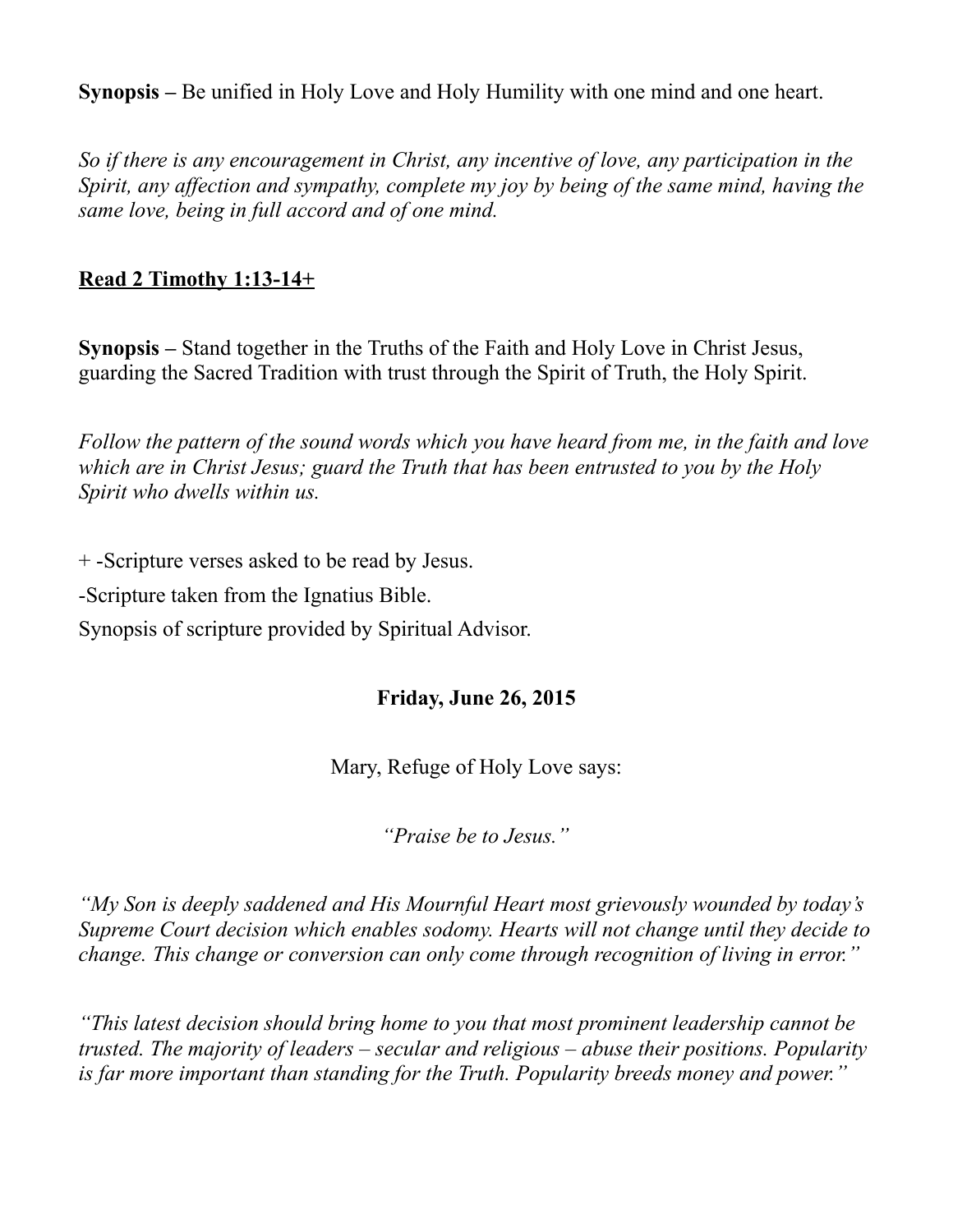*"Where were My Bishops and priests in the midst of this moral controversy? It was their job to lead their flock in the Truth of the difference between good and evil. Most were silent. Silence is Satan's masquerade of approval. These are the times before My Son's return when clear direction needs to be given. Otherwise, there will be no Remnant Faithful."*

*"Today, I must call My Remnant to gather in My Heart. It is within the sanctuary of this abode you will be given all the grace you need as a beacon in this hour of darkness. Within My Heart you will more easily discern good from evil – a necessity during these times."*

*"Seek God's Mercy upon yourselves, your families and your nation. Do not think this law changes sin to righteousness in God's Eyes. Do not cooperate with Satan's lies which have gained popularity. Be warriors of the Truth."*

### **Saturday. June 27, 2015**

Our Lady comes as Mary, Refuge of Holy Love. She says:

*"Praise be to Jesus."*

*"I have come today to thank you, My children, for all the prayers and sacrifices you offered towards the defeat of the same-sex marriage act. Though many of the graces offered the justices were rejected, I will now take them and use them as a means of uniting and strengthening the Remnant Faithful. None will be wasted."*

*"Your country has chosen a path which leads away from God. The light which remains in the world as a glimmer of hope is the Remnant Faithful. You must be discerning now as to which way you are being led by any leader. Is it the way of Truth and a reflection of Holy Love, or is it a path that compromises the Truth of the Ten Commandments? Beware of any leader who is full of self-importance and values his own popularity. Such a one is very likely to abuse his authority. Beware of anyone who convolutes the Truth under the guise of 'freedom of choice'. God will not interfere with free will, but He judges free will choices."*

*"If you allow Holy Love to govern your hearts you will never be far from the Truth. You*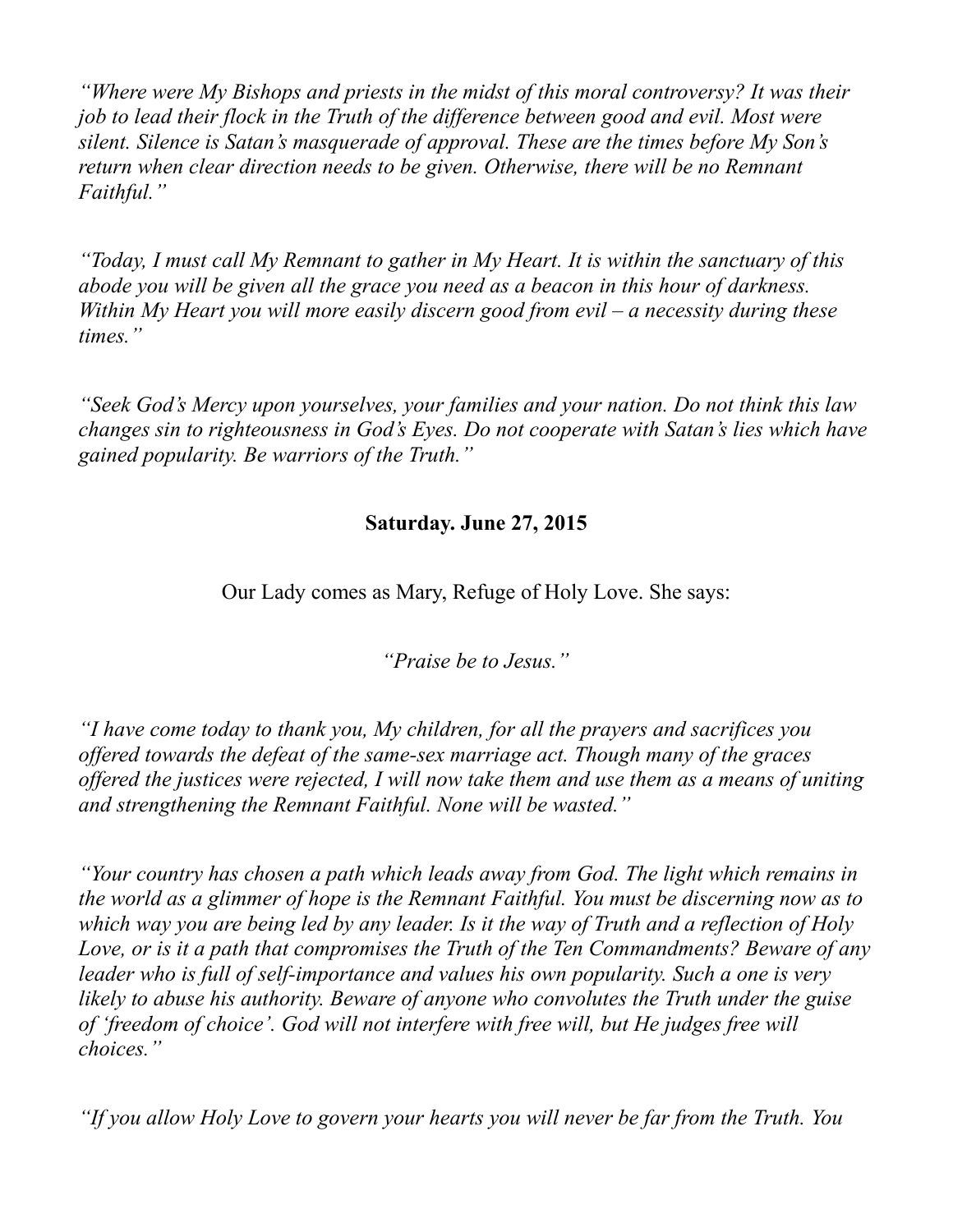*must pray for all leaders now, My dear children, that the confusion of the day does not overpower their choices. If you are listening to Me and acting on My words, you are part of My Remnant Faithful."*

### **Read Colossians 2:8-10+**

**Synopsis –** A warning against false and corrupt leaders and teachers.

*See to it that no one makes a prey of you by philosophy and empty deceit, according to human tradition, according to the elemental spirits of the universe, and not according to Christ. For in Him the whole fulness of deity dwells bodily, and you have come to fulness of life in Him, who is the Head of all Rule and Authority.*

+ -Scripture verses asked to be read by Mary, Refuge of Holy Love.

-Scripture taken from the Ignatius Bible.

Synopsis of scripture provided by Spiritual Advisor.

### **Locutions To The World**

# **Saturday, June 27, 2015 MARY**

*What shall I say about this act of the Supreme Court which has so violated God's teaching on the nature of marriage? I will speak of it in terms of light and darkness and all will understand. A nation is a group of people brought together by laws and structures. Those offices at the highest level speak and act in the name of that nation. Such is the power of the Supreme Court. The word it speaks is official. The decisions it makes set the country on its future path.*

*A nation chooses either to walk with God or away from God, to abide in His protection or to be like the Prodigal Son, leaving the Father's house. These are the mysteries which I have been revealing for so long, mysteries so familiar to the Children of the Locutions. God only blesses but He leaves a nation free to choose. Now, the choice has been made, by the land's highest court to reject God's way and to walk away from Him.*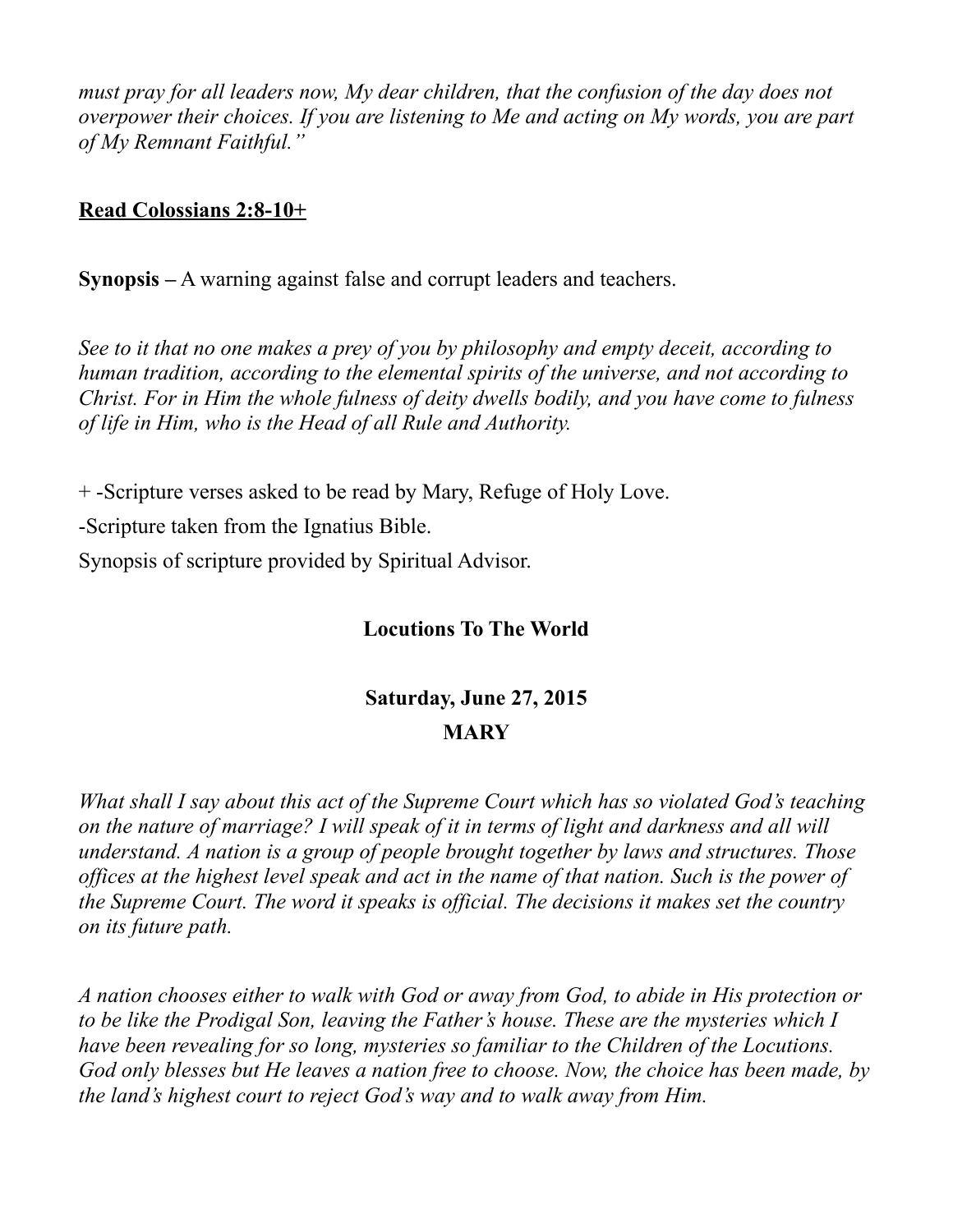*So, the nation must follow, away from the light and blessings into darkness and confusion. The timetable has been moved ahead. The complete unraveling of America will take place much quicker. I am not speaking now just of the political effects. The problem is much much deeper. I am speaking of the soul of America, of the darkness with in the hearts of the people, of the complete twisting of right and wrong. I am speaking of the inner darkness that can bring forth only confusion, total confusion that makes the political system unworkable. I am speaking of divisions, confrontations and a complete inability of drawing people together for a common consensus. Consensus, unity, cooperation demand light and America has put out the light.*

*Only my light will remain. So, let this Supreme Court decision be a call to action. Dwell in my light. Form groups of light. Multiply your coming together. Take up your devotions. I have said this before. As all the lights go out I will shine my emergency lights brighter than ever but you must seek these lights. They are not in the mainstream of America; the mainstream is covered in darkness.*

# **Sunday, June 28, 2015 MARY**

*No one realizes what waves of darkness have been released by the Supreme Court's decision. Many will trust the wall of separation of Church and State but that is a flimsy wall, subject to so many different interpretations. For now it is just a decision written on paper and announced to the world. Soon, it will become a gigantic reality, which spreads and spreads, always looking for more ground to conquer. Again, I must say that no one realizes the powerful waves of darkness that have been unleashed.*

*I weep especially for the poor families who must live in this darkness while trying to cling to the light. These are my words; this darkness will respect no other light. If any light shines, even the light of these locutions, this darkness will attack. All the lights will be put out or, at least, dimmed or challenged.*

*More and more people will be drawn into the darkness, forced to cooperate and even spread the darkness. Pastors will be pressured in every way. Freedom of speech will be curtailed and constantly challenged. Everyone will be made to tow the mark. Demanding political correctness will be taken to a whole new level.*

*But these are only the external waves of darkness. It is the darkness in the soul of America that is most important. America speaks to the whole world. Ireland is just a tiny country.*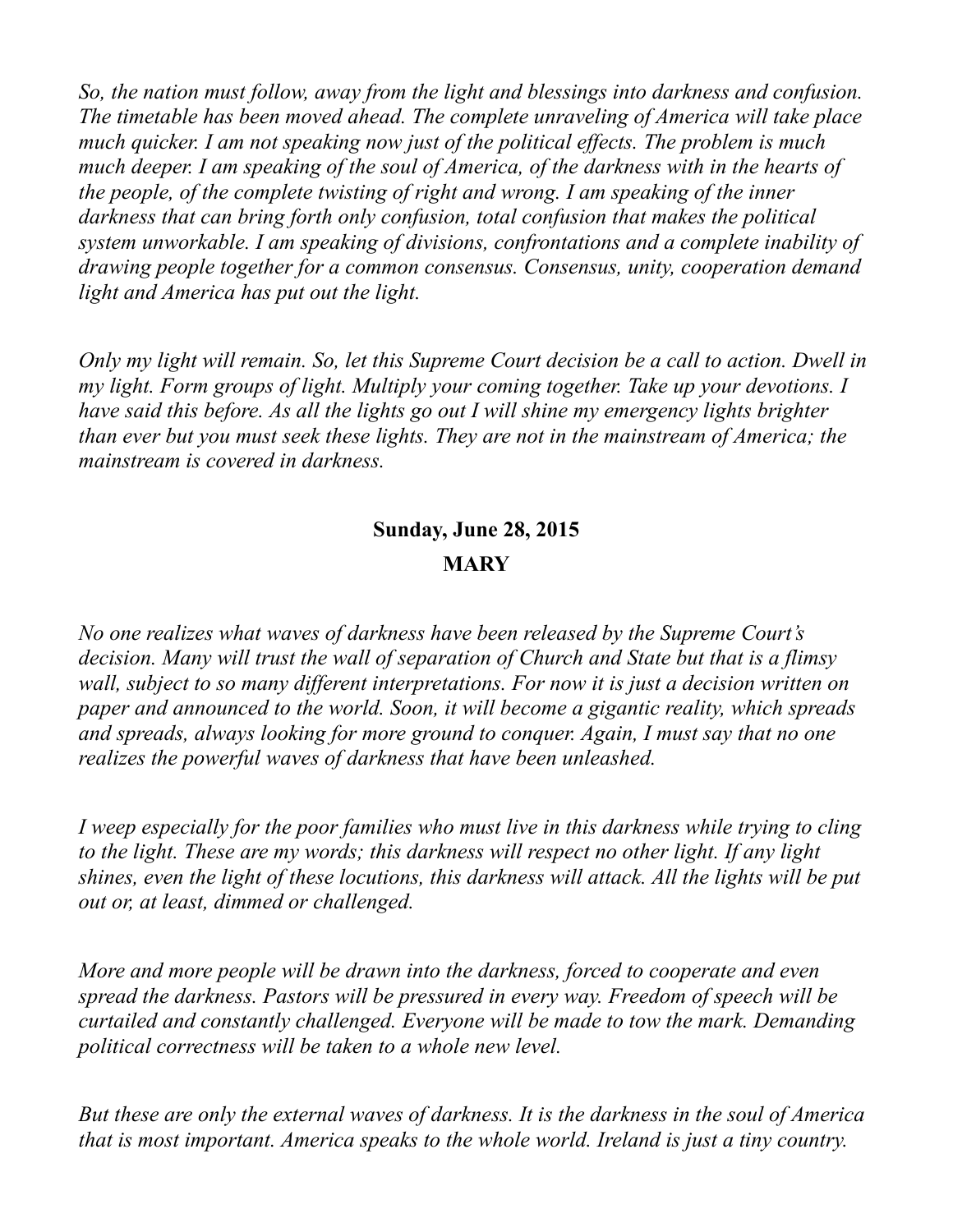*When it spoke only a few listened. When America speaks all the world hears the voice. Now, America has spoken and the words are heard around the world – in the hearts of world leaders and in the souls of all peoples. How many more hearts will be claimed by this darkness?*

*Still, I must come to the greatest evil, the great darkness of confusion placed in the hearts of all Americans, especially the young. A light has been stolen, the truth that God created marriage between a man and a woman no longer burns brightly. Every type of disorder will be set loose.*

*Have I no words of light? Must I end on a note of darkness? One light remains – the light of Fatima. As the darkness grows more and more of my people will clamor and shout and pray that Fatima be listened to.*

# **Monday, June 29, 2015 MARY**

*First come the thunder, then the lightning and the gathering of clouds, and then comes the deluge. So it is with the Supreme Court decision. It is merely the thunder, lightning and gathering of clouds. America has placed itself under the deluge of its own making.*

*The Court has irreversibly moved America out of the sun and under the clouds. She has chosen, decided and stamped her decision with the seal of its highest court.*

*Who can rescue mainstream America, those children of mine who hear no other voice and see no other light? That mainstream will grow more and more powerful, just as any river does when a deluge happens. The river will overflow its banks and destroy the homes not built on solid ground. This river will even climb mountains. Nothing, absolutely nothing, is safe from its destructive power. Such will be the children of mainstream America.*

*Salvation from these waters comes only for my children of light. See the image clearly. If the mainstream plunges into the complete darkness, salvation comes only by removing from the mainstream, rescuing the children one by one, a constant daily task.*

*So, I must begin to say radical things. I must begin to withdraw my children from all that is mainstream (for it will be the children who will be affected the most). I must create*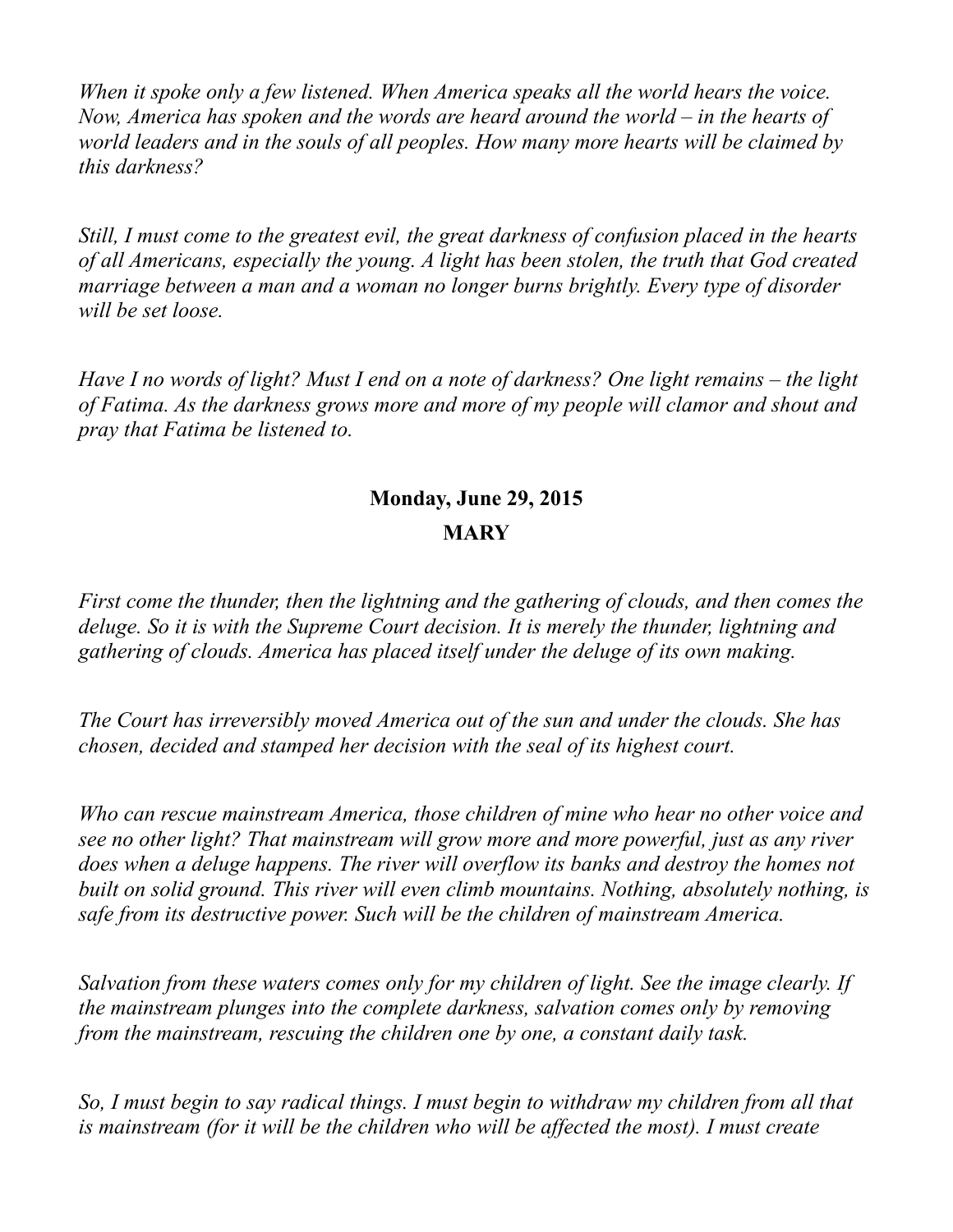*another stream, a parallel stream, a stream of light and truth. No one else can do this. No one else can create a stream within this stream, whereby people live in America but whose hearts are no longer given to America's goals. I begin this work today. In fact, I have prepared for this day for years. I knew it would come and I foresaw all the consequences.*

*My words will change now because the atmosphere has changed. Like a mother who sees a new danger changes her words and asks her children to stay closer.*

# **Tuesday, June 30, 2015 MARY**

*What cannot yet be seen will be the toll upon American life that had always enjoyed an innocence. The dark aspects of life, the intrigues and corruption of European life that had*  been left behind when the original pilgrims arrived, will now penetrate the soul of *America.*

*Gradually, the country placed like a light on the mainstream to the nations of the world, the country which I blessed and which I chose, has succumbed to the darkness. Instead of sending out lights, a message of darkness goes forth. All the world knows of this decision. All the world is deeply affected.*

*Decades ago, I held America up to all the nations. It was the nations of nations, the great source of light. How it has fallen. O America, will I hold you up now to all nations? What a fool I would be to point you out as a shining example of God's truth put into practice. I cannot hold you up. I must put you aside until the time of your purification. You leave me no other choice. I will not destroy you. I have plans for you but not now. For now, you will just be set in darkness that you have created and chosen. You have made up rights that do not exist. You have given women the right to kill children and people to marry, when there is no marriage at all. You are in darkness and darkness you will stay until the time of repentance and purification. Right now, I cannot use you. I must seek another to be the light upon the mountain.*

*I have already made my choice and formulated my plan. I have prepared my table and sent out the invitations. Come to the wedding of the Lamb. Yes, it will be a religious leader whom I will raise up. As the light leaves the nations and as more and more take up this new darkness, I will transfer my light to the Church. She has been set aside, removed from her once exalted position away from the nations. Now, I must set aside America and the other nations and exalt my Church as the light of the nations.*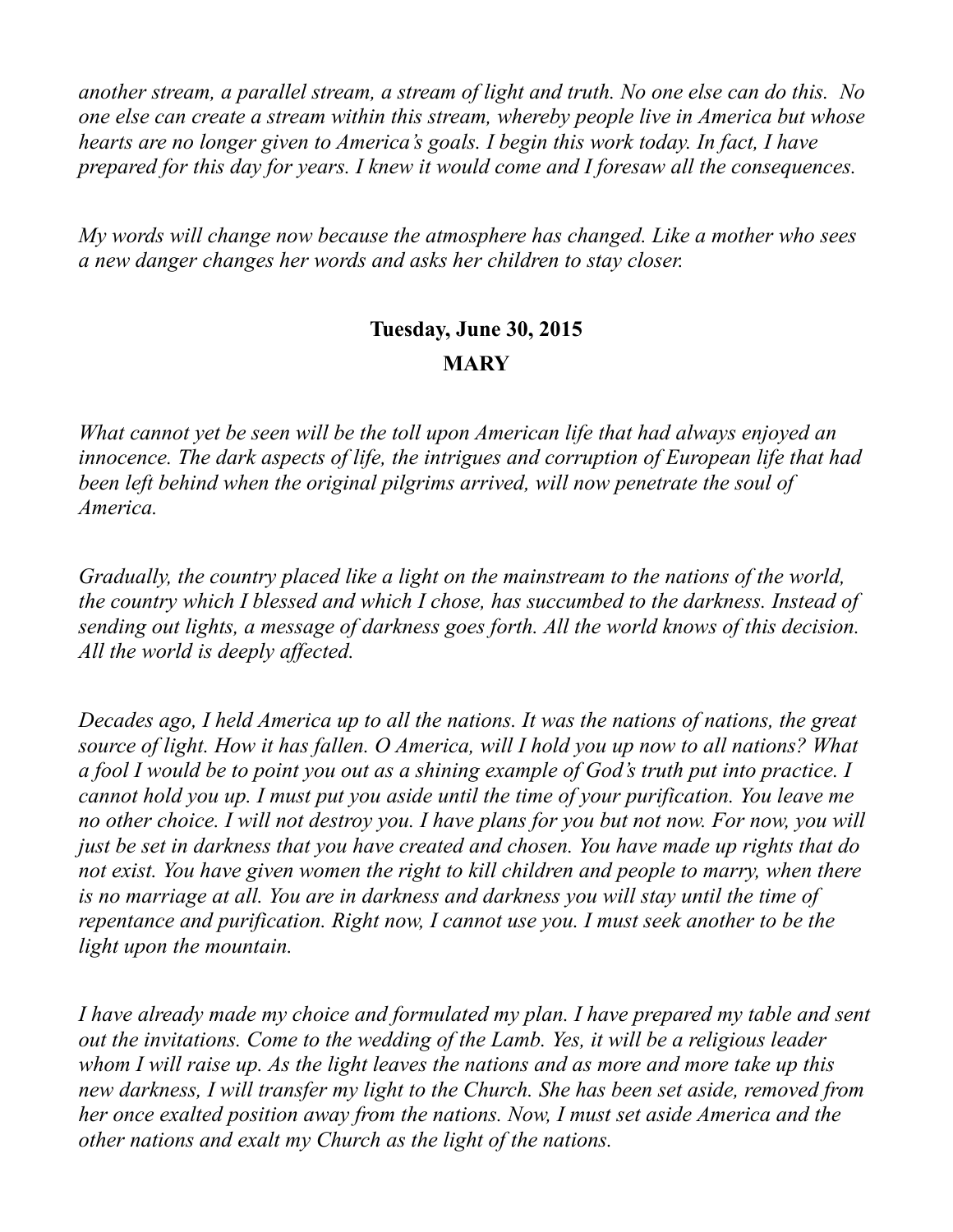# **Wednesday, July 1, 2015 MARY**

*A great gulf has opened up, an ever-widening divide that will not close. There will be no efforts of unity. Each group will be satisfied to walk away with its rights intact. The good of the whole, the great enterprise of America will be quickly abandoned.*

*How can you stir a people to oneness when all think only of their own rights? How can unity exist when leaders think only of serving interest groups? Such is the political life of America, dividing into pieces and held together precariously by a Constitution that is politically interpreted.*

*The great divisions have not yet appeared but the unity of America has been sacrificed on the political altar. Only time is needed until people will see the great gulf that has opened up.*

*Life in America will never be the same. Inconceivable decisions will appear and the constant trust that the Constitution can provide the needed unity will be greatly tested. I will allow this to happen because America has chosen this path away from the Heavenly Father's plan. What lies ahead in the future which will bring forth good? The fountains of light will spring up?*

*First, people will become alarmed. America has been stolen from them by those who clearly part their political advantage. Many will reassess their choices. Much cannot be rolled back but delays in the timetable can result.*

*Much more important will be my initiatives. They will seem small but are more far lasting. If darkness has captured the heart of America, my light will command the heart of Americans. If darkness has captured the political life, my light will capture the spiritual life. America is shaking. Confidence in the Constitution and America's future is ebbing away. "What will join us?" people will ask. I will come. I will shine my light. All will hear my name. All will know my promises; all will see how I gather.*

*What was just a tiny white cloud upon the horizon will become a great deluge of my gifts. More important, the hearts of Americans will seek my gifts because their illusions have*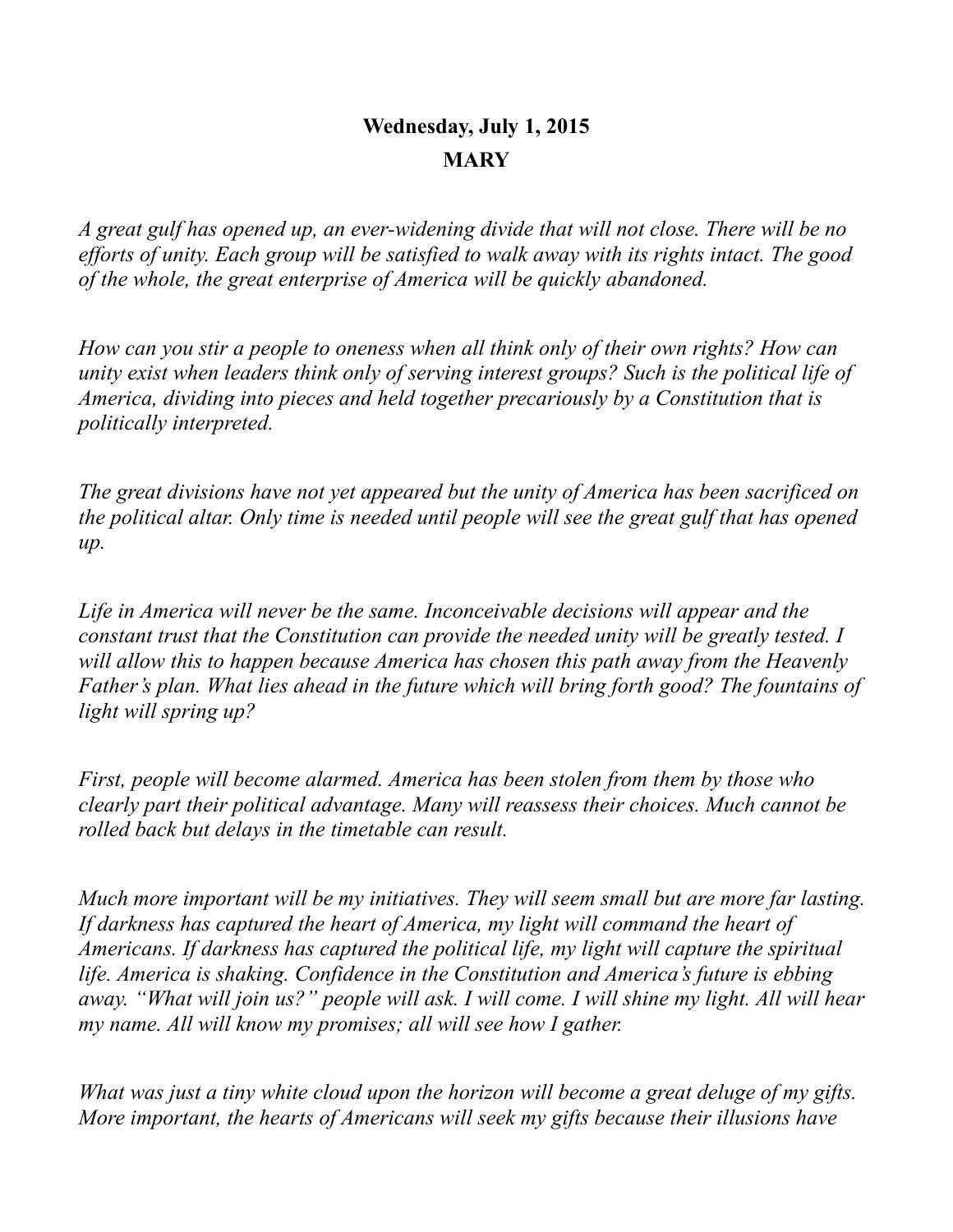*been shattered, that an America which is not under God can survive. To all I say, this is a new time, a new era, a new stage. America has never been here before. The Civil War at least was open conflict and could be resolved. This conflict goes much deeper and will not be resolved.*

### **Prophet John Leary**

#### **[http://www.johnleary.com](http://www.johnleary.com/)**

#### **Monday, June 22, 2015**

**Jesus said:** *"My people, I have given you messages of a coming division in My Church between a schismatic church and My faithful remnant. I have even mentioned that the schismatic church will be teaching New Age things, and they will teach that the sexual sins will no longer be mortal sins. You are even seeing some points of possible difference concerning global warming and same sex marriage. The one world people are using global warming to institute carbon credits to control the economies of the world's nations. Concerning same sex marriage, I have given you several messages that this is a sinful relationship, and I see these homosexual acts as an abomination and unnatural. Even adultery, fornication, and masturbation are also mortal sins. Any teaching that teaches these sins are not mortal sins, is a heresy in My eyes. Be prepared to come to the homes for your prayer services, when churches are taken over by the schismatic church. You are seeing signs of these divisions already with other heresies as well."*

#### **Tuesday, June 23, 2015**

**Jesus said:** *"My people, you are reading in the Old Testament how Abram was promised the land and many descendants because the Jewish people were chosen by God the Father. We love all of our children, but there are times when certain peoples become wicked in their sins, especially homosexual sins. You are about to read the story of Lot and his family when the people of Sodom harassed them. Abram was warned by angels that Sodom and Gomorrah would be destroyed by fire because of their wickedness. Angels were sent to*  lead Lot and his family out of Sodom. They appeared as young men, and the Sodomites *desired their bodies. The angels struck all of these evil ones with blindness, as they led Lot's family out of the city. You can see why I abhor homosexual acts then, as I do today. Sodom and Gomorrah were punished for their evil actions, and there will be a coming punishment for the evil ones of your day at the end of the tribulation. Just as Lot had to face abuse, so Christians are being persecuted as well for their faith in Me. Fear not this evil age because I will be protecting My faithful with My angels when you will be made*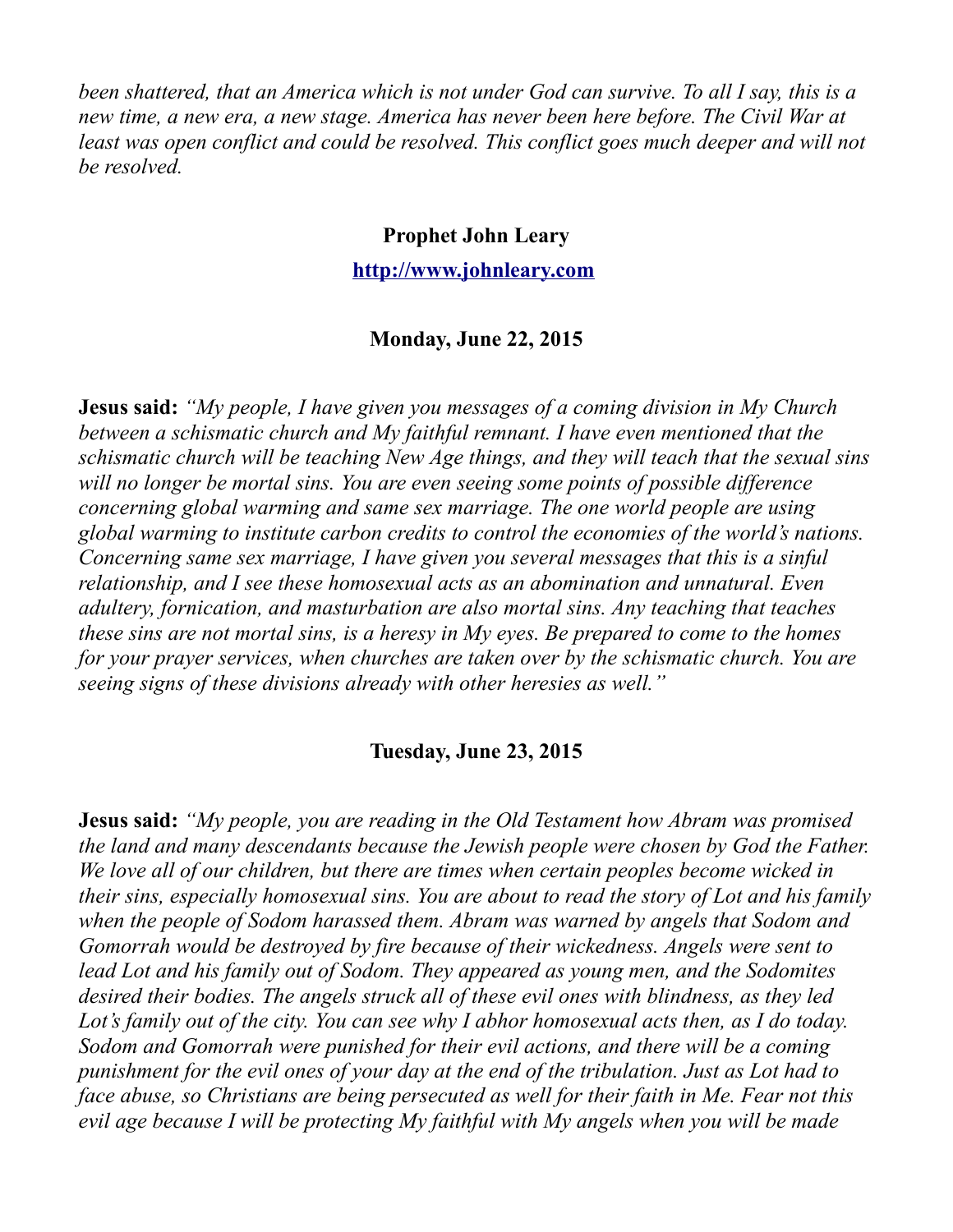*invisible on your way to My refuges of protection."*

### **Thursday, June 25, 2015**

**Jesus said:** *"My people, I have given you messages before about how many people of influence actually worship Satan, and they are carrying out his orders. This is why My faithful will be persecuted for believing in Me and for proclaiming My words and My Commandments. America has approved abortion, and you are on the verge of approving same sex marriage as well. These laws and decisions against My Fifth and Sixth Commandments are calling down My justice against America. Fire was called down on Sodom and Gomorrah for such sins. Unless America changes soon, I will send My punishment against your country."*

**Jesus said:** *"My people, you need to learn from the mistakes in history made by older civilizations. Rome had a great empire with a disciplined army. Once Rome became very decadent in its sexual sins, this was the weakness that broke down their strength to fight. Now, America is becoming decadent in its sexual sins and abortions of unborn babies. Your family is breaking down, and religion or love of Me is waning among your people. America is following the decay of Rome, and you are not learning from Rome's mistakes, so you will fall in ruin as well."*

#### **Friday, June 26, 2015**

**Jesus said:** *"My people of America, your country has sunk to a new spiritual low in the acceptance of same sex marriage for all of your states in your latest Supreme Court decision. This is a cold day in the hearts of your leaders on the Court who are dictating*  law to all of your people without any vote by your Congress that represents the people. It *is the laws or decisions of your country that are legalizing abortion, gay marriage, and your Obama Care law that will eventually bring the chip in the body or the mark of the beast. It is your abortions, and now legal gay marriages that are defying My fifth Commandment of 'Do not kill' and homosexual lifestyles against My sixth Commandment. These are all heavy burdens of sin that are calling down My judgment against America. I punished Sodom and Gomorrah for their wickedness, and now America will feel destruction from My justice. You will see increasing disasters and eventually a crash of your money system because your decadence has reached a new spiritual condemnation. Homosexual marriages should not be allowed in My churches, even if it means the closing of your churches. Such homosexual marriages are an abomination, and an insult to My plan for marriage between a man and a woman. Do not be afraid of any appearing victories of the evil one, for I am your eternal Flame of hope, who will defend My faithful.*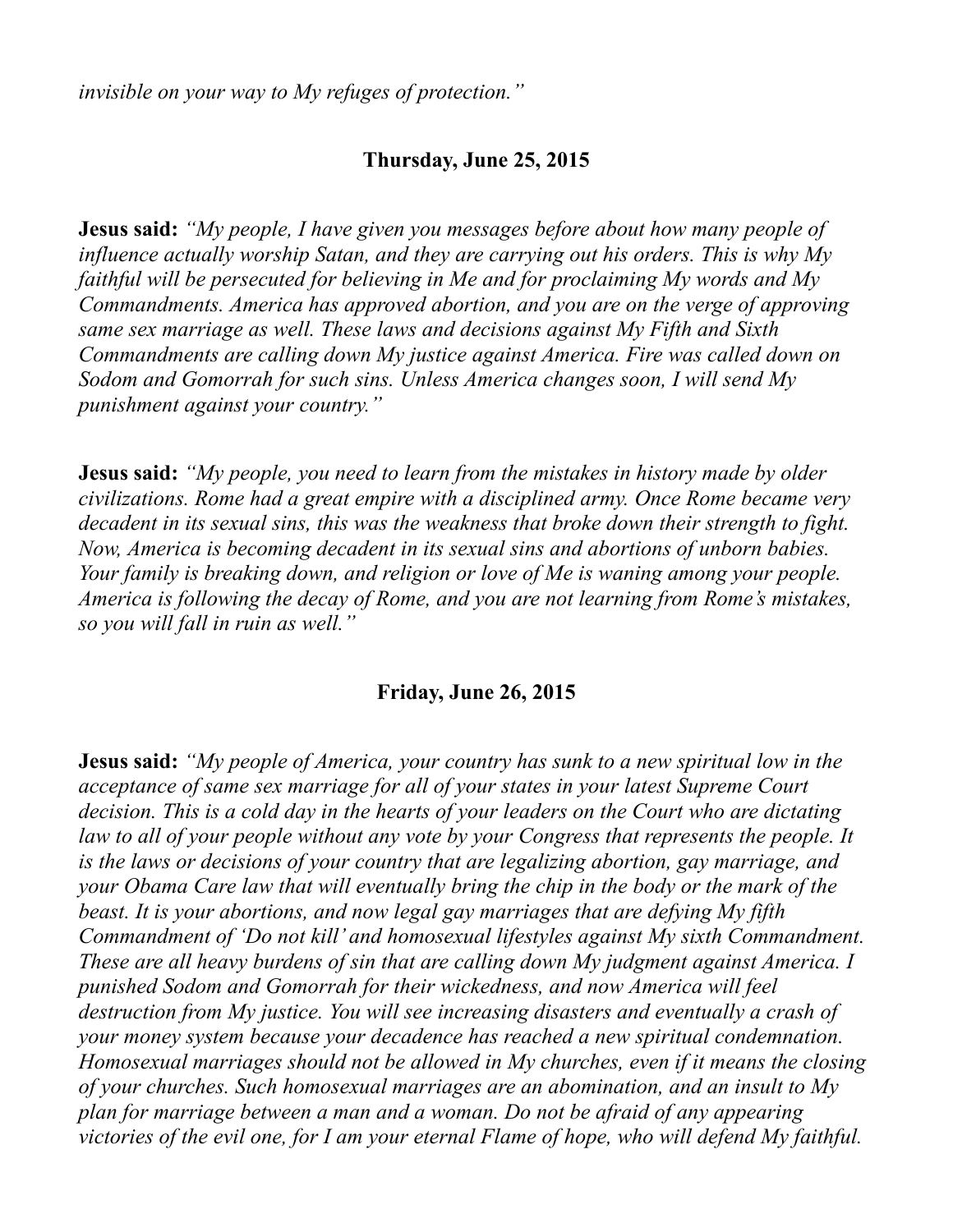*You will see an increasing persecution of Christians from the schismatic church and your own government. Have faith and trust in Me because the days of My Warning, and the need for My refuges, are coming soon."*

### **Our Lady of Emmitsburg**

**<http://centeroftheimmaculateheart.org/>**

# **URGENT MESSAGE TO THE WORLD**

# **(First Public Message in 7 Years)**

# **Message from Our Lady of Emmitsburg Through Gianna Sullivan Sunday, June 28, 2015**

*Little children, praised be Jesus,*

*Little ones, I thank you for coming to pray. I wish all my children to pray because it will illuminate the Truth. Everything will come to the surface. The Truth will be made known to those who pray, the knowledge of yourself and of your Saviour will surface.*

*I can tell you that the new events that have just unfolded will have serious consequences. These events will have grave consequences in relation to your Constitution and your civil rights. It saddens me to have to tell you these things because I have hope here, especially here at the Center of my Immaculate Heart.*

*But few people are praying, and few desire to even know the Truth and to change. Because of these results, I tell you with all surety that the Four Horseman (of the Apocalypse, cf. Rev 6:1-17) have now suited up and are saddling the horses. When they will be released is for God the Father to know. But this act is an abomination to God the Father for the human family. Times change. Many things change, but the Truth cannot be changed. The Truth is the Truth, which has been outlined by my Son.*

*I encourage you to remain faithful to the sacraments. Keep very close to them with regular confession, prayer, the Mass and the Rosary – everything that you can do to be one with the Lord, my Son. For times will continue to be more confusing, and in that confusion it*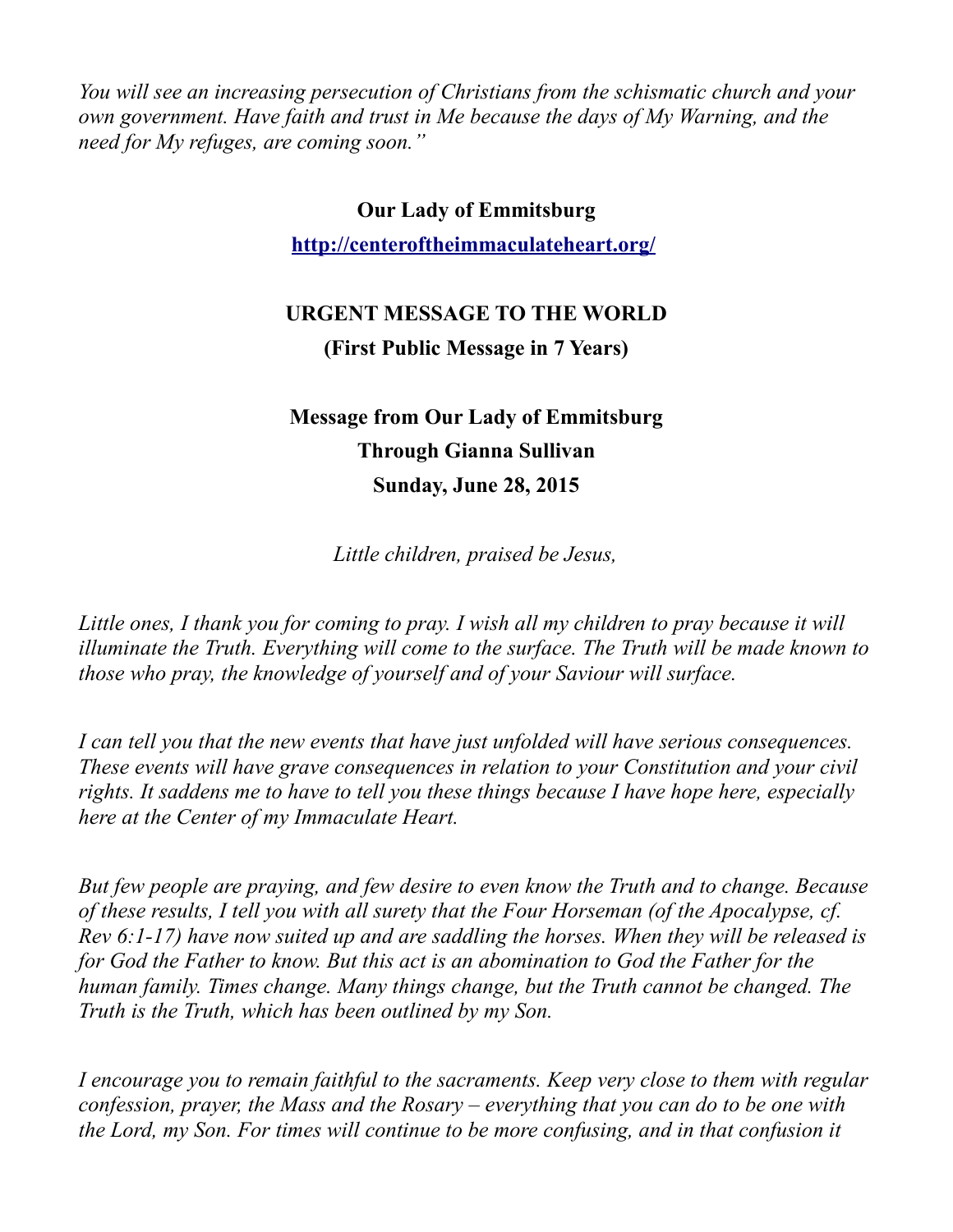*becomes difficult to pray unless you have a foundation in prayer.*

*Invite my people, all of my people, all of my Sons children, to pray! There is no time for fear. It is time to put on your armor, for the evil about to be unleashed here is EVIL indeed; and only through prayer will you have the perseverance, the fortitude, the courage and the strength needed to be the ambassadors of Light. To the few remnants that will survive, I love you and I thank you for praying. I take all of your petitions to my most Sorrowful and Immaculate Heart.*

*I remain here with you forever. I am not leaving because I love you, and I will keep you safe. Peace (fading whisper).*

# **Urgent Message to the World**

Our Lady of Emmitsburg desires that this July 4, 2015 message to the world – a follow-up to her June 28, 2015, Four Horseman of the Apocalypse message – be released on the Feast of St. Mary Magdalene, Repentant Sinner, July 22, 2015.

# **Message from Our Lady of Emmitsburg Through Gianna Sullivan Independence Day July 4, 2015**

*Little children, praised be Jesus,*

*Thank you, dear ones, for joining to pray. God has given so many blessings upon this country of America, a land of opportunity and freedom; and yet, we now find ourselves upon a turf where the ways of God are no longer in the hearts of people.*

*Freedom is not doing what you want when you want. True freedom results from living the Truth, the Truth of the Word of God. There is a hell! Make no mistake about it. All the gifts this country has received can very easily come to be no longer gifts, but tremendous persecutions and torments from not living Gods Word. This country was founded on the premise of there being but One God, a nation created whose God is the Lord. No longer, my dear ones!*